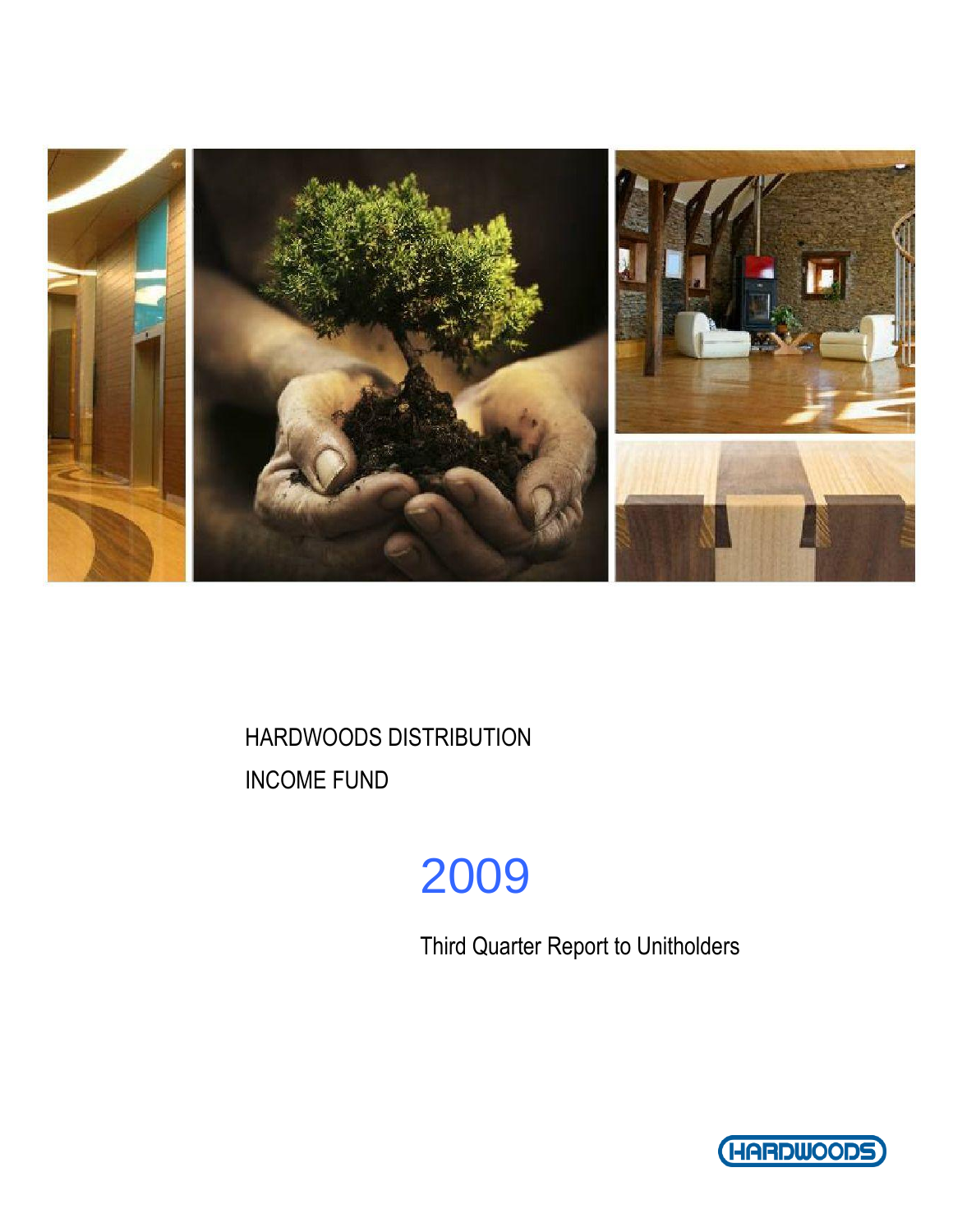### **About the Fund**

Hardwoods Distribution Income Fund (the "Fund") is an unincorporated open-ended limited purpose trust. The Fund was launched on March 23, 2004 with the completion of an initial public offering (IPO) of 14.4 million trust units ("Class A Units"). Net proceeds of the IPO were used to acquire an 80% interest in a hardwoods lumber and sheet goods distribution business ("Hardwoods" or the "Business") from the previous owners. The owners of the predecessor companies have retained a 20% interest in the Business in the form of Special Voting Units of the Fund and Class B Limited Partnership units of the Fund's operating subsidiaries ("Class B Units"), which together are exchangeable into Class A Units provided that the Fund achieves certain objectives. Hardwoods Distribution Income Fund units trade on the Toronto Stock Exchange under the symbol HWD.UN. The Fund's performance depends on the performance of the Business.

### **About the Business**

Hardwoods has been providing quality lumber, hardwood plywood and specialty products to customers for 50 years. At September 30, 2009, we are one of the largest distributors of hardwood lumber and sheet goods in North America, operating a network of 27 distribution centers organized into eight regional clusters.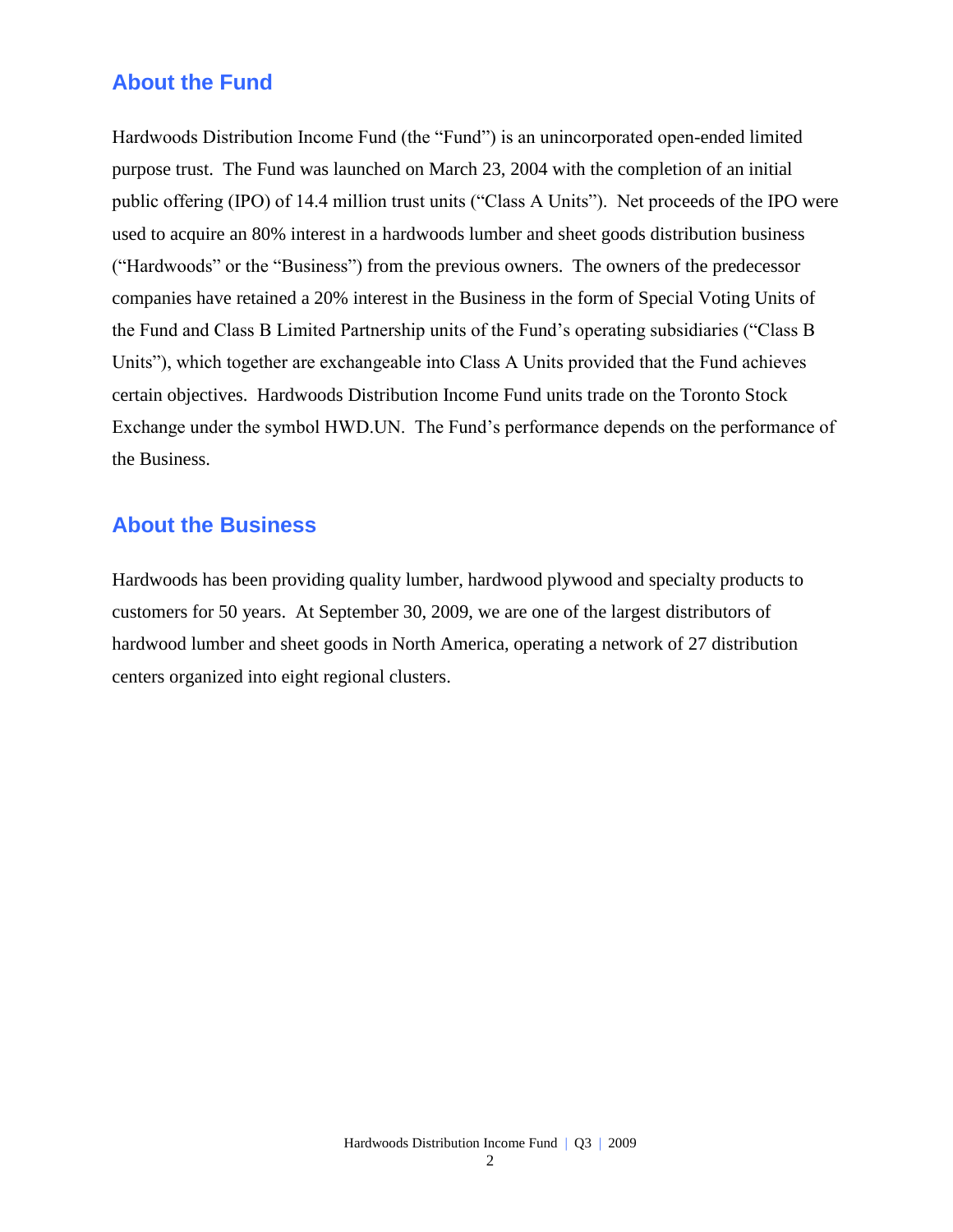### **To Our Unitholders:**

Three years into a major market downturn, we believe we are finally entering the final phase of the down cycle.

Over the past three years, the US residential construction market has collapsed from a peak of 2.3 million housing starts at the beginning of 2006, to less than 0.5 million starts at the beginning of 2009. At the end of September 2009 housing starts remain depressed, currently operating at a rate of 590,000 units annually. A weakened economy on both sides of the border has added to the negative impact by reducing demand for other types of products that use hardwood, such as furniture and recreational vehicles. These events have caused many of our customers to suffer business losses and failures. Our own business, in turn, has been negatively affected by ten consecutive quarters of declining sales.

Now, there are signs that the residential construction market is finally stabilizing. In the US, the pace of housing sales has improved, the inventory of unsold homes has started to decline and housing prices are beginning to firm up. Our own results have not yet registered the benefit of this shift because hardwood products are used late in the construction process. Accordingly our third quarter and nine month results continued to decline compared to a year ago. However, a foundation for increased consumption and better market conditions appears to be emerging, and Hardwoods is well positioned to benefit as this recovery takes hold over the longer term.

Throughout the down cycle we have acted decisively to protect our business. We have taken steps to align our costs with softer market conditions by reducing our branch count from a high of 39 branches in 2006 to 27 locations currently. We have reduced our annual run rate for selling and administrative expenses by 25% over this same period. To help stem sales losses and maintain reasonable margins, we have introduced attractive new offerings including import products from China and expanding our line of environmentally sensitive GreenBelt™ products. Simultaneously, we have aggressively pursued new customer account expansion to help offset the loss of customers that have gone out of business.

On the financial front, we have worked steadily to conserve cash, guard liquidity and solidify our balance sheet. One of our major achievements has been reducing bank indebtedness (net of cash) to just \$6.9 million as at the end of third quarter, from \$25.2 million at the start of 2008. This success has enabled us to strengthen our banking arrangements, and most recently, we negotiated

Hardwoods Distribution Income Fund | Q3 | 2009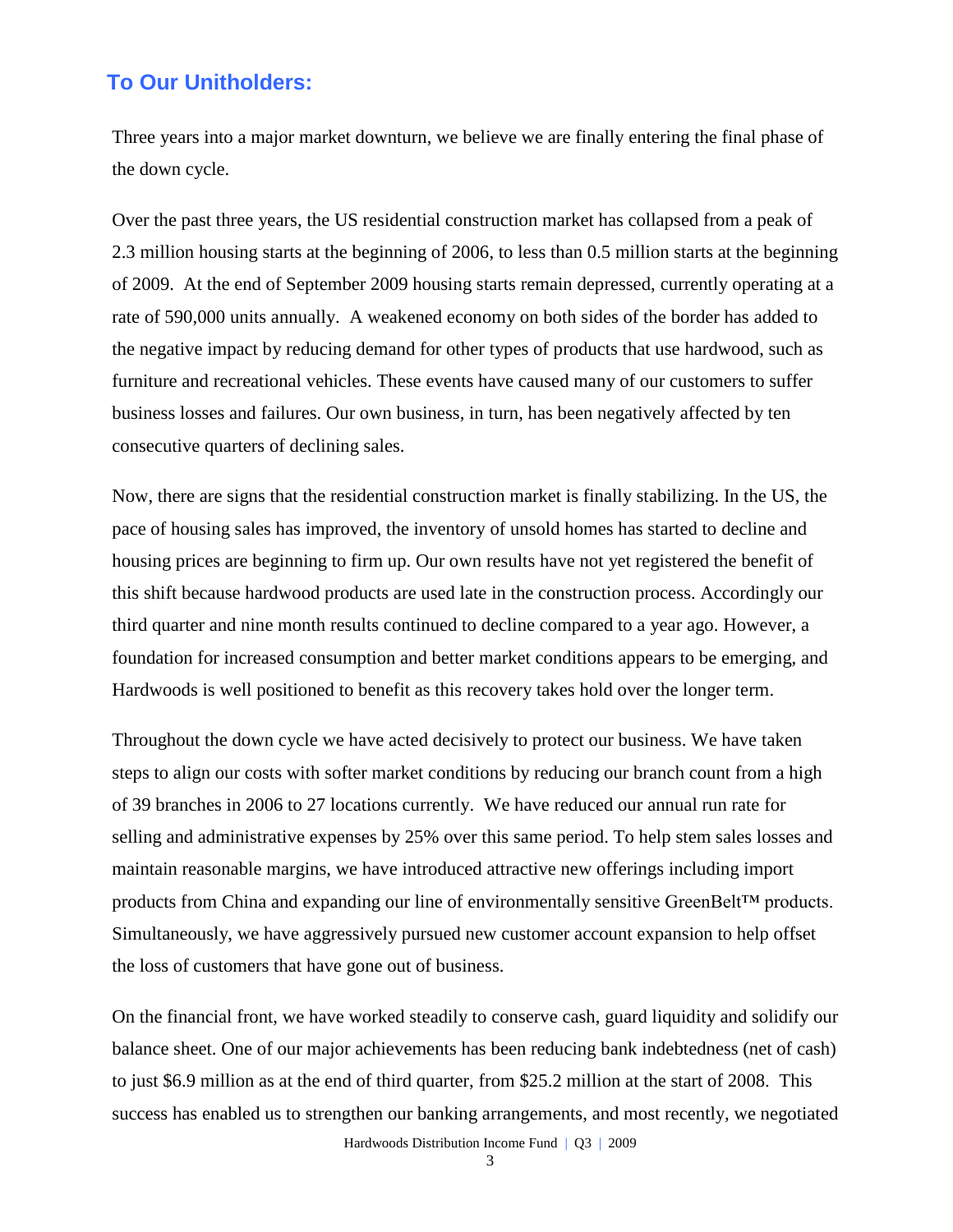a new Canadian agreement, gaining important new flexibility to invest capital into our US business if required.

As a result of these efforts, we fully expect to emerge from this downturn in sound financial condition. We are currently just above EBITDA breakeven, despite the loss of over half of our sales since the market peak in 2006, and our balance sheet is significantly strengthened with low bank indebtedness backed by significant working capital assets.

It is important to note that we anticipate one, and possibly two, more quarters of declining results as we work through the final phase of the downturn and enter our seasonally slowest quarters. Accordingly, we will continue to pursue strategies that help protect our business. Cash conservation will remain a priority with a strict focus on accounts receivable and credit control, and we will continue to defend our market share.

While cost efficiency will also be emphasized, I should note that most of our significant cost cutting measures are complete and in place. Our distribution network is closely aligned with sales levels and we are guarding our productive capacity to be positioned for the eventual resumption of demand.

I thank you for your patience and ongoing confidence as we work through what we anticipate will be the final phase of this long and difficult downturn.

Maurie Poquette

Maurice E. Paquette

President and Chief Executive Officer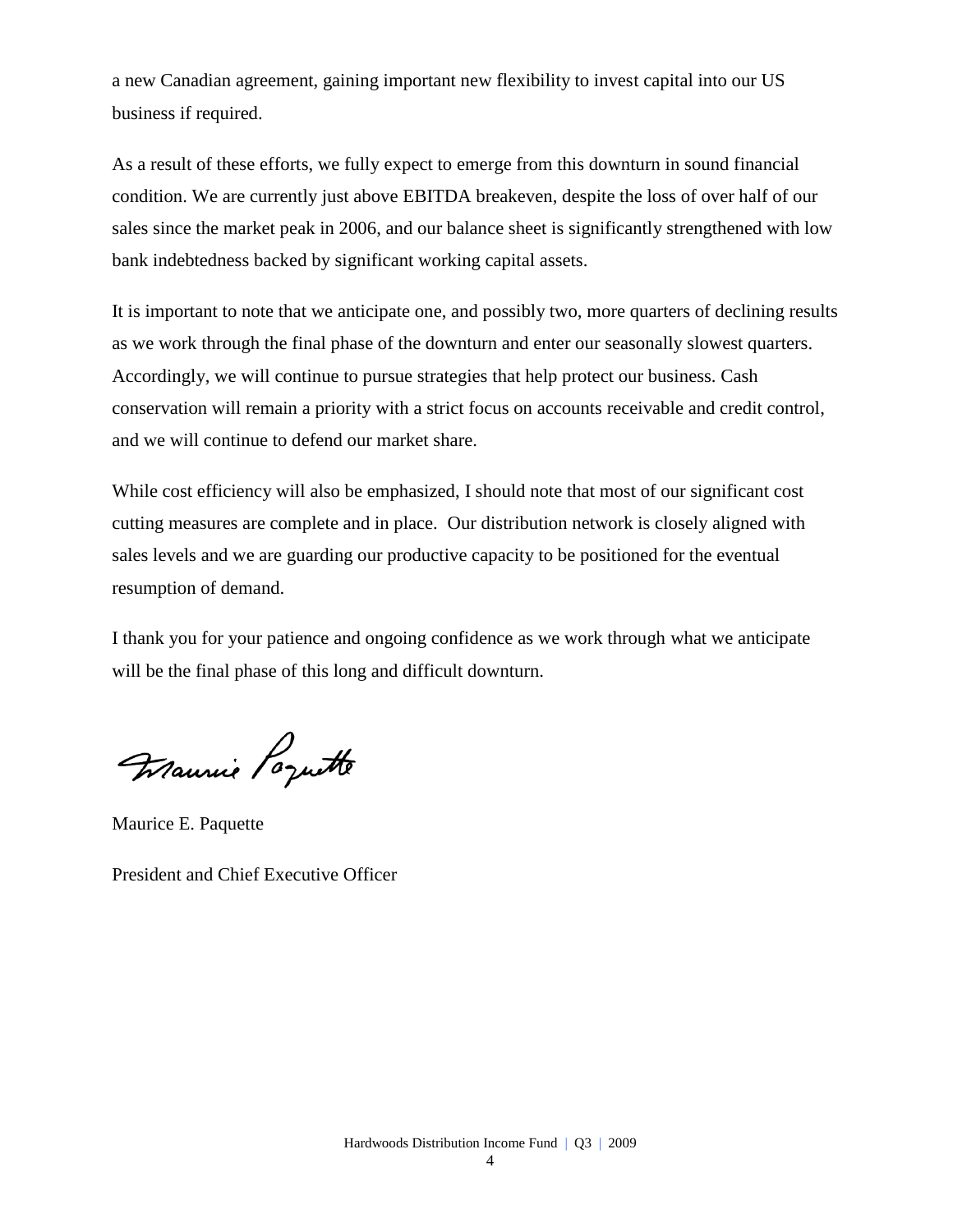## **Management's Discussion and Analysis** November 3, 2009

This management's discussion and analysis ("MD&A") covers our unaudited interim consolidated financial statements as at and for the three and nine month periods ended September 30, 2009 ("Interim Financial Statements"). As well, it provides an update to the MD&A section contained in our 2008 Annual Report. The information below should be read in conjunction with the Interim Financial Statements and the audited consolidated financial statements and accompanying notes of Hardwoods Distribution Income Fund for the years ended December 31, 2008 and 2007. Results are reported in Canadian dollars unless otherwise stated, and have been prepared in accordance with Canadian generally accepted accounting principles ("GAAP"). For additional information, readers should also refer to our Annual Information Form and other information filed on [www.sedar.com.](http://www.sedar.com/)

This MD&A includes the following sections:

- 1.0 Background
	- 1.1 About the Fund
	- 1.2 About Our Business and Industry
- 2.0 Overview and Outlook
- 3.0 Results of Operations
	- 3.1 Three Month Periods Ended September 30, 2009 and September 30, 2008
	- 3.2 Nine Month Periods Ended September 30, 2009 and September 30, 2008
- 4.0 Liquidity and Capital Resources
	- 4.1 Distributable Cash and Cash Distributions
	- 4.2 Standardized Distributable Cash and Cash Distributions
	- 4.3 Working Capital
	- 4.4 Capital Expenditures and Productive Capacity
	- 4.5 Utilization of Distributable Cash
	- 4.6 Revolving Credit Facilities and Debt Management Strategy
	- 4.7 Contractual Obligations
	- 4.8 Off Balance Sheet Arrangements
- 5.0 Financial Instruments
- 6.0 Related Party Transactions
- 7.0 Critical Accounting Estimates and Adoption of Changes in Accounting Policies
	- 7.1 Critical Accounting Estimates
	- 7.2 Adoption of Changes in Accounting Policies
- 8.0 Risks and Uncertainties
- 9.0 Internal Control Over Financial Reporting
- 10.0 Quarterly Financial Information

Certain statements in this MD&A contain forward-looking information within the meaning of

applicable securities laws in Canada ("forward-looking information"). The words "anticipates",

"believes", "budgets", "could", "estimates", "expects", "forecasts", "intends", "may", "might",

Hardwoods Distribution Income Fund | Q3 | 2009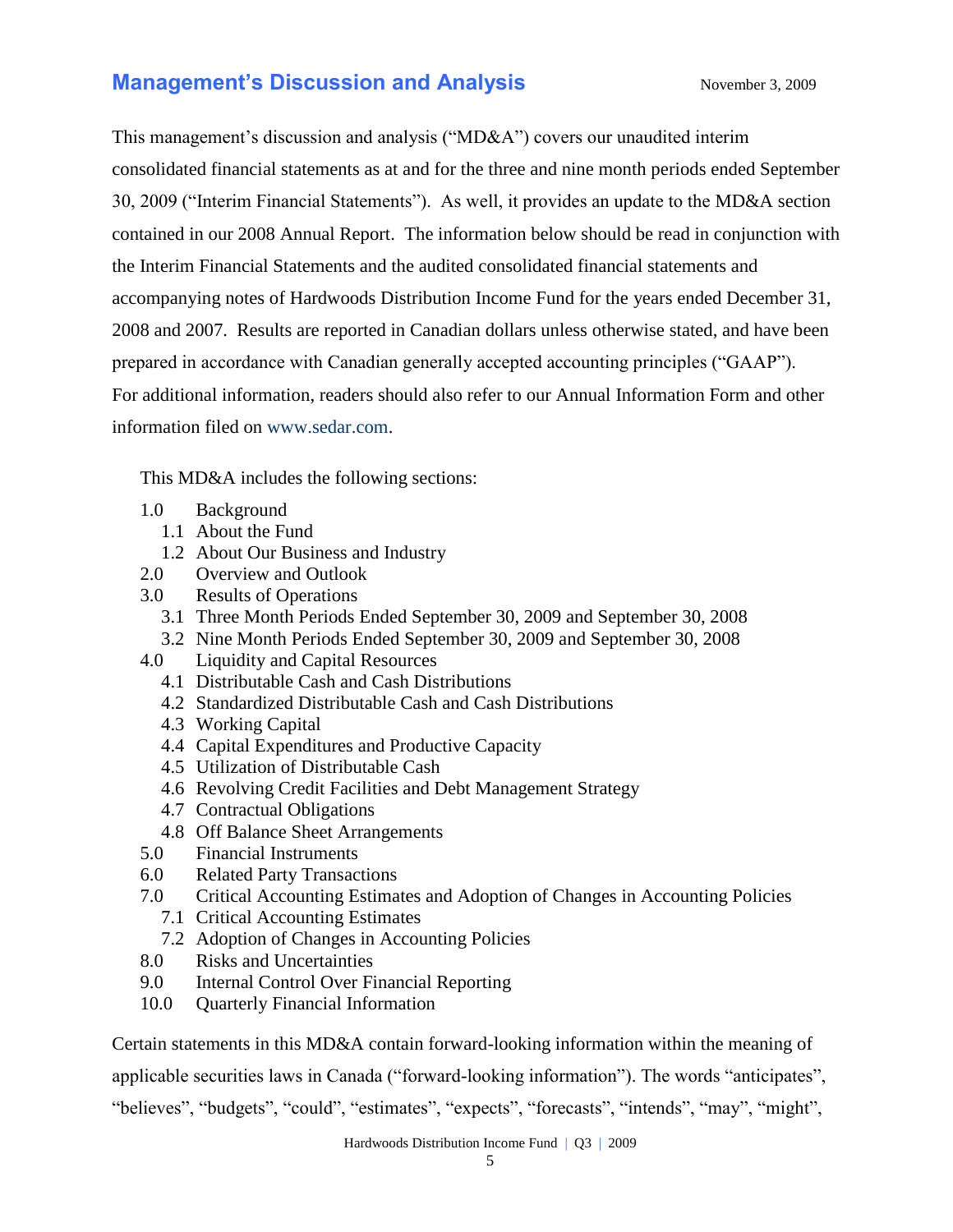"plans", "projects", "schedule", "should", "will", "would" and similar expressions are often intended to identify forward-looking information, although not all forward-looking information contains these identifying words.

Hardwoods Distribution Income Fund | Q3 | 2009 The forward-looking information in this MD&A is based on a number of assumptions, including but not limited to: three years into a major market downturn, we believe we are finally entering the final phase of the down cycle; a foundation for increased consumption and better market conditions appears to be emerging, and Hardwoods is well positioned to benefit as this recovery takes hold over the longer term; we fully expect to emerge from this downturn in sound financial condition; we anticipate one, and possibly two, more quarters of declining results as we work through the final phase of the downturn and enter our seasonally slowest quarters; we estimate at least 50% of our products are used in new residential construction in the form of cabinets, mouldings, custom finishing, and home furniture; we believe the balance of our products end up in other sectors of the economy not associated with new residential construction, such as home renovations, finishing millwork for office buildings, restaurant and bar interiors, hotel lobbies, retail point-of-purchase displays, schools, hospitals, custom motor coaches, yacht interiors and other specialty areas; we anticipate that market conditions will remain challenging through the fourth quarter of 2009 and into the first quarter of 2010 as we enter the seasonally slowest period of the year; the risk of bad debt also remains elevated with many of our customers feeling the effects of the prolonged downturn; if the Canadian dollar continues to strengthen, this could also have a negative impact on our results; despite these near-term challenges, the longer-term outlook is improving; in the US, the pace of housing sales has improved, the inventory of unsold homes has started to decline and housing prices are beginning to firm up; we expect to see a corresponding trend in our own business beginning in 2010, as cabinet and furniture orders related to this new construction are placed and help to stabilize hardwood demand and prices; we believe that the transition in the market cycle will be lengthy with a gradual recovery in 2010 and a more significant recovery not expected until 2011; overall, we believe we are well positioned to ride out the remainder of the market downturn, and participate fully in the eventual recovery; annual maintenance capital requirements are expected to average approximately \$1.0 million per year, but may be higher or lower in a particular year based on the needs of the business; we believe this annual amount is sufficient to maintain the existing productive capacity of the business as it relates to our needs for property, plant and equipment; more recently, and consistent with our current focus on cost reduction and cash conservation, we have decreased our discretionary cash outlays for capital items; we anticipate capital expenditures in 2009 will not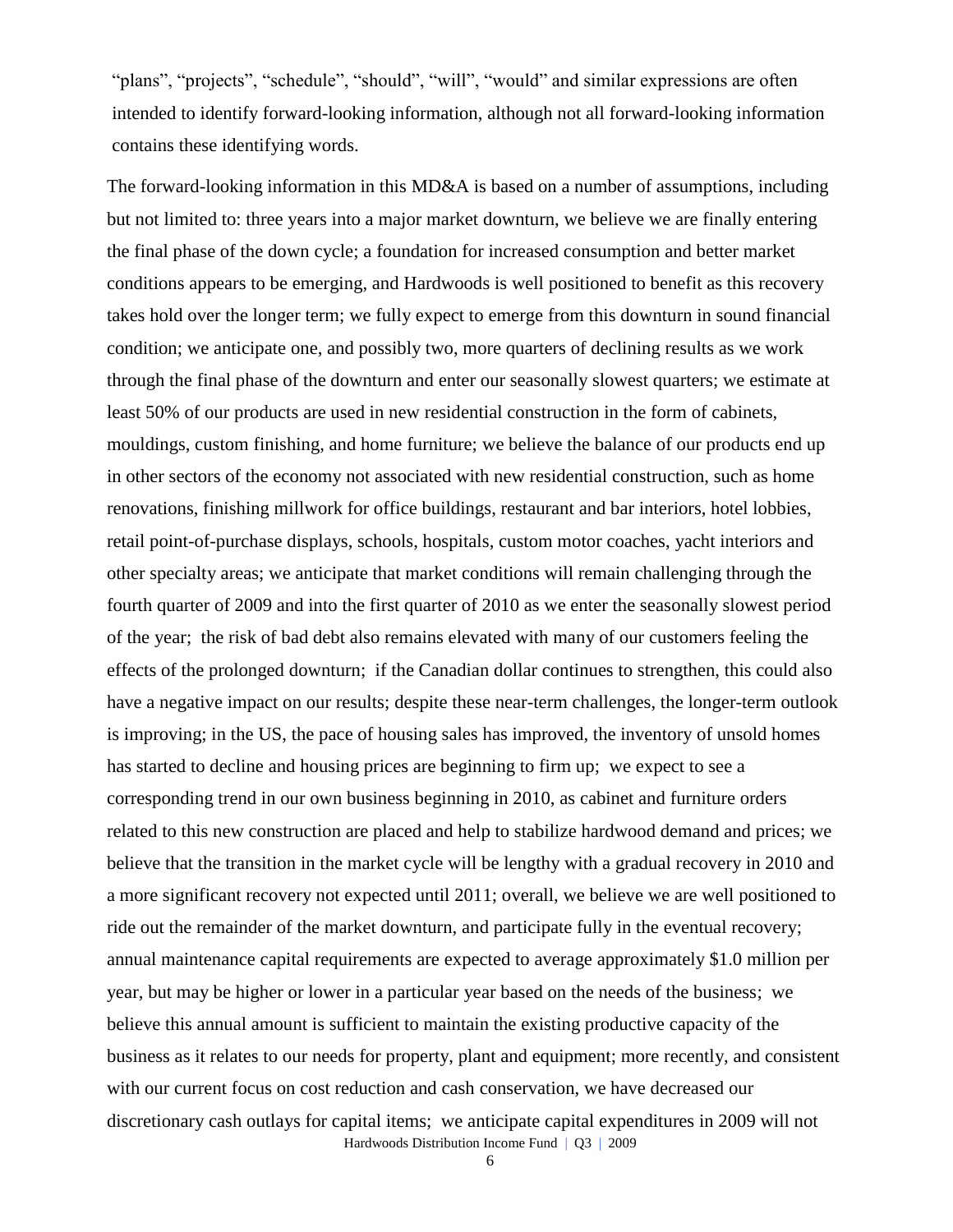exceed \$0.3 million; we believe the current economic environment has elevated our business risk, particularly in the following areas: (1) financing risk related to our ability to debt-finance our operations has increased in the current tight credit environment and it is uncertain if our US results will prove strong enough to remain in compliance with our bank agreement in the next 12 months; (2) the risk of bad debts has increased as our customers face reduced demand and pressure on credit availability in their own businesses; (3) the possibility that key suppliers could fail has increased, which could potentially disrupt our supply chain; and, (4) demand for our products could weaken still further, given that US housing starts fell to historic lows in early 2009, and the impact on our sales often lags changes in the residential construction cycle.

The forecasts and projections that make up the forward-looking information are based on assumptions which include, but are not limited to: there are no material exchange rate fluctuations between the Canadian and US dollar that affect the amount of cash we are able to generate in Canadian dollars; we do not lose any key personnel; there are no significant decreases in the supply of, demand for, or market values of hardwood lumber or sheet goods that harm our business; we do not incur material losses related to credit provided to our customers; there is no significant rise in interest rates that increases our cost of borrowing under our credit agreements and leads to reduced profitability; our products are not subjected to negative trade outcomes; we are able to sustain our level of sales and EBITDA margins; we are able to grow our business and to manage our growth; there is no new competition in our markets that leads to reduced revenues and profitability; we do not become subject to more stringent regulations; importation of products manufactured with hardwood lumber or sheet goods does not increase and replace products manufactured in North America; the downturn in the general state of the economy does not worsen and impact upon our results; our management information systems upon which we are dependent are not impaired; our insurance is sufficient to cover losses that may occur as a result of our operations; and, the financial condition and results of operations of our business upon which we are dependent is not impaired.

The forward-looking information is subject to risks, uncertainties and other factors that could cause actual results to differ materially from historical results or results anticipated by the forward-looking information. The factors which could cause results to differ from current expectations include, but are not limited to: exchange rate fluctuations between the Canadian and US dollar could affect the amount of cash we have available to distribute to our unitholders in Canadian dollars; we depend on key personnel, the loss of which could harm our business;

Hardwoods Distribution Income Fund | Q3 | 2009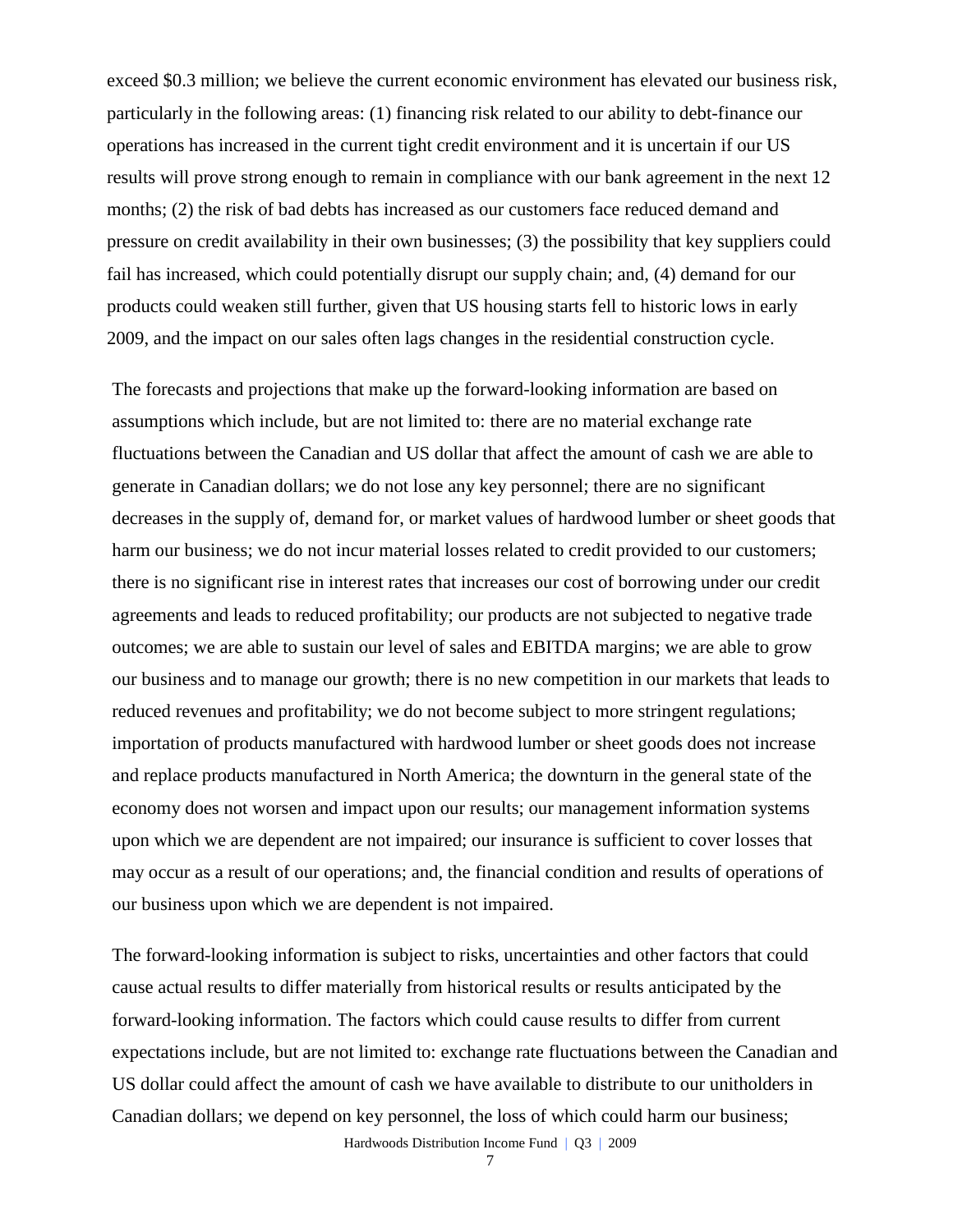decreases in the supply of, demand for, or market values of hardwood lumber or sheet goods could harm our business; we may incur losses related to credit provided to our customers; a significant rise in interest rates could increase our cost of borrowing under our credit agreements and lead to reduced profitability; our products may be subject to negative trade outcomes; we may not be able to sustain our level of sales or EBITDA margins; we may be unable to grow our business or to manage any growth; competition in our markets may lead to reduced revenues and profitability; we may become subject to more stringent regulations; importation of products manufactured with hardwood lumber or sheet goods may increase, and replace products manufactured in North America; our results are dependent upon the general state of the economy; we are dependent upon our management information systems; our insurance may be insufficient to cover losses that may occur as a result of our operations; our credit facilities contain restrictions on our ability to borrow funds and restrictions on distributions that can be made; there are tax risks associated with an investment in our units; our future growth may be restricted by the payout of substantially all of our operating cash flow; and, other risks described in our Annual Information Form and our other continuous disclosure documents.

All forward-looking information in this MD&A is qualified in its entirety by this cautionary statement and, except as may be required by law, we undertake no obligation to revise or update any forward-looking information as a result of new information, future events or otherwise after the date hereof.

In this MD&A, references to "EBITDA" are to earnings before interest, income taxes, depreciation and amortization, unrealized foreign currency gains and losses, goodwill and other intangible assets impairments, and the non-controlling interest in earnings. In addition to net income or loss, EBITDA is a useful supplemental measure of performance and cash available for distribution prior to debt service, changes in working capital, capital expenditures and income taxes.

References to "Distributable Cash" are to net cash provided by operating activities, before changes in non-cash operating working capital, less capital expenditures and contributions to any reserves that the Boards of Directors of our operating entities determine to be reasonable and necessary for the operation of the businesses owned by these entities.

Hardwoods Distribution Income Fund | Q3 | 2009 We believe that, in addition to net income or loss, our EBITDA and our Distributable Cash are each a useful supplemental measure of operating performance that may assist investors in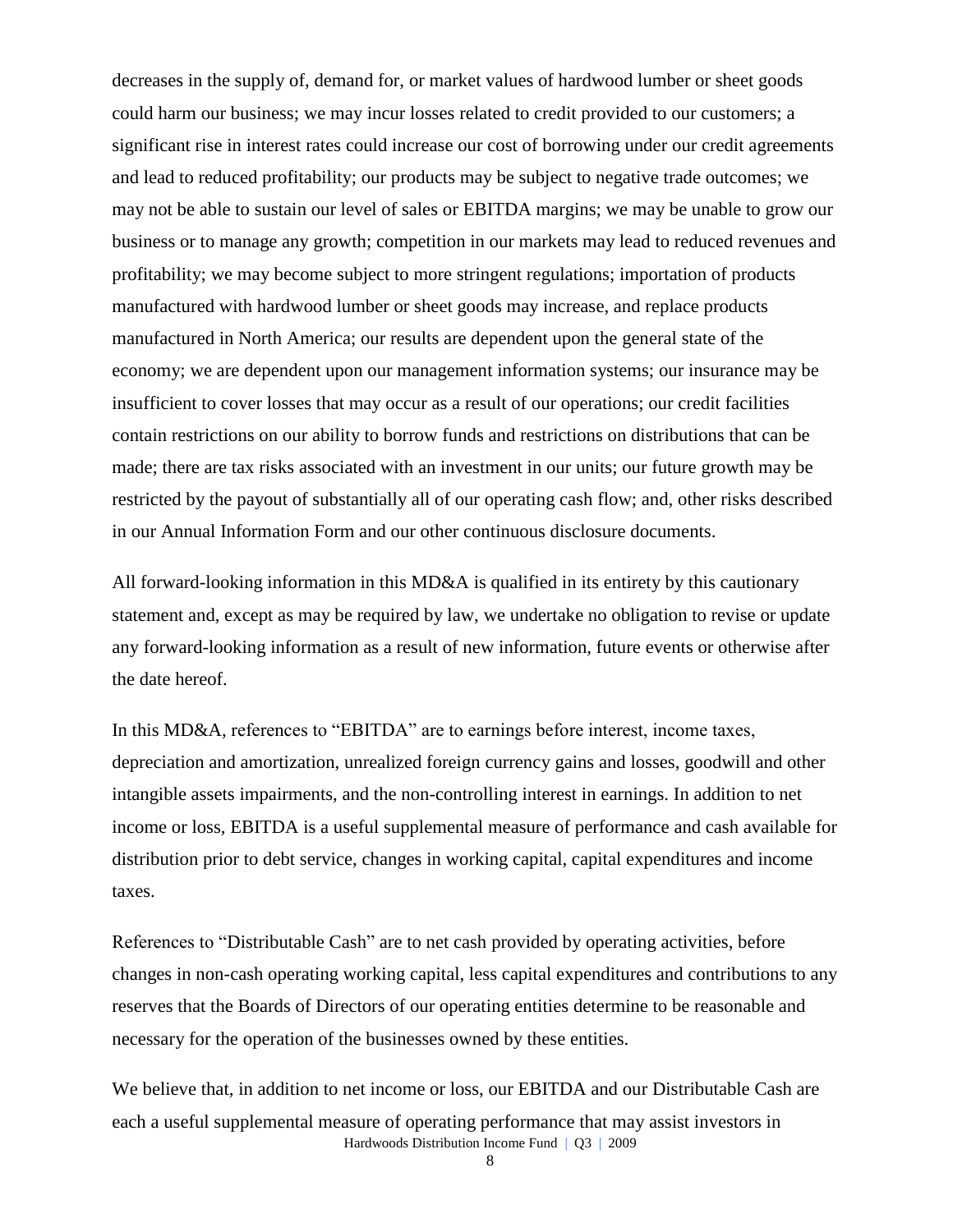assessing their investment in Class A Units. Neither EBITDA nor Distributable Cash are earnings measures recognized by GAAP and they do not have a standardized meaning prescribed by GAAP. Investors are cautioned that EBITDA should not replace net income or loss (as determined in accordance with GAAP) as an indicator of our performance, nor should Distributable Cash replace cash flows from operating, investing and financing activities or as a measure of our liquidity and cash flows. Our method of calculating EBITDA and Distributable Cash may differ from the methods used by other issuers. Therefore, our EBITDA and Distributable Cash may not be comparable to similar measures presented by other issuers. For reconciliation between EBITDA and net income or loss as determined in accordance with GAAP, please refer to the discussion of Results of Operations described in section 3.0 of this report. For reconciliation between Distributable Cash and net cash provided by operating activities as determined in accordance with GAAP, please refer to the discussion of Distributable Cash and Cash Distributions described in section 4.1 of this report.

We believe that this MD&A has been prepared in all material respects in accordance with recommendations issued by the Canadian Institute of Chartered Accountants (the "CICA") with respect to "Standardized Distributable Cash in Income Trusts and Other Flow Through Entities" and National Policy 41-201 of the Canadian Securities Administrators "Income Trusts and Other Indirect Offerings" (collectively, the "Interpretive Guidance"). The Interpretive Guidance provides guidance on standardized preparation and disclosure of distributable cash for income trusts ("Standardized Distributable Cash"). The CICA calculation of Standardized Distributable Cash, which is also a non-GAAP measure, is defined, for the purposes of the Fund, as the periodic cash provided by operating activities as reported in the GAAP financial statements, including the effects of changes in non-cash working capital, less total capital expenditures. For a summary of our Standardized Distributable Cash, please refer to section 4.2 of this report. For reconciliation between Standardized Distributable Cash and our Distributable Cash, please see section 4.2.

### **1.0 Background**

### 1.1 About the Fund

The Fund is an unincorporated open-ended limited purpose trust formed under the laws of the Province of British Columbia by a declaration of trust dated January 30, 2004. The Fund was launched on March 23, 2004 with the completion of an initial public offering ("IPO") of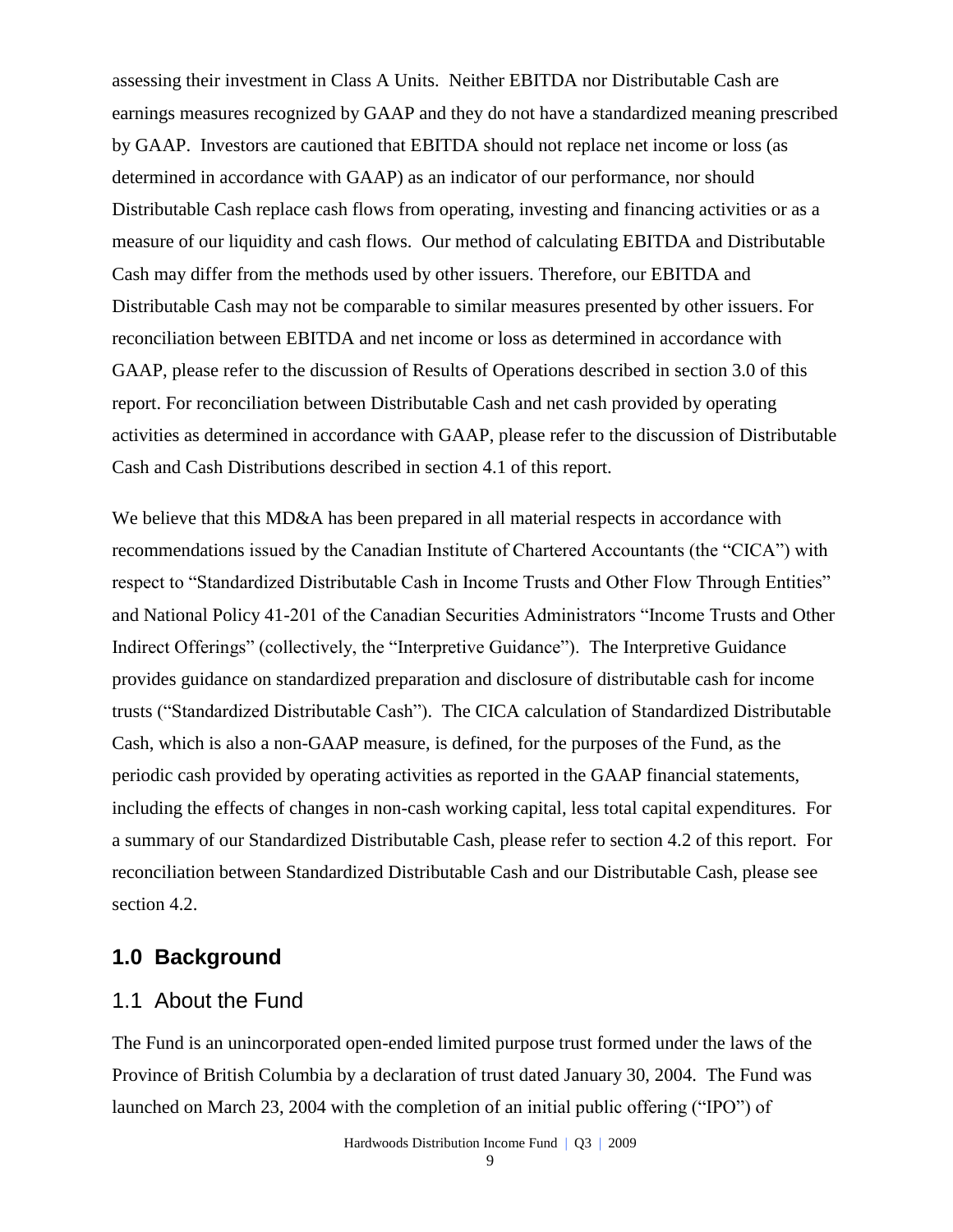14,410,000 trust Voting Units ("Class A Units"). Net IPO proceeds of \$133.5 million, together with drawings on credit facilities totalling \$31.6 million, were used to acquire an 80% interest in the hardwood lumber and sheet goods distribution business ("Hardwoods" or the "Business") from the previous owners.

The owners of the predecessor companies have retained a 20% interest in the Business in the form of Special Voting Units of the Fund and Class B Limited Partnership units of the Fund's operating subsidiaries ("Class B Units"), which together are exchangeable into Class A Units provided that the Fund achieves certain objectives. Distributions by the Fund's operating subsidiaries to the previous owners are subject to subordination arrangements until certain financial tests established at the time of the IPO and described in the Audited Financial Statements are met. As at September 30, 2009, the following units of the Fund were issued and outstanding:

| Units                       | 14,410,000 |
|-----------------------------|------------|
| <b>Special Voting Units</b> | 3,602,500  |

Hardwoods Distribution Income Fund units trade on the Toronto Stock Exchange under the symbol HWD.UN. The Fund's performance depends on the performance of the Business.

### 1.2 About our Business and Industry

Hardwoods is one of North America's largest distributors of high-grade hardwood lumber and specialty sheet goods to the cabinet, moulding, millwork, furniture and specialty wood products industries. At September 30, 2009 we operated 27 distribution facilities organized into eight geographic regions throughout North America.

Approximately half of our product mix is made up of high-grade hardwood lumber and specialty goods. The balance is made up of sheet goods, consisting primarily of hardwood plywood, and including non-structural sheet goods such as medium-density fiberboard, particleboard and melamine-coated stock. Our sheet goods are a key complementary product line as they are used by many purchasers of hardwood lumber in the manufacture of their end products.

Our customer base manufactures a range of end-use products, such as cabinetry, furniture and custom millwork. These products, in turn, are sold into multiple sectors of the economy, including new home construction, renovation, non-residential construction and institutional

Hardwoods Distribution Income Fund | Q3 | 2009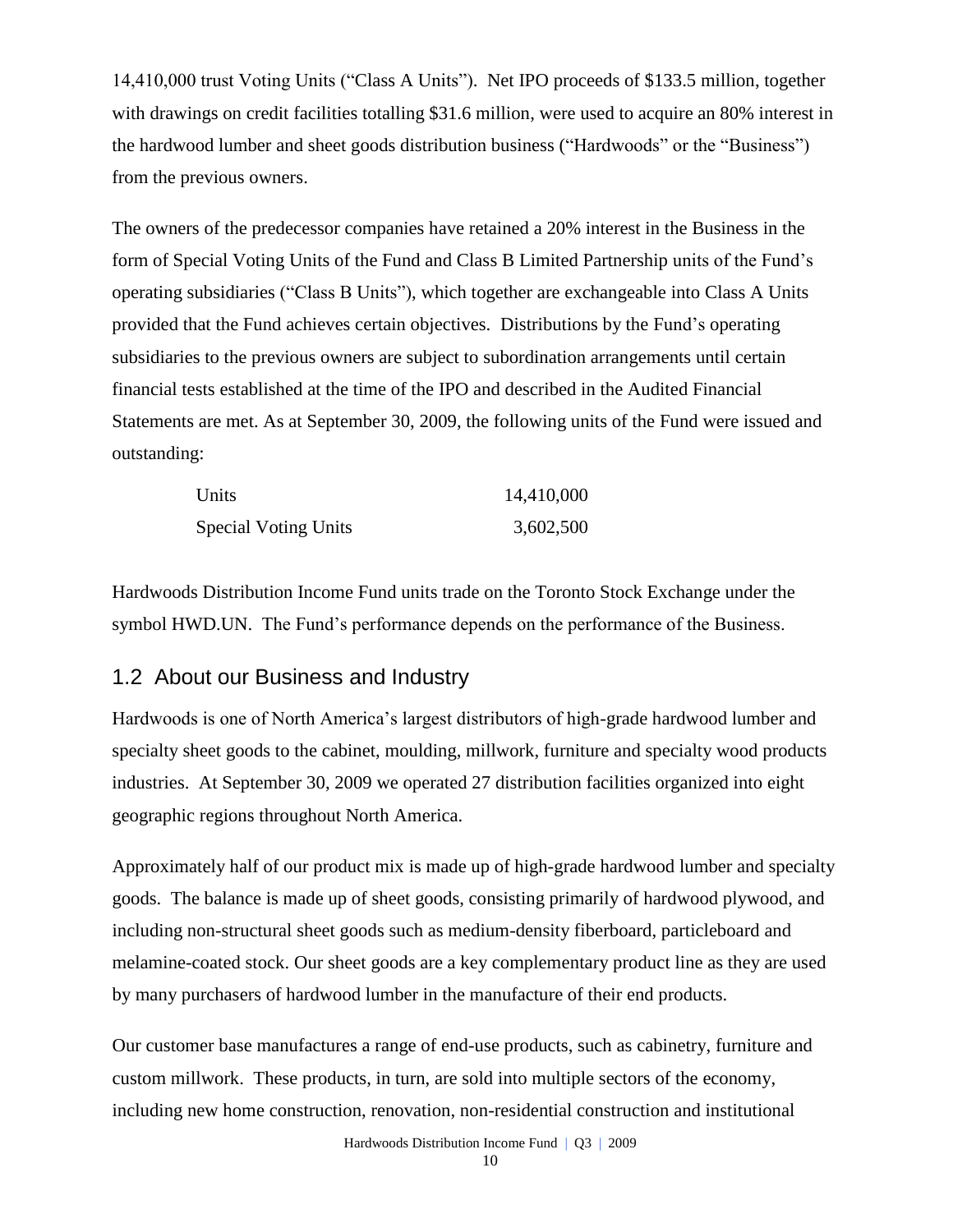markets. As a result of this diversity, it is difficult to determine with certainty what proportion of our products ends up in each sector of the economy. We estimate at least 50% of our products are used in new residential construction in the form of cabinets, mouldings, custom finishing, and home furniture. We believe the balance of our products end up in other sectors of the economy not associated with new residential construction, such as home renovations, finishing millwork for office buildings, restaurant and bar interiors, hotel lobbies, retail point-of-purchase displays, schools, hospitals, custom motor coaches, yacht interiors and other specialty areas.

Approximately 95% of the hardwood lumber distributed in North America is harvested from North American hardwood forests, located principally in the Eastern United States. Imported hardwood lumber is largely limited to specialty species that generally do not compete with domestic hardwood lumber. Sheet goods are generally produced in North America by large manufacturers using domestic hardwoods and other materials, although imported hardwood plywood volumes have been increasing. Both domestic and imported hardwood lumber and plywood are distributed principally by third parties such as us. Historically, balanced supply and demand conditions have resulted in a stable pricing environment for hardwood lumber and hardwood plywood. Prices have generally kept pace with inflation over the long term, although more recently we have experienced a downward trend in hardwood pricing as a result of weaker market conditions.

The hardwood distribution industry is highly fragmented. While there are a number of hardwood distributors that operate from multiple locations, most are small, privately held companies serving discrete local markets.

### **2.0 Overview and Outlook**

Demand and prices for hardwood products remained weak through the third quarter and year-todate 2009. According to the US Census Bureau, US housing starts fell 42.7% in the first nine months of 2009 compared to the same period last year. At the same time, average prices for hardwood lumber products were 16% weaker than a year ago, according to the Hardwood Review.

Our sales results continued to reflect the downward curve in demand and product prices. Total sales declined by 25.2% during both the third quarter and first nine months of 2009, compared to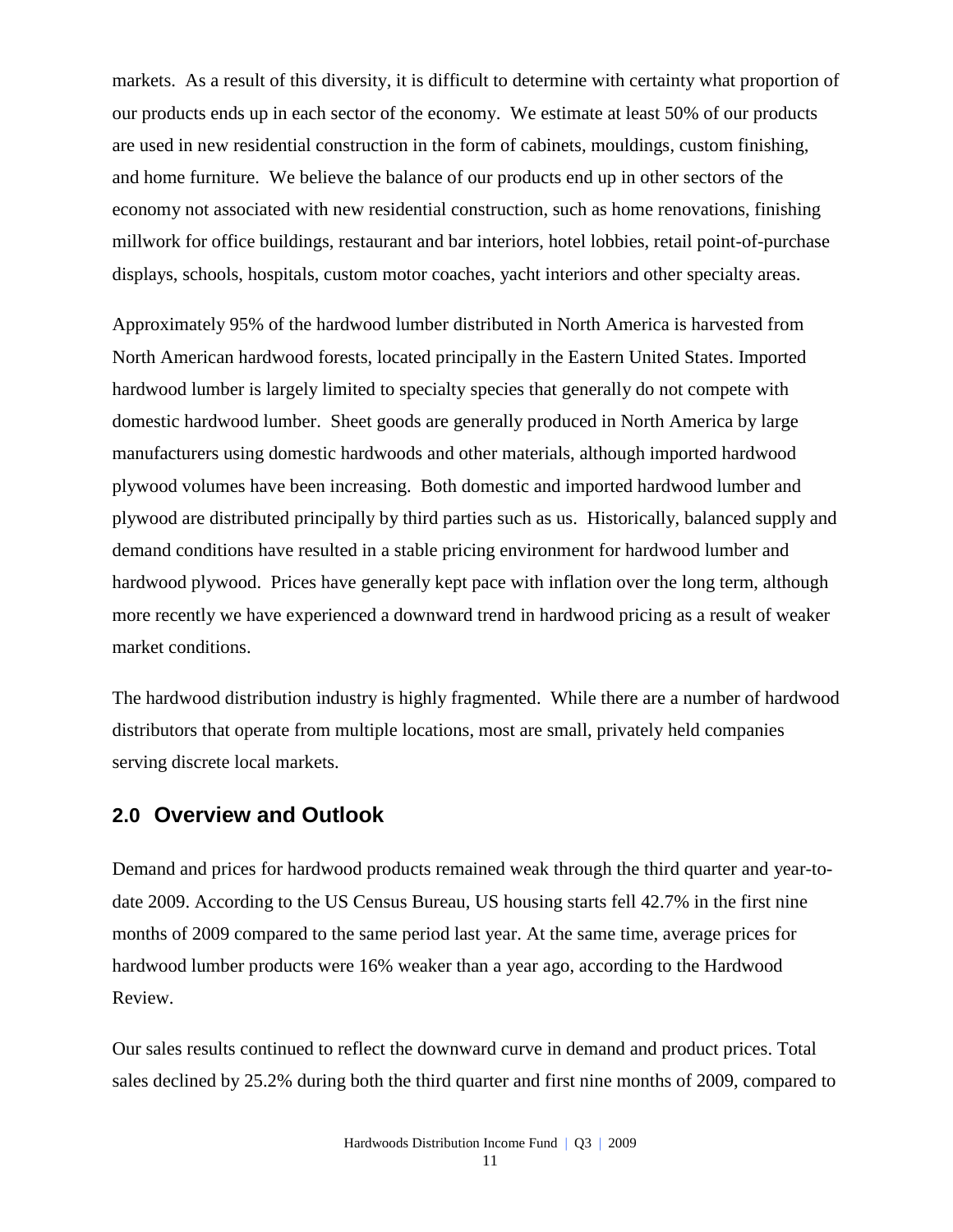the same periods in 2008. Consistent with past quarters, our US business was hardest hit with third quarter sales down 33.7%, while Canadian sales were down by 15.7%.

Although sales were lower, our gross profit margin increased to 18.5% in the third quarter, from 17.7% last year. This improvement reflects the discounting of some inventory that took place in the third quarter of 2008 in an effort to rebalance inventory levels, but was not repeated in the 2009 period. Gross profit margin for the nine-month period declined slightly to 18.0%, from 18.3% last year, but remained within our target range of 18 to 19%. The success of our costcutting initiatives, including branch closures and personnel reductions, helped to reduce third quarter selling and administrative (S&A) expenses by \$2.0 million year-over-year. Factoring out the negative impact of the weaker Canadian dollar on conversion of our US operating costs, we reduced underlying expenses by \$7.3 million, or 24%, in the first nine months of 2009, compared to the same period in 2008.

Overall, we believe our strategies for responding to the downturn have been appropriate. We have reduced our branch network and cost structure to help offset reduced demand levels, while maintaining our core productive capacity. We have protected our market share by introducing innovative new products and attracting new customers to help mitigate the loss of customers that have gone out of business. We have also carefully guarded our cash and liquidity, while significantly strengthening our balance sheet. As at September 30, 2009, we had reduced our bank indebtedness (net of cash) to \$6.9 million, from \$25.2 million at the start of 2008. We also continued to strengthen our banking arrangements in the third quarter, signing a new agreement with a Canadian bank that provides important flexibility for us to invest capital into our US business if required.

Looking forward, we anticipate that market conditions will remain challenging through the fourth quarter of 2009 and into the first quarter of 2010 as we enter the seasonally slowest period of the year. The risk of bad debt also remains elevated with many of our customers feeling the effects of the prolonged downturn. If the Canadian dollar continues to strengthen, this could also have a negative impact on our results.

Despite these near-term challenges, the longer-term outlook is improving. In the US, the pace of housing sales has improved, the inventory of unsold homes has started to decline and housing prices are beginning to firm up. We expect to see a corresponding trend in our own business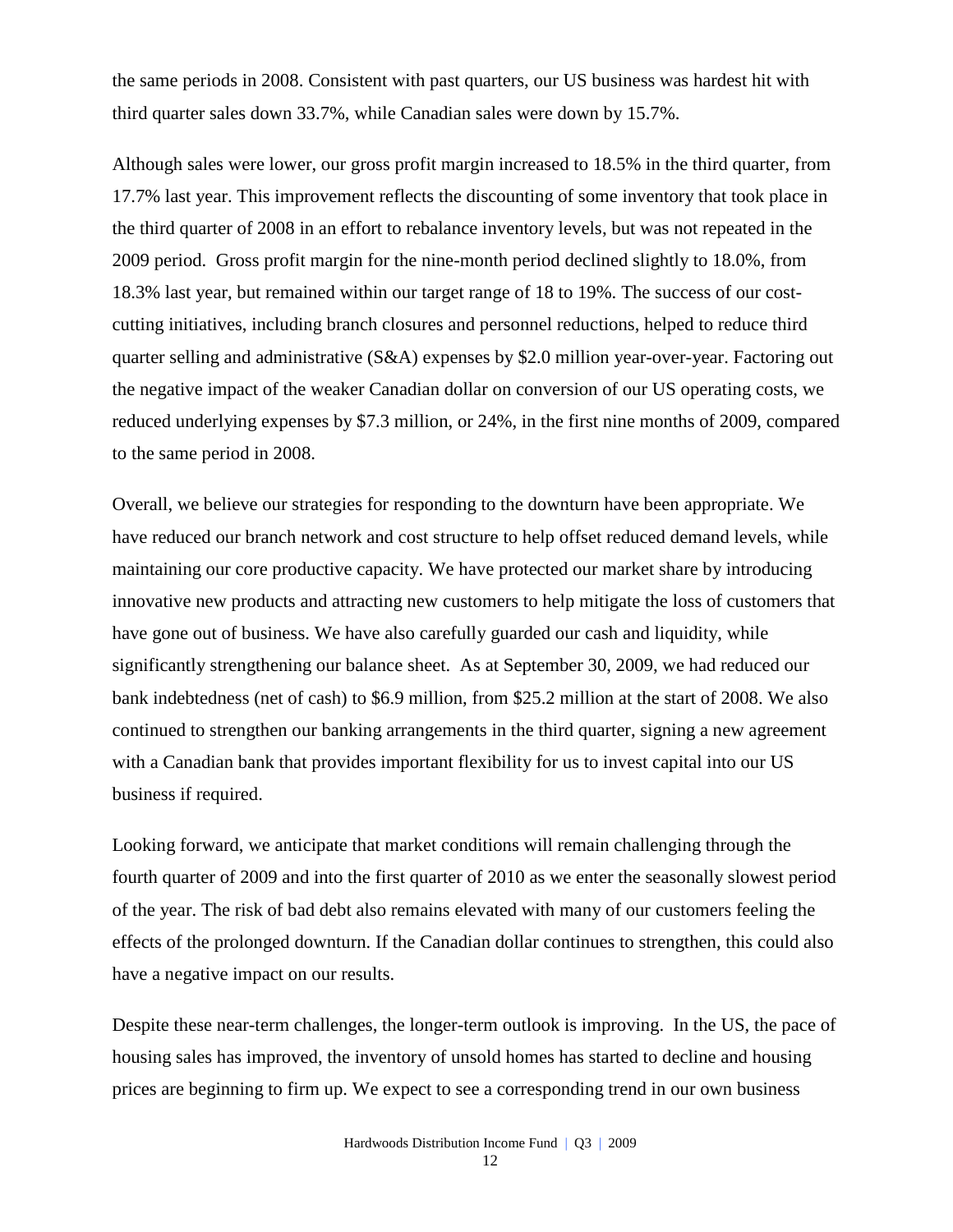beginning in 2010, as cabinet and furniture orders related to this new construction are placed and help to stabilize hardwood demand and prices.

While we are encouraged by these developments, we believe that the transition in the market cycle will be lengthy with a gradual recovery in 2010 and a more significant recovery not expected until 2011. Accordingly we will continue to pursue strategies that help protect our business. Cash conservation will remain a priority with a strict focus on accounts receivable and credit control. We will also continue to actively introduce and promote new import and green products that help to protect and build market share. While cost efficiency will continue to be emphasized, further significant cost cuts are not planned as we believe our distribution network is now closely aligned with market opportunities and will be increasingly engaged in responding to the eventual resumption of demand.

Overall, we believe we are well positioned to ride out the remainder of the market downturn, and participate fully in the eventual recovery.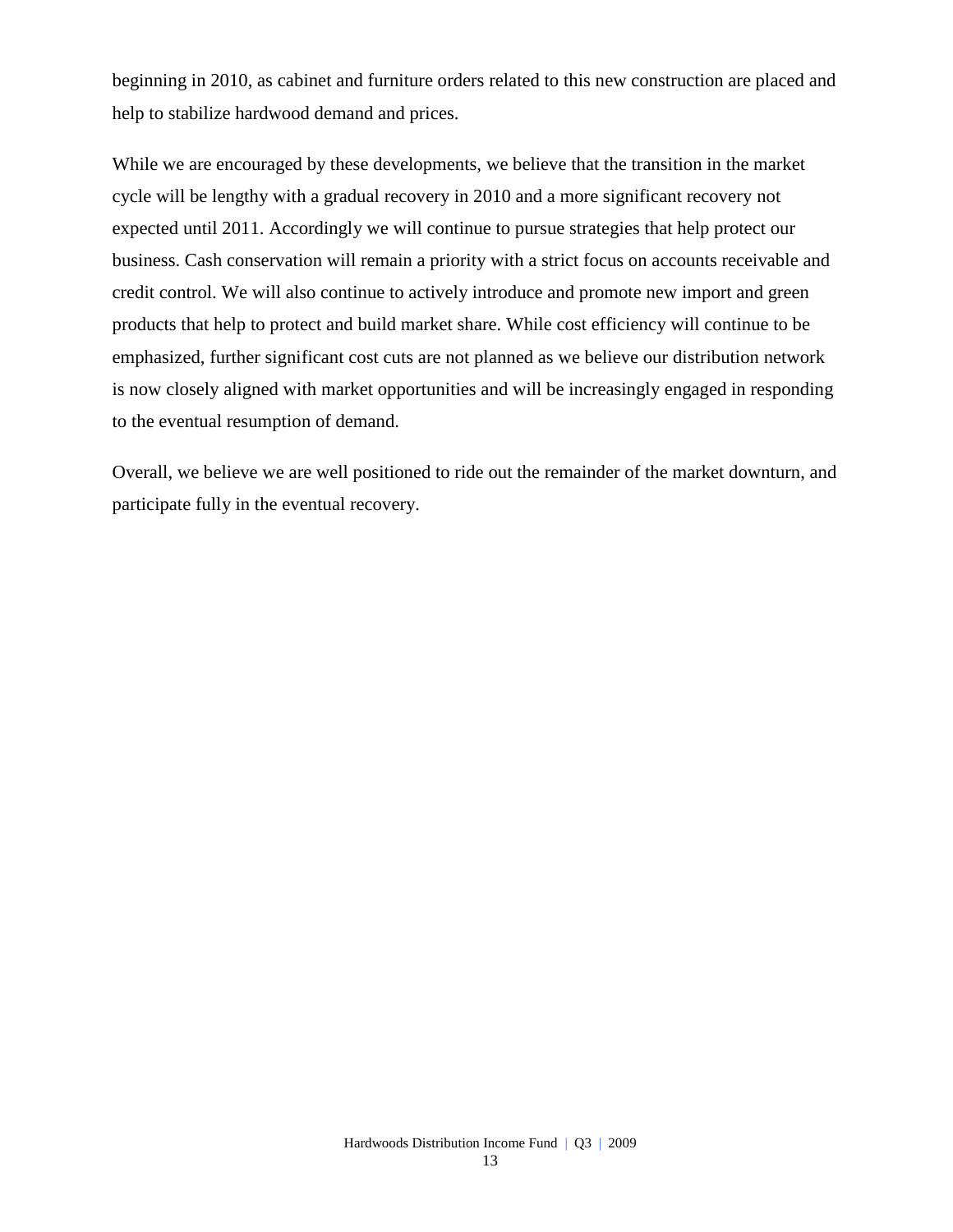## **Results of Operations**

## 3.1 Three Months Ended September 30, 2009 and September 30, 2008

**Selected Unaudited Consolidated Financial Information (in thousands of Canadian dollars)**

|                                                         | For the three months |           | For the three months |         |  |
|---------------------------------------------------------|----------------------|-----------|----------------------|---------|--|
|                                                         | Ended September 30,  |           | Ended September 30,  |         |  |
|                                                         |                      | 2009      |                      | 2008    |  |
| Total sales                                             | \$                   | 46,435    | \$                   | 62,115  |  |
| Sales in the US (US\$)                                  |                      | 25,419    |                      | 38,352  |  |
| Sales in Canada                                         |                      | 18,596    |                      | 22,055  |  |
| Gross profit                                            |                      | 8,587     |                      | 11,013  |  |
| Gross profit %                                          |                      | 18.5%     |                      | 17.7%   |  |
| Selling and administrative expenses                     |                      | (8,044)   |                      | (9,967) |  |
| Realized gain on foreign currency contracts             |                      |           |                      | 298     |  |
| Earnings before interest, taxes, depreciation and       |                      |           |                      |         |  |
| amortization and non-controlling interest ("EBITDA")    | \$                   | 543       | \$                   | 1,344   |  |
| Add (deduct):                                           |                      |           |                      |         |  |
| Amortization                                            |                      | (206)     |                      | (298)   |  |
| Interest                                                |                      | (165)     |                      | (237)   |  |
| Non-cash foreign currency losses                        |                      | (1,049)   |                      | (522)   |  |
| Non-controlling interest                                |                      | 391       |                      | 560     |  |
| Income tax recovery (expense)                           |                      | (10, 586) |                      | 38      |  |
| Net earnings (loss) for the period                      | \$                   | (11,072)  | \$                   | 885     |  |
| Basic and fully diluted earnings per Class A Unit       | \$                   | (0.768)   | \$                   | 0.061   |  |
| Average Canadian dollar exchange rate for one US dollar |                      | 1.098     |                      | 1.0411  |  |

#### **Sales**

For the three months ended September 30, 2009, total sales were \$46.4 million, down 25.2% from \$62.1 million in the third quarter of 2008. This reduction in sales reflects a 27.5% decrease in underlying sales activity, partially offset by a 2.3% increase in sales due to the positive effect of a weaker Canadian dollar. Sales in the United States, as measured in US dollars, decreased 33.7% to \$25.4 million, compared to \$38.4 million during the third quarter of 2008. The depressed US housing market and weakness in the general US economy were key factors in this decline.

Sales in Canada, as measured in Canadian dollars, were \$18.6 million, down 15.7% from \$22.1 million during the third quarter of 2008. The decline in Canadian sales reflects weakness in the domestic housing market, as well as reduced export opportunities for Canadian manufacturers that sell into the US.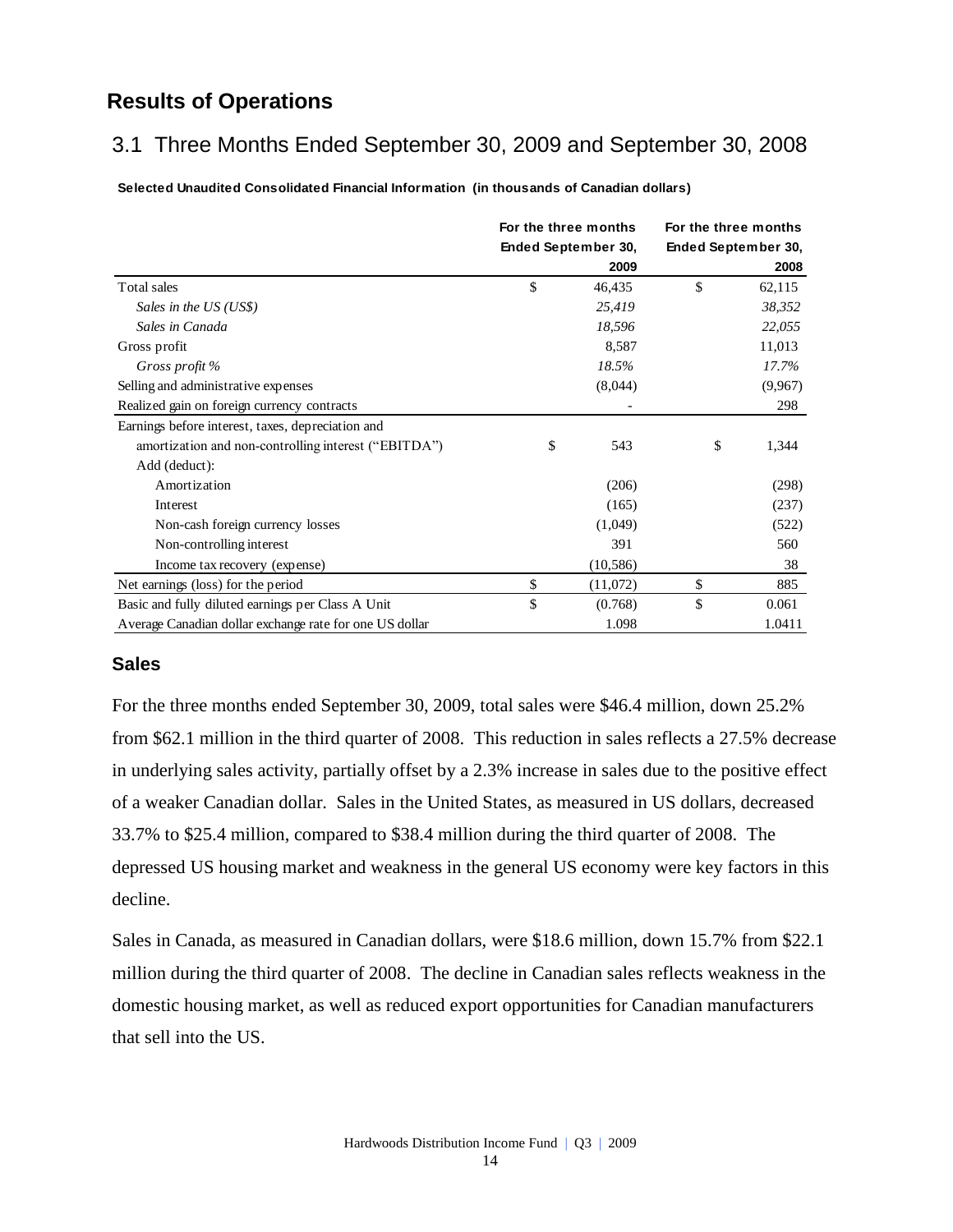### **Gross Profit**

Gross profit for the three months ended September 30, 2009 was \$8.6 million, down \$2.4 million compared to \$11.0 million in the third quarter of 2008. The decrease in gross profits reflects lower sales, partially offset by an increase in gross profit percentage to 18.5%, from 17.7% in Q3 2008. The higher gross profit percentage primarily reflects discounting of some inventory that took place in the 2008 period in an effort to rebalance inventory levels, which was not repeated in the current year period. Some quarter-to-quarter variation in our gross profit percentage is considered normal, with 18% to 19% representing a typical range. Our goal is to adjust our business to obtain a gross profit margin of 18.5% or better over the business cycle.

### **Selling and Administrative Expenses**

Selling and Administrative (S&A) expenses were \$8.0 million for the three months ended September 30, 2009, a decrease of \$2.0 million, or 19.3%, from \$10.0 million in the comparative 2008 period. This improvement reflects broad-based efforts to reduce costs in all areas of our business, and includes a \$0.8 million reduction in employee costs, a \$0.9 million reduction in premises and sales and warehousing costs, a \$0.3 million reduction in office and administrative costs, and a \$0.3 million reduction in other expenses. Our S&A cost savings were partly offset by the \$0.3 million negative foreign exchange impact of a weaker Canadian dollar on the conversion of S&A expenses at our US operations, and by a \$0.1 million increase in bad debts. S&A expenses represented 17.3% of sales in the first quarter of 2009, compared to 16.0% in the same period in 2008, reflecting lower sales.

### **Realized Gain on Foreign Currency Contracts**

We discontinued our foreign currency hedging program in the third quarter of 2008. Accordingly, no gains or losses were realized on foreign currency contracts during the third quarter of 2009, compared to \$0.3 million of gains during the same period in 2008. Our use of currency derivatives to mitigate the economic impact of fluctuations between the Canadian and US dollar is described in section 5.0 of this report.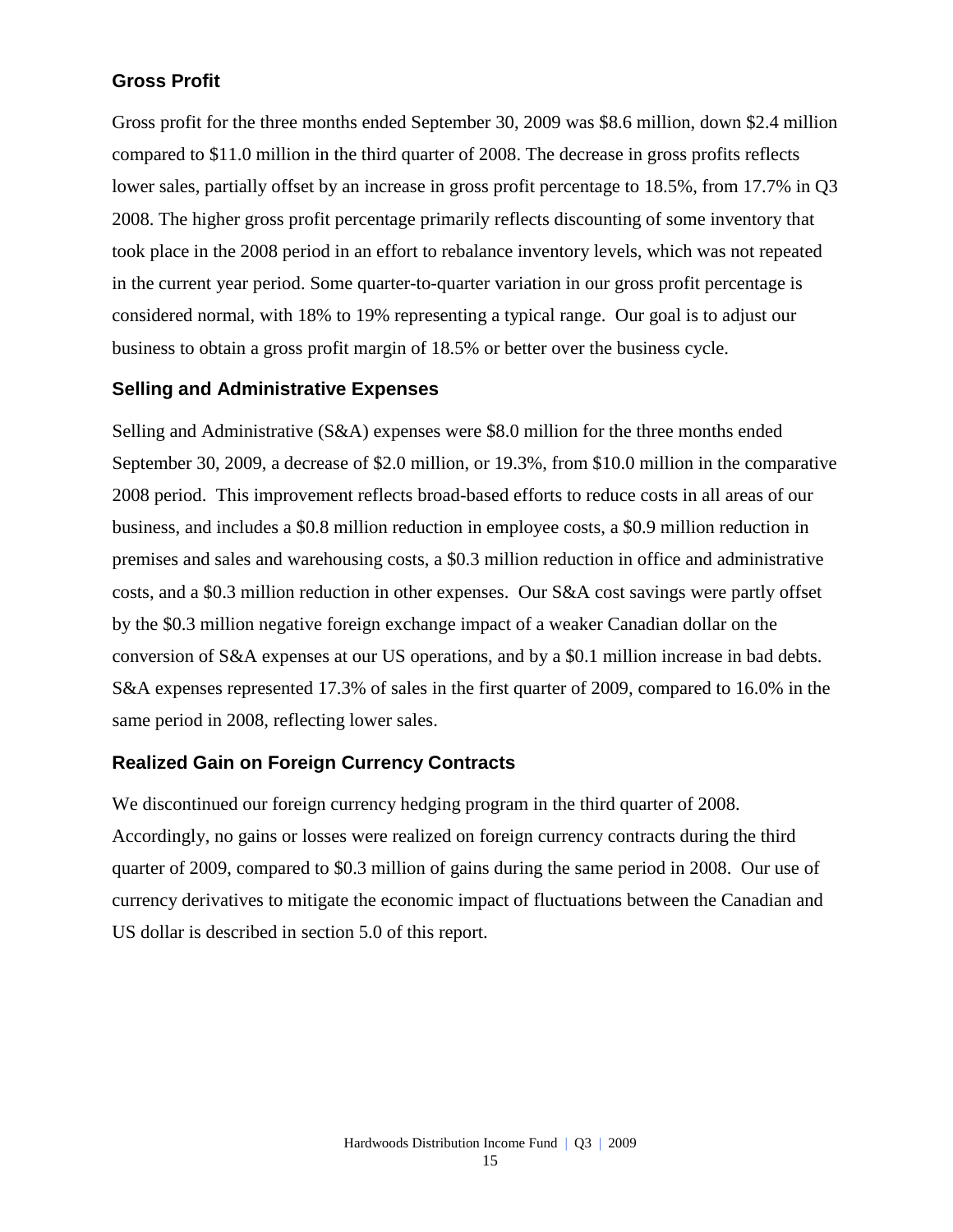### **EBITDA**

EBITDA was \$0.5 million for the three months ended September 30, 2009, compared to \$1.3 million during the same period last year. The \$0.8 million decrease in EBITDA reflects the \$2.4 million decrease in gross profit and the \$0.3 million reduction in realized gains on foreign currency contracts, partially offset by the \$2.0 million reduction in S&A expenses.

#### **Interest Expense**

Average interest rates charged under our credit facilities were higher in the third quarter of 2009, but our total debt outstanding was lower than a year ago. As a result, third quarter interest expense remained unchanged at \$0.2 million year-over-year.

### **Non-Cash Foreign Currency Gains and Losses**

For the three months ended September 30, 2009, non-cash foreign currency losses were \$1.0 million. These losses primarily relate to the translation of US dollar-denominated intercompany debt advanced by the Fund to a wholly-owned US subsidiary. Under GAAP, a portion of our intercompany debt is not considered to be a permanent investment, and accordingly foreign currency gains or losses that arise on translation of the non-permanent portion of the intercompany debt are recognized in the calculation of net earnings. In the comparative threemonth period ended September 30, 2008, we reported a non-cash loss of \$0.5 million relating to the mark-to-market valuation of foreign currency contracts that were outstanding at that time. Further discussion of our foreign currency contracts can be found under Financial Instruments in section 5.0 of this report.

### **Non-controlling Interest**

Non-controlling interest ("NCI") was reduced by \$0.4 million in the third quarter of 2009, compared to a reduction in NCI of \$0.6 million in the comparable period in 2008. NCI includes the Class B Unit's interest in pre-tax earnings or loss in the period, less an adjustment to NCI to reflect the value of subordinated distributions that were not made to the Class B Units and that can no longer be recovered by the Class B Units under the terms of the Fund's subordination feature. The Fund's subordination feature is further described in section 4.0 of this report and in the Interim Financial Statements.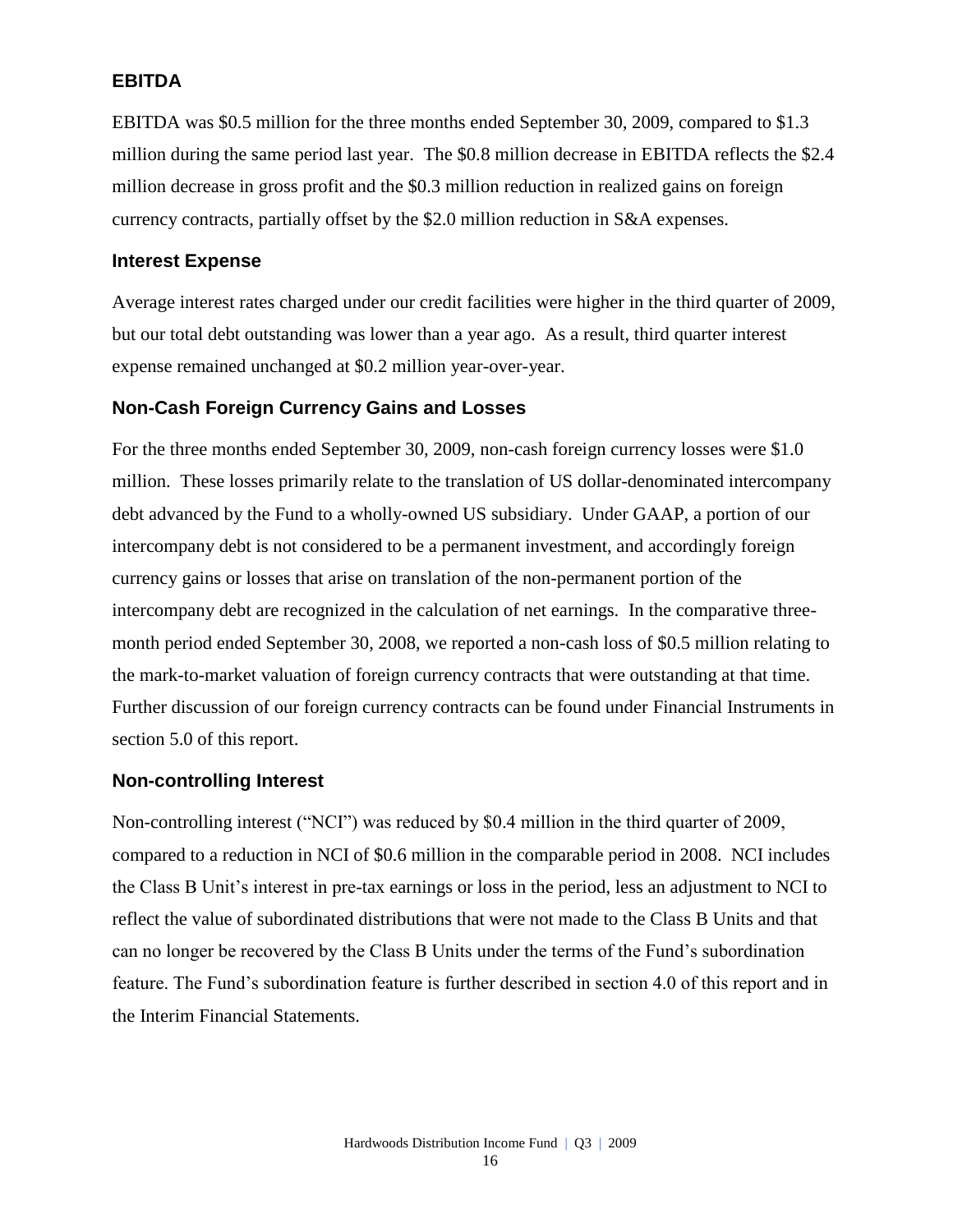#### **Income taxes**

Income tax expense of \$10.6 million was recorded in the third quarter of 2009. The \$10.6 million income tax expense reflects a reduction in net future income tax assets due to the continued downturn in financial results of our US operations. No such income tax expense occurred in the third quarter of 2008.

#### **Net Loss**

We recorded a net loss of \$11.1 million for the three months ended September 30, 2009, compared to net earnings of \$0.9 million in 2008. The \$12.0 million decrease in net earnings primarily reflects the \$10.6 million increase in income tax expense, a \$0.8 million reduction in EBITDA, a \$0.5 million increase in non-cash foreign currency losses, partially offset by a \$0.2 million decrease related to the change in NCI.

### 3.2 Nine Months Ended September 30, 2009 and September 30, 2008

| For the nine months | For the nine months                                                                       |  |
|---------------------|-------------------------------------------------------------------------------------------|--|
| Ended September 30, | Ended September 30,                                                                       |  |
| 2009                | 2008                                                                                      |  |
| 149,346             | \$<br>199,651                                                                             |  |
| 78,225              | 127,128                                                                                   |  |
| 57,839              | 70,158                                                                                    |  |
| 26,846              | 36,611                                                                                    |  |
| 18.0%               | 18.3%                                                                                     |  |
| (25,579)            | (30,510)                                                                                  |  |
|                     | 1,247                                                                                     |  |
|                     |                                                                                           |  |
| 1,267               | \$<br>7,348                                                                               |  |
|                     |                                                                                           |  |
| (672)               | (1,145)                                                                                   |  |
| (434)               | (935)                                                                                     |  |
| (1, 382)            | (1,831)                                                                                   |  |
|                     | (5, 468)                                                                                  |  |
|                     | (64, 606)                                                                                 |  |
| 1,757               | 15,150                                                                                    |  |
| (10, 232)           | 28,185                                                                                    |  |
| (9,696)             | \$<br>(23,302)                                                                            |  |
| (0.673)             | \$<br>(1.617)                                                                             |  |
| 1.170               | 1.0186                                                                                    |  |
|                     | For the nine months ended September 30, 2009, total sales were \$149.3 million, down from |  |

### **Sales**

For the nine months ended September 30, 2009, total sales were \$149.3 million, down from

Hardwoods Distribution Income Fund | Q3 | 2009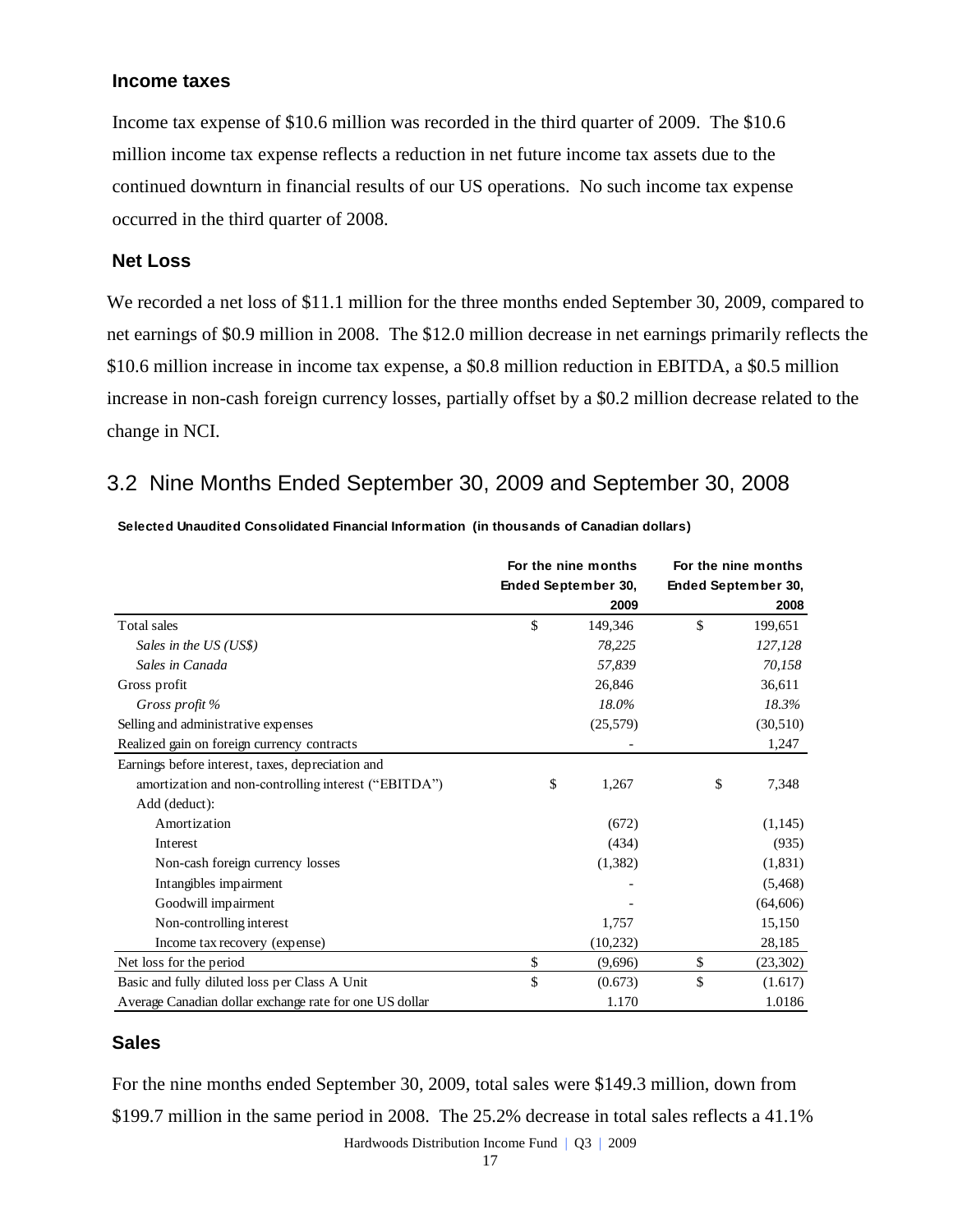decrease in underlying sales activity, partially offset by a 15.9% increase in sales due to the positive impact of a weaker Canadian dollar. The decrease in underlying sales reflects challenging business conditions as outlined in section 2.0. Year-to-date sales activity at our US operations, as measured in US dollars, declined 38.5% year-over-year, and sales in Canada were down by 17.6%.

#### **Gross Profit**

Gross profit for the nine months ended September 30, 2009 was \$26.8 million, down from \$36.6 million in the first nine months of 2008. The reduction in gross profit primarily reflects lower sales, as well as a reduction in gross profit margin. As a percentage of sales, gross profit was 18.0% in the first nine months of 2009, compared to 18.3% during the same period in 2008. The change in gross profit margin reflects highly competitive market conditions and ongoing efforts to reduce inventory in line with reduced sales demand.

#### **Selling and Administrative Expenses**

S&A expenses decreased \$4.9 million to \$25.6 million in the first nine months of 2009, from \$30.5 million during the same period in 2008. This improvement reflects \$4.3 million in savings related to workforce reductions and lower employee bonus accruals, \$2.9 million in premises, sales, warehouse and administrative savings related to branch closures and reduced sales activity levels, and a \$0.6 million reduction in other expenses primarily reflecting the absence of onetime reorganization costs incurred during the first nine months of 2008. These cost reductions were partially offset by \$0.6 million in additional bad debt expense related to increased customer credit failures in the current economy, and a \$2.3 million negative impact of the weaker Canadian dollar on the conversion of S&A expenses at our US operations. As a percentage of sales, year-to-date S&A expenses were 17.1% of sales, compared to 15.3% during the same period in 2008.

#### **Realized Gain on Foreign Currency Contracts**

In the first nine months of 2008, maturing foreign currency contracts provided us with \$1.2 million in realized gains. We discontinued our foreign currency hedging program in the third quarter of 2008, and accordingly no gains or losses were realized on foreign currency contracts during the first nine months of 2009. Our use of currency derivatives to mitigate the economic impact of fluctuations between the Canadian and US dollar is described in section 5.0 of this report.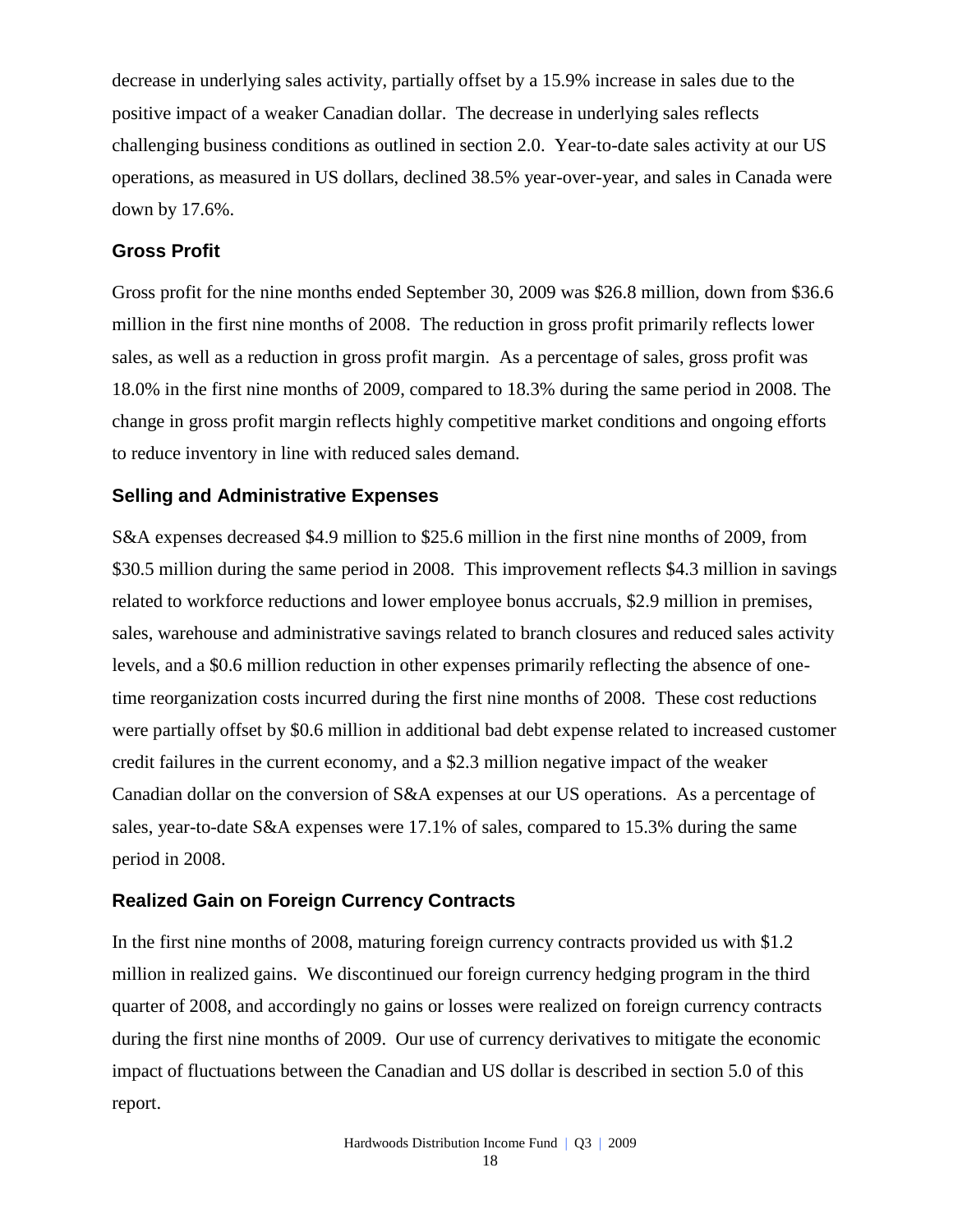### **EBITDA**

EBITDA was \$1.3 million in the nine months ended September 30, 2009, down from \$7.3 million in the same period in 2008. The \$6.0 million decrease in EBITDA reflects the \$9.8 million reduction in gross profit and the \$1.2 million decrease in realized gains on foreign currency contracts, partially offset by the \$4.9 million improvement in S&A.

#### **Amortization Expense**

Amortization expense was \$0.7 million in the nine months ended September 30, 2009, compared to \$1.1 million in the comparable period in 2008. The \$0.4 million decrease in amortization expense primarily reflects the absence of intangible asset amortization in 2009. The remaining value of all intangible assets was written down to zero at December 31, 2008.

#### **Interest Expense**

Interest expense was \$0.4 million in the nine months ended September 30, 2009, compared to \$0.9 million in the comparable period in 2008. The decrease in interest expense primarily reflects lower outstanding bank indebtedness resulting from reduced working capital financing requirements.

### **Non-Cash Foreign Currency Gains and Losses**

For the nine months ended September 30, 2009, non-cash foreign currency losses were \$1.4 million. This loss arose primarily due to translation of US dollar-denominated intercompany debt advanced by the Fund to a wholly-owned subsidiary, as explained previously in section 3.1 of this report. In the comparative nine-month period ended September 30, 2008, a non-cash loss of \$1.8 million arose on the mark-to-market valuation of foreign currency contracts that were outstanding at that time. Further discussion of our foreign currency contracts can be found under Financial Instruments in section 5.0 of this report.

### **Intangible Assets and Goodwill Impairment**

In the second quarter of 2008, the Fund completed impairment testing and determined that the value of intangibles and goodwill exceeded their carrying value by \$5.5 million and \$64.6 million respectively. No intangibles or goodwill impairment was determined in the 2009 period.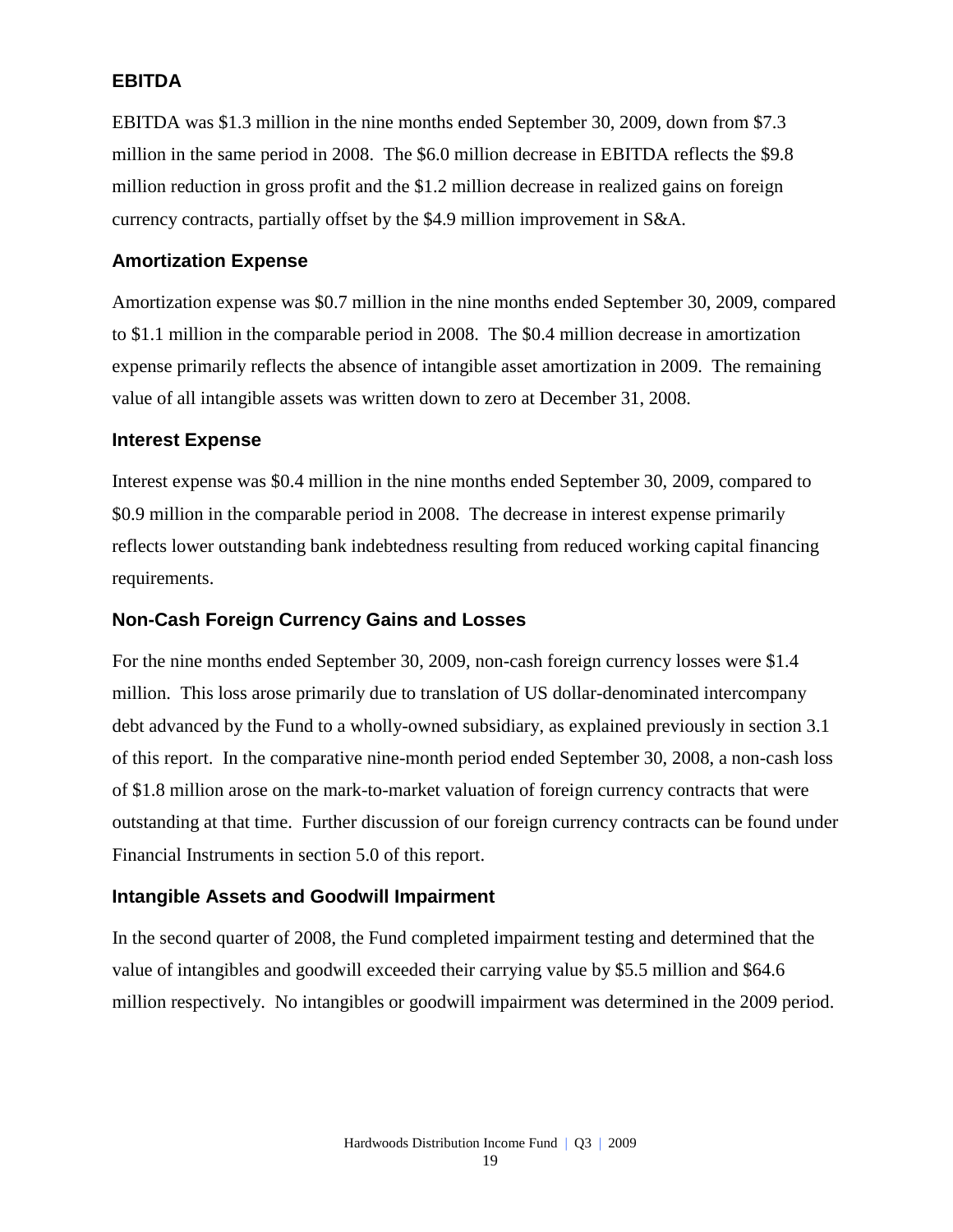#### **Non-controlling Interest**

Non-controlling interest, or NCI, was reduced by \$1.8 million in the first nine months of 2009, compared to a reduction in NCI of \$15.2 million in the comparable period in 2008. NCI includes the Class B Unit's interest in pre-tax earnings or loss in the period, less an adjustment to NCI to reflect the value of subordinated distributions that were not made to the Class B Units and that can no longer be recovered by the Class B Units under the terms of the Fund's subordination feature. The Fund's subordination feature is further described in section 4.0 of this report and in the Interim Financial Statements. The primary reason for the \$15.2 million reduction in NCI in 2008 is related to the NCI's share of the goodwill and intangible impairment recognized by the Fund in the second quarter of 2008.

#### **Income taxes**

Income tax expense in the nine months ended September 30, 2009 was \$10.2 million, compared to income tax recovery of \$28.2 million in the same period in 2008. The \$10.2 million income tax expense in the 2009 period primarily reflects a reduction in the net future income tax assets recorded in the third quarter, as explained previously in section 3.1 of this report. The \$28.2 million income tax recovery recorded in the comparative period in 2008 primarily reflects \$20.1 million in future income tax assets associated with recording the goodwill and intangibles impairment in the second quarter of 2008, and the recording of a \$7.0 million future income tax benefit and a \$0.8 million current income tax benefit resulting from the refinancing and reorganization of the Fund's internal affairs undertaken in the first quarter of 2008.

#### **Net Loss**

Net loss for the nine months ended September 30, 2009 was \$9.7 million, compared to a net loss of \$23.3 million in the comparable period in 2008. The \$13.6 million reduction to net loss primarily reflects the \$70.1 million reduction in goodwill and intangibles impairment, \$0.5 million reduction in interest expense, \$0.4 million reduction in amortization expense, and \$0.4 million reduction in noncash foreign currency losses. These increases to net earnings were partially offset by the \$6.0 million decrease in EBITDA, \$13.4 million decrease related to the change in NCI, and \$38.4 million decrease in income tax recovery.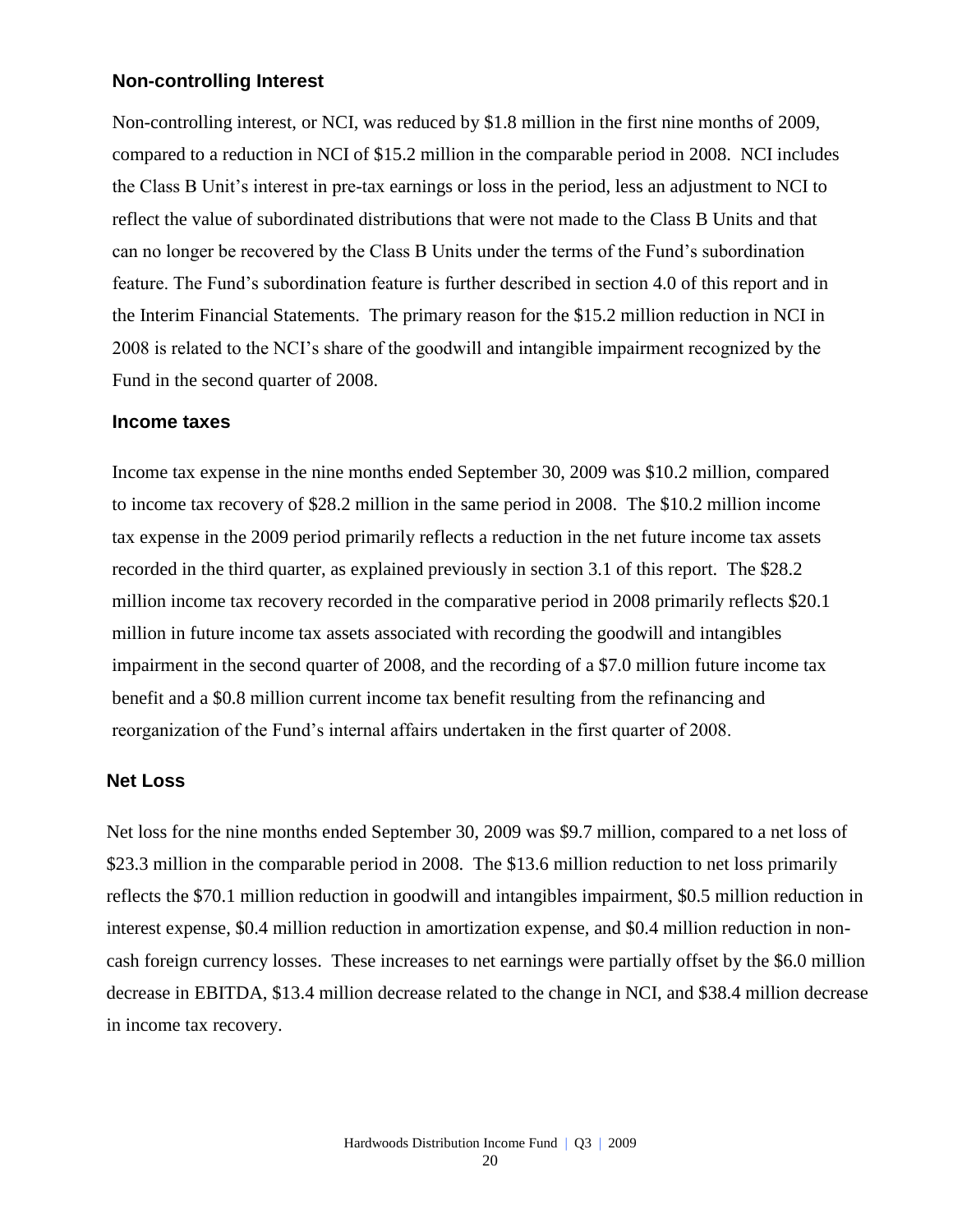### **4.0 Liquidity and Capital Resources**

### 4.1 Distributable Cash and Cash Distributions

**Selected Unaudited Consolidated Financial Information** 

**(in thousands of dollars except per unit amounts)**

|                                                                                                                                     | 3 months ended<br>September 30,<br>2009 |    | 3 months ended<br>September 30,<br>2008 |    | 9 months ended<br>September 30,<br>2009 | 9 months ended<br>September 30,<br>2008 |                                       |  |
|-------------------------------------------------------------------------------------------------------------------------------------|-----------------------------------------|----|-----------------------------------------|----|-----------------------------------------|-----------------------------------------|---------------------------------------|--|
|                                                                                                                                     |                                         |    |                                         |    |                                         |                                         |                                       |  |
| Net cash provided by operating activities                                                                                           | \$<br>1,955                             | \$ | 3,941                                   | \$ | 8,867                                   | \$                                      | 14,201                                |  |
| Increase (decrease) in non-cash operating working capital                                                                           | (1,680)                                 |    | (2,893)                                 |    | (8, 406)                                |                                         | (7, 157)                              |  |
| Cash flow from operations before changes in non-cash                                                                                |                                         |    |                                         |    |                                         |                                         |                                       |  |
| operating working capital                                                                                                           | 275                                     |    | 1,048                                   |    | 461                                     |                                         | 7,044                                 |  |
| Capital expenditures                                                                                                                | (45)                                    |    | (48)                                    |    | (95)                                    |                                         | (346)                                 |  |
| Distributable Cash                                                                                                                  | \$<br>230                               | \$ | 1,000                                   | \$ | 366                                     | \$                                      | 6,698                                 |  |
| Distributions relating to the period:                                                                                               |                                         |    |                                         |    |                                         |                                         |                                       |  |
| Class A Units                                                                                                                       | \$                                      | \$ | $(1)$ \$<br>1,081                       |    |                                         | \$                                      | $7,565$ <sup>(2)</sup>                |  |
| (3)<br>Class B Units                                                                                                                |                                         |    |                                         |    |                                         |                                         | $\overline{\phantom{a}}$              |  |
| <b>Total Units</b>                                                                                                                  | \$                                      | \$ | 1,081                                   | \$ |                                         | \$                                      | 7,565                                 |  |
| Outstanding units and per unit amounts:<br>Class A Units outstanding<br>Class B Units outstanding<br><b>Total Units outstanding</b> | 14,410,000<br>3,602,500<br>18,012,500   |    | 14,410,000<br>3,602,500<br>18,012,500   |    | 14,410,000<br>3,602,500<br>18,012,500   |                                         | 14,410,000<br>3,602,500<br>18,012,500 |  |
| Distributable Cash per Total Units                                                                                                  | \$<br>0.013                             | \$ | 0.056                                   | \$ | 0.020                                   | \$                                      | 0.372                                 |  |
| Distributions relating to the period:                                                                                               |                                         |    |                                         |    |                                         |                                         |                                       |  |
| Class A Units                                                                                                                       | \$                                      | \$ | (1)<br>0.075                            | \$ |                                         | \$                                      | $0.525$ <sup>(2)</sup>                |  |
| (3)<br>Class B Units                                                                                                                | \$                                      | \$ |                                         | \$ |                                         | \$                                      | ä,                                    |  |
| <b>Total Units</b>                                                                                                                  | \$                                      | \$ | 0.060                                   | \$ |                                         | \$                                      | 0.420                                 |  |
| (4)<br>Payout ratio                                                                                                                 | 0.0%                                    |    | 108.2%                                  |    | 0.0%                                    |                                         | 113.0%                                |  |
|                                                                                                                                     | March 23, 2004                          |    |                                         |    |                                         |                                         |                                       |  |
|                                                                                                                                     | to September 30,                        |    |                                         |    |                                         |                                         |                                       |  |
|                                                                                                                                     | 2009                                    |    |                                         |    |                                         |                                         |                                       |  |
| Cumulative since inception:                                                                                                         |                                         |    |                                         |    |                                         |                                         |                                       |  |
| Distributable Cash                                                                                                                  | 75,983                                  |    |                                         |    |                                         |                                         |                                       |  |
| Distributions relating to the period                                                                                                | 66,754                                  |    |                                         |    |                                         |                                         |                                       |  |
| (4)<br>Pavout ratio                                                                                                                 | 87.9%                                   |    |                                         |    |                                         |                                         |                                       |  |

**1** Includes the cash distributions of \$0.025 per Class A Unit per month which relate to the operations of the Fund for July, August and September 2008.

<sup>2</sup> Includes the cash distributions of \$0.075 per Class A Unit per month which relate to the operations of the Fund for January through June 2008, and cash distributions of \$0.025 per Class A Unit per month which relate to the operations of the Fund for July through September 2008. **<sup>3</sup>** On January 10, 2006, Hardwoods Specialty Products LP and Hardwoods Specialty Products US LP, limited partnerships in each of which the Fund owns an 80% interest, announced that quarterly distributions were suspended on the Class B LP and Class B US LP units. The Class B LP units and Class B US LP units represent a 20% interest in Hardwoods Specialty Products LP and Hardwoods Specialty Products US LP, respectively. No distributions are to be paid on the Class B LP units and Class B US LP units unless distributions in stipulated minimum amounts are paid on the units in the limited partnerships held by the Fund, and in certain other circumstances. Accordingly, no distributions have been declared since the third quarter of 2005 to the non-controlling interests. No liability for distributions payable to the non-controlling interests is reflected in the September 30, 2009 balance sheet.

<sup>4</sup> Payout ratio measures the ratio of distributions by the Fund relating to the period to Distributable Cash for the period.

We pay distributions on Class A Units at the end of the month following the month in which the cash is earned. Distributions may also be made quarterly on Class B Units in an amount equivalent on an after-tax per-unit basis to distributions made on Class A Units, pursuant to the terms of a subordination agreement as outlined in the Fund's Annual Information Form. Except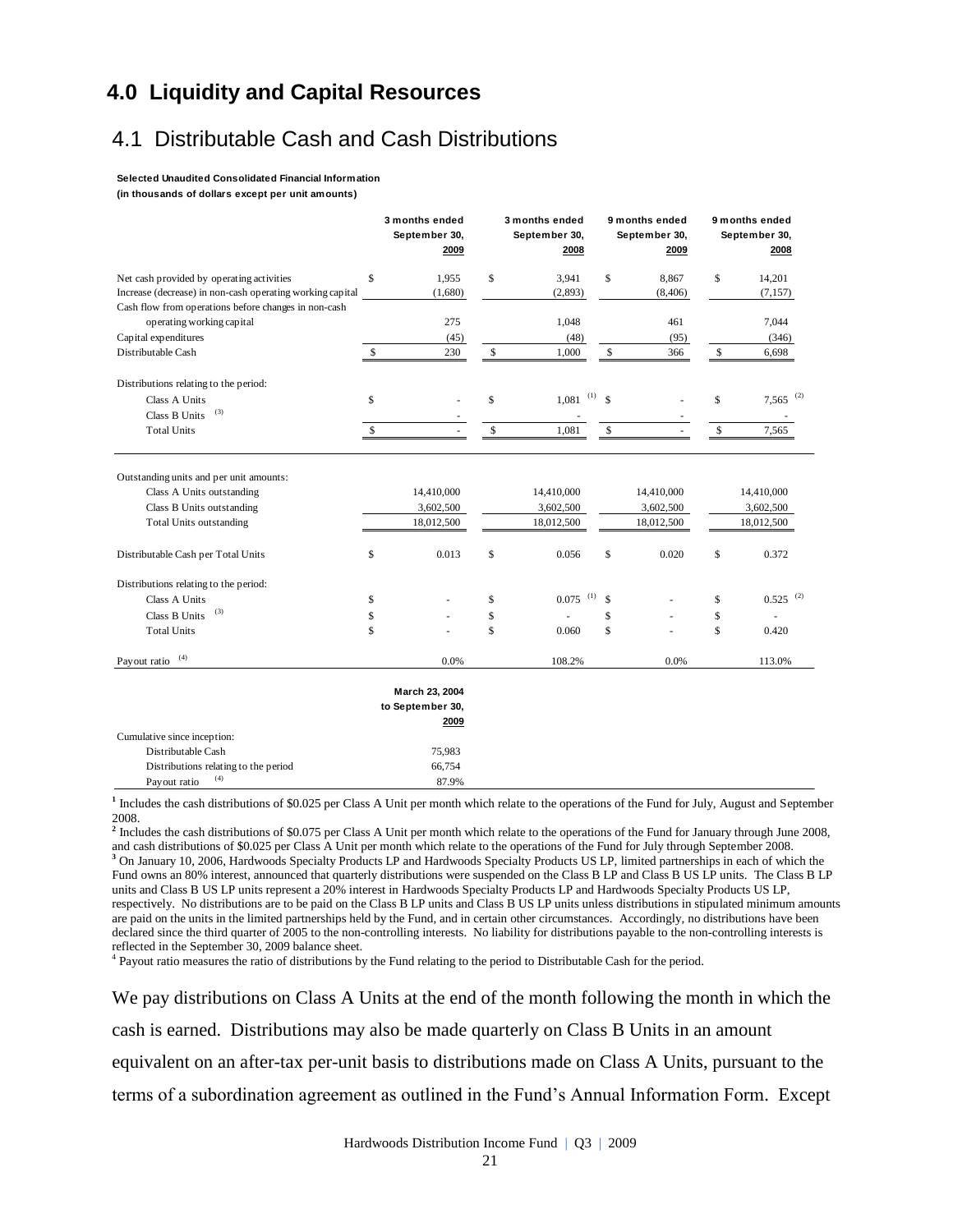as outlined in the terms of the subordination agreement with the Class B Units, there are no limitations on distributions from the subsidiaries of the Fund arising from the existence of a minority interest in a subsidiary of the Fund. The Fund's subordination feature is designed to stay in place until the EBITDA and certain distributable cash tests established at the time of the IPO are met. Further description of the subordination arrangement is included in note 8 of the accompanying Interim Financial Statements.

For the three months ended September 30, 2009, the Fund and its subsidiaries generated Distributable Cash of \$0.2 million, or \$0.013 per unit. For the nine months ended September 30, 2009, the Fund and its subsidiaries generated Distributable Cash of \$0.4 million, or \$0.020 per unit. No distributions were made relating to the three or nine-month periods ended September 30, 2009. On November 3, 2008, the Trustees of the Fund announced a suspension of further monthly cash distributions to public unitholders (Class A Units) until such time as market conditions and the Fund's financial performance have improved.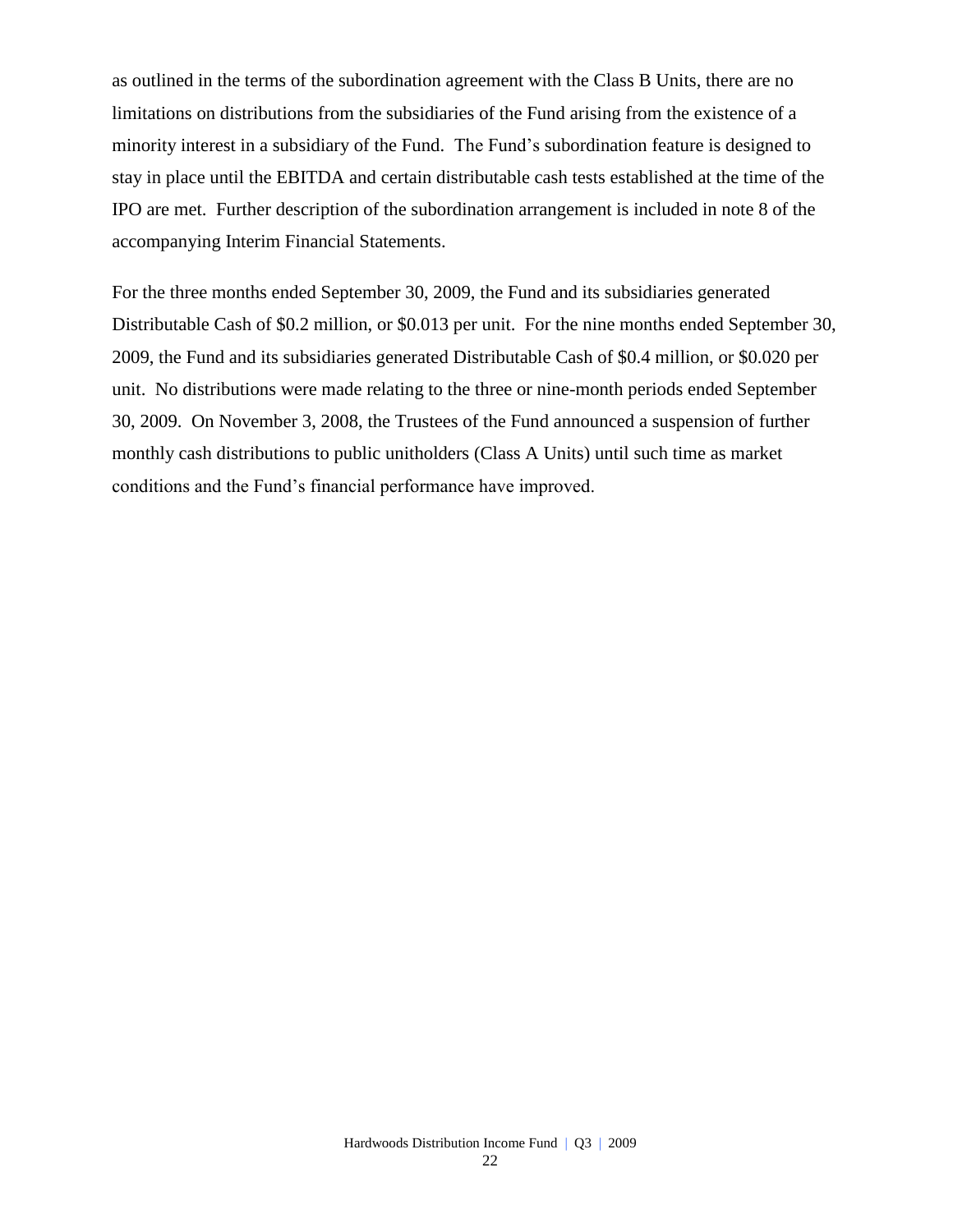### 4.2 Standardized Distributable Cash and Cash Distributions

### **(in thousands of dollars except per unit amounts)**

|                                                                                                                                                                                                                                                                                                                                                                                                                                                                                                                                                                                                                                                                                                                                                                                                                                                                                                                                                                                                                                                                                                                                                                                                                                                                                                                                                                                                                                                                                                                                                                                                                                                                                                                               | 3 months ended<br>September 30,<br>2009 | 3 months ended<br>September 30,<br>2008 | 9 months ended<br>September 30,<br>2009 | 9 months ended<br>September 30,<br>2008 |
|-------------------------------------------------------------------------------------------------------------------------------------------------------------------------------------------------------------------------------------------------------------------------------------------------------------------------------------------------------------------------------------------------------------------------------------------------------------------------------------------------------------------------------------------------------------------------------------------------------------------------------------------------------------------------------------------------------------------------------------------------------------------------------------------------------------------------------------------------------------------------------------------------------------------------------------------------------------------------------------------------------------------------------------------------------------------------------------------------------------------------------------------------------------------------------------------------------------------------------------------------------------------------------------------------------------------------------------------------------------------------------------------------------------------------------------------------------------------------------------------------------------------------------------------------------------------------------------------------------------------------------------------------------------------------------------------------------------------------------|-----------------------------------------|-----------------------------------------|-----------------------------------------|-----------------------------------------|
| Net cash provided by operating activities                                                                                                                                                                                                                                                                                                                                                                                                                                                                                                                                                                                                                                                                                                                                                                                                                                                                                                                                                                                                                                                                                                                                                                                                                                                                                                                                                                                                                                                                                                                                                                                                                                                                                     | \$<br>1,955                             | \$<br>3,941                             | \$<br>8,867                             | \$<br>14,201                            |
| Capital expenditures<br>Standardized Distributable Cash                                                                                                                                                                                                                                                                                                                                                                                                                                                                                                                                                                                                                                                                                                                                                                                                                                                                                                                                                                                                                                                                                                                                                                                                                                                                                                                                                                                                                                                                                                                                                                                                                                                                       | \$<br>(45)<br>1,910                     | \$<br>(48)<br>3,893                     | \$<br>(95)<br>8,772                     | \$<br>(346)<br>13,855                   |
|                                                                                                                                                                                                                                                                                                                                                                                                                                                                                                                                                                                                                                                                                                                                                                                                                                                                                                                                                                                                                                                                                                                                                                                                                                                                                                                                                                                                                                                                                                                                                                                                                                                                                                                               |                                         |                                         |                                         |                                         |
| Distributions relating to the period:<br>Class A Units                                                                                                                                                                                                                                                                                                                                                                                                                                                                                                                                                                                                                                                                                                                                                                                                                                                                                                                                                                                                                                                                                                                                                                                                                                                                                                                                                                                                                                                                                                                                                                                                                                                                        | \$                                      | \$<br>$\left(1\right)$<br>1,081         | \$                                      | \$<br>(2)<br>7,565                      |
| (3)<br>Class B Units                                                                                                                                                                                                                                                                                                                                                                                                                                                                                                                                                                                                                                                                                                                                                                                                                                                                                                                                                                                                                                                                                                                                                                                                                                                                                                                                                                                                                                                                                                                                                                                                                                                                                                          |                                         |                                         |                                         |                                         |
| <b>Total Units</b>                                                                                                                                                                                                                                                                                                                                                                                                                                                                                                                                                                                                                                                                                                                                                                                                                                                                                                                                                                                                                                                                                                                                                                                                                                                                                                                                                                                                                                                                                                                                                                                                                                                                                                            | \$                                      | \$<br>1,081                             | \$                                      | \$<br>7,565                             |
| Outstanding units and per unit amounts:                                                                                                                                                                                                                                                                                                                                                                                                                                                                                                                                                                                                                                                                                                                                                                                                                                                                                                                                                                                                                                                                                                                                                                                                                                                                                                                                                                                                                                                                                                                                                                                                                                                                                       |                                         |                                         |                                         |                                         |
| Class A Units outstanding                                                                                                                                                                                                                                                                                                                                                                                                                                                                                                                                                                                                                                                                                                                                                                                                                                                                                                                                                                                                                                                                                                                                                                                                                                                                                                                                                                                                                                                                                                                                                                                                                                                                                                     | 14,410,000                              | 14,410,000                              | 14,410,000                              | 14,410,000                              |
| Class B Units outstanding<br><b>Total Units outstanding</b>                                                                                                                                                                                                                                                                                                                                                                                                                                                                                                                                                                                                                                                                                                                                                                                                                                                                                                                                                                                                                                                                                                                                                                                                                                                                                                                                                                                                                                                                                                                                                                                                                                                                   | 3,602,500<br>18,012,500                 | 3,602,500<br>18,012,500                 | 3,602,500<br>18,012,500                 | 3,602,500<br>18,012,500                 |
|                                                                                                                                                                                                                                                                                                                                                                                                                                                                                                                                                                                                                                                                                                                                                                                                                                                                                                                                                                                                                                                                                                                                                                                                                                                                                                                                                                                                                                                                                                                                                                                                                                                                                                                               |                                         |                                         |                                         |                                         |
| Standardized Distributable Cash per Total Units                                                                                                                                                                                                                                                                                                                                                                                                                                                                                                                                                                                                                                                                                                                                                                                                                                                                                                                                                                                                                                                                                                                                                                                                                                                                                                                                                                                                                                                                                                                                                                                                                                                                               | \$<br>0.106                             | \$<br>0.216                             | \$<br>0.487                             | \$<br>0.769                             |
| Distributions per Total Units                                                                                                                                                                                                                                                                                                                                                                                                                                                                                                                                                                                                                                                                                                                                                                                                                                                                                                                                                                                                                                                                                                                                                                                                                                                                                                                                                                                                                                                                                                                                                                                                                                                                                                 | \$                                      | \$<br>0.060                             | \$                                      | \$<br>0.420                             |
| Standardized payout ratio <sup>(4)</sup>                                                                                                                                                                                                                                                                                                                                                                                                                                                                                                                                                                                                                                                                                                                                                                                                                                                                                                                                                                                                                                                                                                                                                                                                                                                                                                                                                                                                                                                                                                                                                                                                                                                                                      | 0.0%                                    | 27.8%                                   | 0.0%                                    | 54.6%                                   |
| Includes the cash distributions of \$0.025 per Class A Unit per month which relate to the operations of the Fund for July, August and Septen<br>2008.<br><sup>2</sup> Includes the cash distributions of \$0.075 per Class A Unit per month which relate to the operations of the Fund for January through June 20<br>and cash distributions of \$0.025 per Class A Unit per month which relate to the operations of the Fund for July through September 2008.<br><sup>3</sup> On January 10, 2006, Hardwoods Specialty Products LP and Hardwoods Specialty Products US LP, limited partnerships in each of which tl<br>Fund owns an 80% interest, announced that quarterly distributions were suspended on the Class B LP and Class B US LP units. The Class B<br>units and Class B US LP units represent a 20% interest in Hardwoods Specialty Products LP and Hardwoods Specialty Products US LP,<br>respectively. No distributions are to be paid on the Class B LP units and Class B US LP units unless distributions in stipulated minimum am<br>are paid on the units in the limited partnerships held by the Fund, and in certain other circumstances. Accordingly, no distributions have bee<br>declared since the third quarter of 2005 to the non-controlling interests. No liability for distributions payable to the non-controlling interests<br>reflected in the September 30, 2009 balance sheet.<br><sup>4</sup> Payout ratio measures the ratio of distributions by the Fund relating to the period to Standardized Distributable Cash for the period.<br>${}^5$ Calculation of cumulative Standardized Distributable Cash since inception excludes a \$10.3 million increase in non-cash operating working |                                         |                                         |                                         |                                         |
| capital, which relates to a final working capital adjustment payment made to the former owners to complete the initial purchase of the Busine                                                                                                                                                                                                                                                                                                                                                                                                                                                                                                                                                                                                                                                                                                                                                                                                                                                                                                                                                                                                                                                                                                                                                                                                                                                                                                                                                                                                                                                                                                                                                                                 |                                         |                                         |                                         |                                         |
| In addition to our Distributable Cash, the Interpretive Guidance recommends disclosure of                                                                                                                                                                                                                                                                                                                                                                                                                                                                                                                                                                                                                                                                                                                                                                                                                                                                                                                                                                                                                                                                                                                                                                                                                                                                                                                                                                                                                                                                                                                                                                                                                                     |                                         |                                         |                                         |                                         |
| Standardized Distributable Cash. This is provided in the table above. Management believes t                                                                                                                                                                                                                                                                                                                                                                                                                                                                                                                                                                                                                                                                                                                                                                                                                                                                                                                                                                                                                                                                                                                                                                                                                                                                                                                                                                                                                                                                                                                                                                                                                                   |                                         |                                         |                                         |                                         |
| the calculation of Standardized Distributable Cash distorts the Fund's quarter-to-quarter                                                                                                                                                                                                                                                                                                                                                                                                                                                                                                                                                                                                                                                                                                                                                                                                                                                                                                                                                                                                                                                                                                                                                                                                                                                                                                                                                                                                                                                                                                                                                                                                                                     |                                         |                                         |                                         |                                         |
| distributable cash and payout ratios, as our non-cash operating working capital fluctuates                                                                                                                                                                                                                                                                                                                                                                                                                                                                                                                                                                                                                                                                                                                                                                                                                                                                                                                                                                                                                                                                                                                                                                                                                                                                                                                                                                                                                                                                                                                                                                                                                                    |                                         |                                         |                                         |                                         |
| significantly as a result of significant changes in market demand for our products and seasonal                                                                                                                                                                                                                                                                                                                                                                                                                                                                                                                                                                                                                                                                                                                                                                                                                                                                                                                                                                                                                                                                                                                                                                                                                                                                                                                                                                                                                                                                                                                                                                                                                               |                                         |                                         |                                         |                                         |
| factors. The board of directors of our operating entities look beyond quarter-to-quarter                                                                                                                                                                                                                                                                                                                                                                                                                                                                                                                                                                                                                                                                                                                                                                                                                                                                                                                                                                                                                                                                                                                                                                                                                                                                                                                                                                                                                                                                                                                                                                                                                                      |                                         |                                         |                                         |                                         |
| fluctuations in working capital when making decisions regarding monthly distributions. As a                                                                                                                                                                                                                                                                                                                                                                                                                                                                                                                                                                                                                                                                                                                                                                                                                                                                                                                                                                                                                                                                                                                                                                                                                                                                                                                                                                                                                                                                                                                                                                                                                                   |                                         |                                         |                                         |                                         |

|                                                                                                             | March 23, 2004                                                                                    |                    |        |  |  |
|-------------------------------------------------------------------------------------------------------------|---------------------------------------------------------------------------------------------------|--------------------|--------|--|--|
|                                                                                                             | to September 30,                                                                                  |                    |        |  |  |
|                                                                                                             | 2009                                                                                              |                    |        |  |  |
| Cumulative since inception:                                                                                 |                                                                                                   |                    |        |  |  |
| Standardized Distributable Cash                                                                             | $91.932^{(5)}$                                                                                    |                    |        |  |  |
| Distributions relating to the period                                                                        | 66.754                                                                                            |                    |        |  |  |
| Standardized Payout ratio <sup>(4)</sup>                                                                    | 72.6%                                                                                             |                    |        |  |  |
| 0.0000<br>$\mathbf{1}$ $\mathbf{1}$ $\mathbf{1}$ $\mathbf{1}$ $\mathbf{1}$ $\mathbf{1}$<br>$\sim$<br>$\sim$ | $\mathbf{A}$ $\mathbf{F}$ $\mathbf{F}$ $\mathbf{F}$ $\mathbf{F}$<br>$-1$ $-1$ $-1$ $-1$ $-1$ $-1$ | $c \cdot 1$ $\Box$ | $\sim$ |  |  |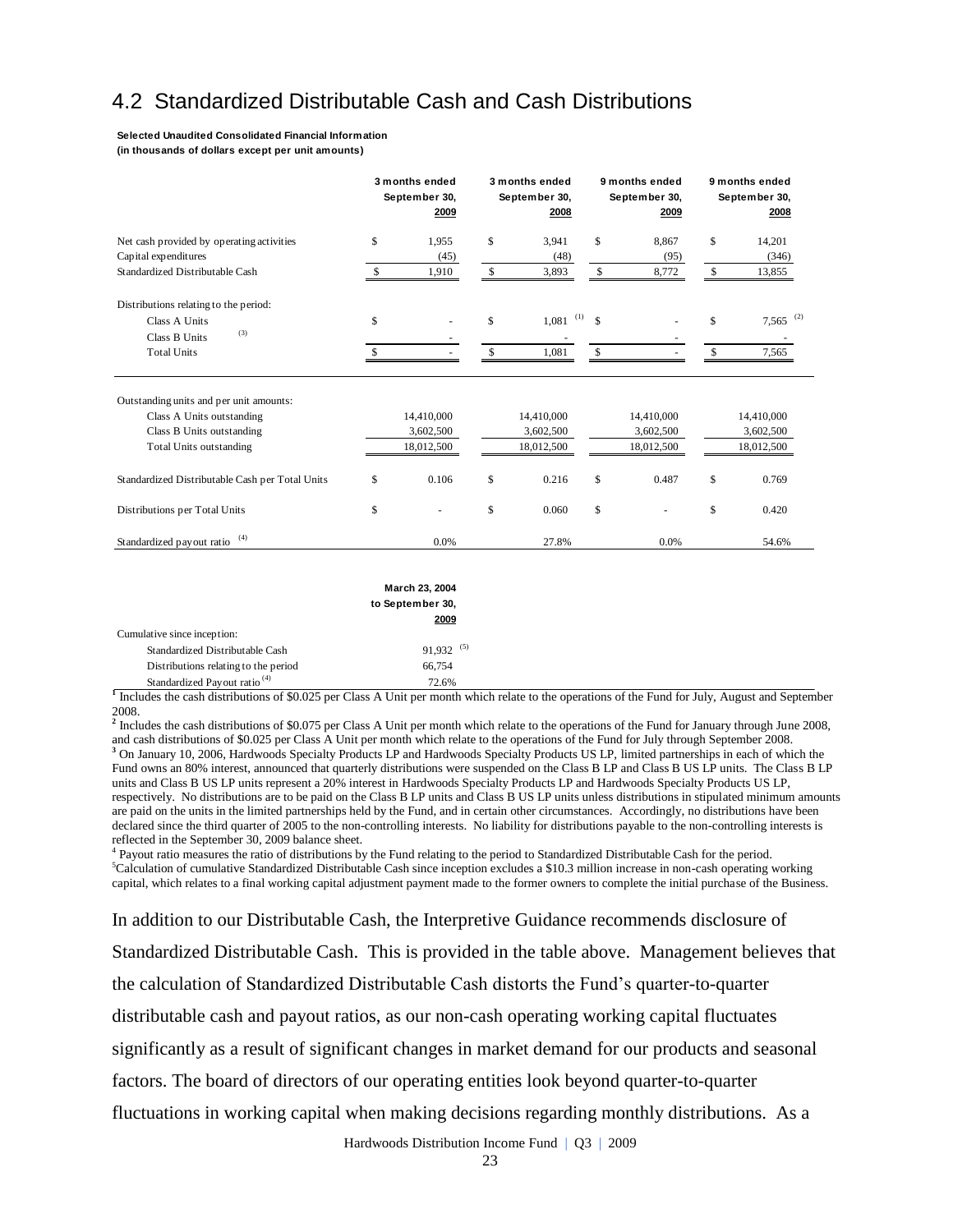result, management believes that our historical measure of Distributable Cash, which excludes the impact of changes in non-cash working capital, is a better measure for determining our operating performance.

The table below reconciles Standardized Distributable Cash to our Distributable Cash.

**Selected Unaudited Consolidated Financial Information (in thousands of dollars)**

|                                                                                              | 3 months ended<br>September 30,<br>2009 | 3 months ended<br>September 30,<br>2008 | 9 months ended<br>September 30,<br>2009 | 9 months ended<br>September 30,<br>2008 |
|----------------------------------------------------------------------------------------------|-----------------------------------------|-----------------------------------------|-----------------------------------------|-----------------------------------------|
| Standardized Distributable Cash<br>Increase (decrease) in non-cash operating working capital | 1.910<br>(1,680)                        | \$<br>3.893<br>(2,893)                  | 8.772<br>(8, 406)                       | 13,855<br>(7, 157)                      |
| Distributable Cash                                                                           | 230                                     | 1.000                                   | 366                                     | 6,698                                   |

## 4.3 Working Capital

Our business requires an ongoing investment in working capital, comprised of accounts receivable, income taxes recoverable, inventory, and prepaid expenses, partly offset by shortterm credit provided by suppliers in the form of accounts payable and accrued liabilities. Our investment in working capital fluctuates from quarter-to-quarter based on factors such as seasonal sales demand, strategic purchasing decisions taken by management, and the timing of collections from customers and payments made to our suppliers. Historically the first and fourth quarters are seasonally slower periods for construction activity and therefore demand for hardwood products decreases. As a result, sales and working capital requirements may be lower in these quarters. A summary of changes in our non-cash operating working capital during the three and nine months ended September 30, 2009 and 2008 is provided below.

| (in thousands of Canadian dollars)             |                       |    |                       |     |                       |      |                       |
|------------------------------------------------|-----------------------|----|-----------------------|-----|-----------------------|------|-----------------------|
|                                                | 3 months              |    | 3 months              |     | 9 months              |      | 9 months              |
|                                                | ended                 |    | ended                 |     | ended                 |      | ended                 |
| Source (use) of funds                          | September 30,<br>2009 |    | September 30,<br>2008 |     | September 30,<br>2009 |      | September 30,<br>2008 |
|                                                |                       |    |                       |     |                       |      |                       |
| Accounts receivable                            | \$<br>(21)            | \$ | $2,528$ \$            |     | $(1,931)$ \$          |      | (50)                  |
| Income taxes recoverable                       | \$<br>(13)            | S  | (4)                   |     | $1,902$ \$            |      | (862)                 |
| Inventory                                      | \$<br>71              | \$ | 188                   |     | 5.221                 | - \$ | 8.826                 |
| Prepaid expenses                               | \$<br>139             | \$ | 190                   |     | $(100)$ \$            |      | (137)                 |
| Accounts payable and accrued liabilities       | \$<br>1,504           | \$ | (9)                   |     | $3,314$ \$            |      | (621)                 |
| Decrease in non-cash operating working capital | \$<br>1.680           |    | 2.893                 | \$. | 8.406                 | - \$ | 7,157                 |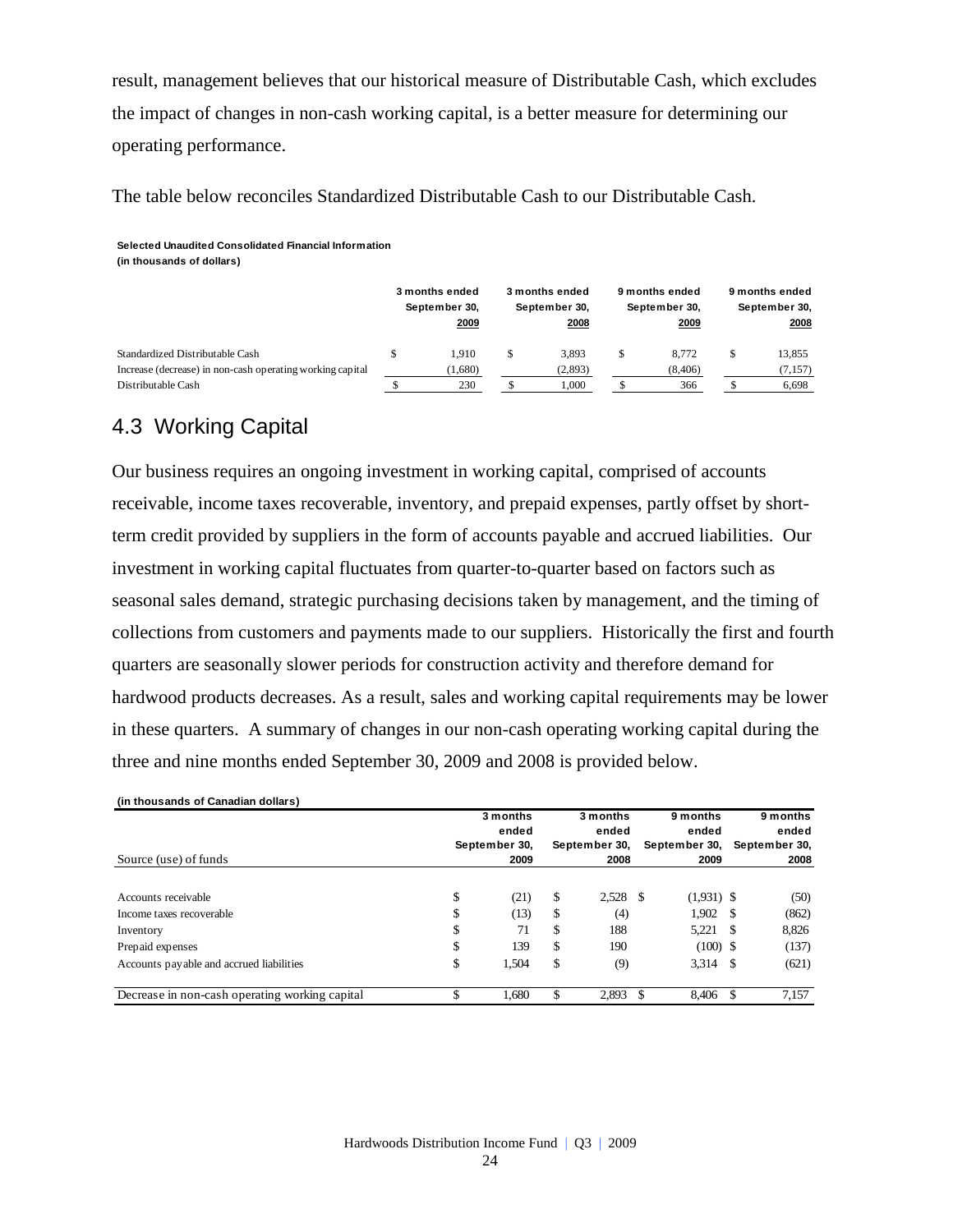### 4.4 Capital Expenditures and Productive Capacity

Our capital expenditures are typically low as we lease all of our buildings and contract out all freight delivery services. Capital expenditures are principally for the replacement of forklifts, furniture and fixtures, leasehold improvements and computer equipment. Over the business cycle, annual maintenance capital requirements are expected to average approximately \$1.0 million per year, but may be higher or lower in a particular year based on the needs of the business. We believe this annual amount is sufficient to maintain the existing productive capacity of the business as it relates to our needs for property, plant and equipment. More recently, and consistent with our current focus on cost reduction and cash conservation, we have decreased our discretionary cash outlays for capital items. Our total capital expenditures during the first nine months of 2009 amounted to just \$95,000. The closing of nine branch locations over the past seven quarters has freed up additional forklift capacity and reduced our need to purchase replacement forklift equipment. We anticipate capital expenditures in 2009 will not exceed \$0.3 million.

In addition to maintaining the productive capacity of our property, plant and equipment, we also manage the productive capacity of the business in terms of: (1) available distribution infrastructure; and (2) maintenance of a skilled work force.

Available distribution infrastructure refers to the physical capacity of the distribution network maintained by our business, and may be measured in terms of the number and total square footage of distribution centres in operation. Since our IPO in March 2004, we have made a number of adjustments to our distribution network, including opening, closing, and relocating some of our distribution facilities. As discussed in section 2.0 of this report, we are presently experiencing a significant market downturn in demand for hardwood products. In response, we have reduced our available distribution infrastructure, closing seven branches in 2008 and a further two branches in the second quarter of 2009. We believe these reductions are appropriate to better match our operating costs to current market demand.

**Selected Unaudited Consolidated Financial Information** 

|                                              | September 30.<br>2009 | December 31.<br>2008 | December 31.<br>2007 | December 31.<br>2006 | December 31.<br>2005 |
|----------------------------------------------|-----------------------|----------------------|----------------------|----------------------|----------------------|
| Number of distribution centres in operation  | 27                    | 29                   | 36                   | 36                   | 39                   |
| Total square footage of distribution centres | 1.0 million s.f.      | 1.1 million s.f.     | 1.3 million s.f.     | 1.3 million s.f.     | 1.3 million s.f.     |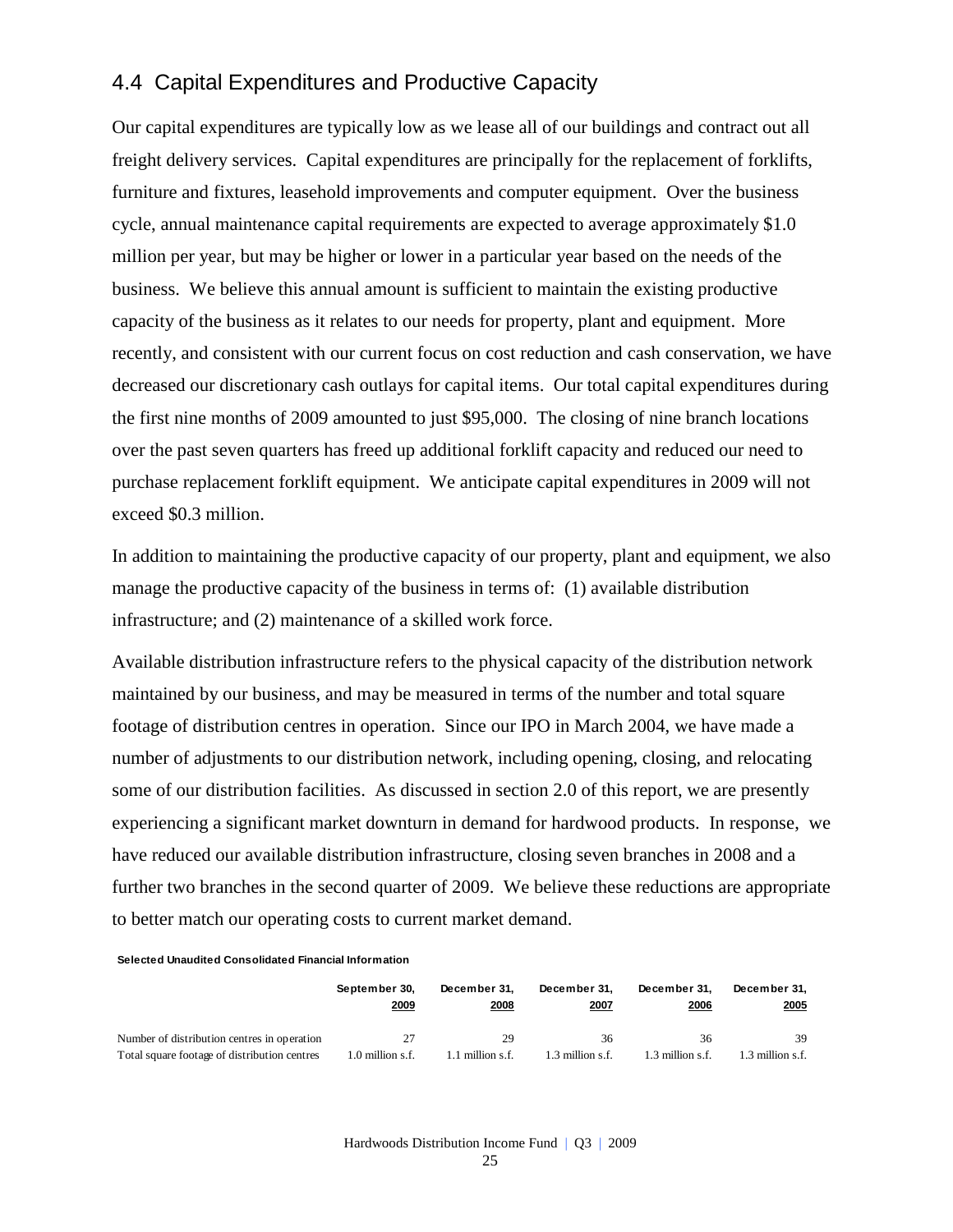While our network is smaller, maintenance of a skilled workforce remains critical to managing the productive capacity of our business. We utilize a number of strategies to attract, train, retain and reward our employees. Our staffing levels reflect decisions regarding our distribution network and our expectations for sales demand based upon prevalent economic conditions. Trends in our workforce capacity, as measured in terms of number of employees and average annual sales dollars per employee, are summarized below. Although the productive capacity of our human capital is difficult to measure directly, we believe the productive capacity of our business, as measured by sales per employee, has been largely sustained.

**Selected Unaudited Consolidated Financial Information** 

|                                         | September 30,<br>2009 | December 31.<br>2008 | December 31.<br>2007 | December 31.<br>2006 | December 31.<br>2005 |
|-----------------------------------------|-----------------------|----------------------|----------------------|----------------------|----------------------|
| Number of employees                     | 159                   | 190                  | 236                  | 252                  | 259                  |
| Annual sales per employee (\$ millions) | $1, 3 \neq (1)$       | 1.3                  | 1.4                  | 1.4                  | 1.4                  |

 $<sup>(1)</sup>$  Nine months sales to September 30, 2009 annualized, divided by number of employees</sup>

### 4.5 Utilization of Distributable Cash

**Selected Unaudited Consolidated Financial Information (in thousands of dollars)**

|                                                           |   | 3 months ended<br>September 30,<br>2009 |    | 3 months ended<br>September 30,<br>2008 | 9 months ended<br>September 30,<br>2009 |    | 9 months ended<br>September 30,<br>2008 |
|-----------------------------------------------------------|---|-----------------------------------------|----|-----------------------------------------|-----------------------------------------|----|-----------------------------------------|
| Distributable Cash                                        | S | 230                                     | \$ | 1.000                                   | \$<br>366                               | \$ | 6,698                                   |
| Cash Distributions paid in the period                     |   |                                         |    | (1,801)                                 | ۰.                                      |    | (8,286)                                 |
| Distributable Cash retained (shortfall)                   | S | 230                                     | S  | (801)                                   | \$<br>366                               | ъ. | (1,588)                                 |
| Decrease (increase) in non-cash operating working capital |   | 1,680                                   |    | 2,893                                   | 8,406                                   |    | 7,157                                   |
| Decrease (increase) in long-term receivables              |   | 179                                     |    | 302                                     | 802                                     |    | 186                                     |
| Decrease (increase) in deferred financing fees            |   | (239)                                   |    | (204)                                   | (320)                                   |    | (204)                                   |
| Proceeds from disposal of property, plant and equipment   |   | 13                                      |    |                                         | 42                                      |    |                                         |
| Decrease (increase) in bank indebtedness, net of cash     |   | 1,863                                   |    | 2,190                                   | 9,296                                   |    | 5,551                                   |

Our utilization of Distributable Cash and its relation to working capital use and bank line financing are summarized above. For the three months ended September 30, 2009, the Fund generated Distributable Cash of \$0.2 million, and made no cash distributions during the period. We decreased our investment in non-cash operating working capital by \$1.7 million, decreased our investment in long-term receivables by \$0.2 million, and increased our investment in deferred financing fees by \$0.2 million. Taking these factors together, we paid down our bank indebtedness (net of cash) by \$1.9 million in the third quarter of 2009.

For the nine months ended September 30, 2009 the Fund generated Distributable Cash of \$0.4 million, and made no cash distributions during the period. We decreased our non-cash operating working capital by \$8.4 million (primarily by collecting income taxes recoverable, and reducing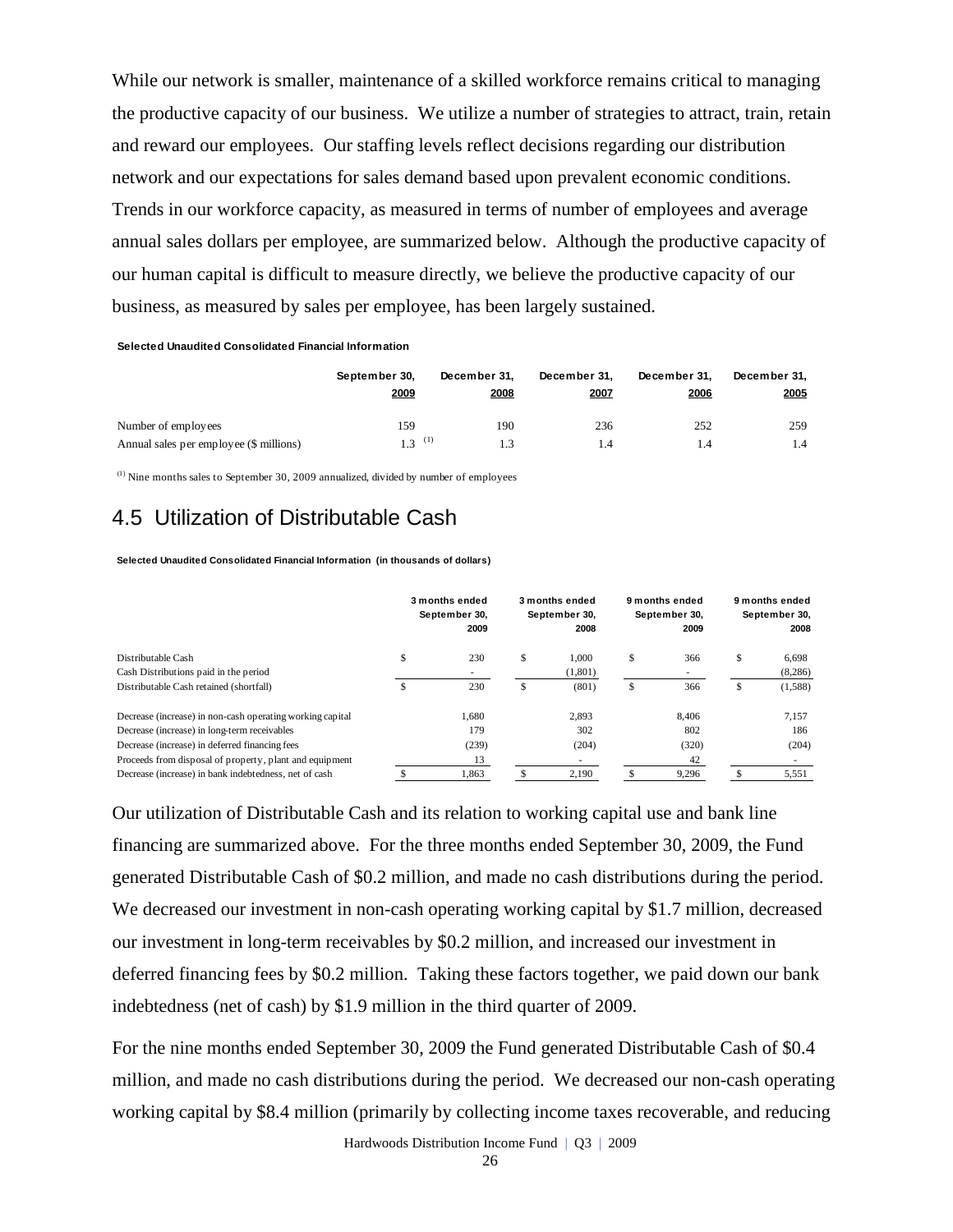our inventory), decreased our investment in long-term receivables by \$0.8 million, and increased our investment in deferred financing fees (primarily expenses associated with entering into a new Canadian credit facility). Taking these factors together, the Fund reduced its bank indebtedness (net of cash) by \$9.3 million in the first nine months of 2009.

### 4.6 Revolving Credit Facilities and Debt Management Strategy

**Selected Unaudited Consolidated Financial Information (in thousands of dollars)**

|                                                    |          | As at<br>September 30, 2009 | As at<br>December 31, 2008 |                  |  |
|----------------------------------------------------|----------|-----------------------------|----------------------------|------------------|--|
| Cash and cash equivalents<br>Bank indebtedness     | \$       | (1,263)<br>8,124            | \$                         | (85)<br>17,561   |  |
| Net Debt                                           | \$       | 6,861                       | \$                         | 17,476           |  |
| Unitholders' Equity<br><b>Total Capitalization</b> | \$<br>\$ | 55,874<br>62,735            | \$<br>\$                   | 68,772<br>86,248 |  |
| Net debt to total capitalization                   |          | 10.9%                       |                            | 20.3%            |  |
| Previous 12 months EBITDA                          | \$       | (163)                       | \$                         | 5,918            |  |
| Net debt to previous 12 months EBITDA              |          | (42.1)                      |                            | 3.0              |  |

As discussed in section 4.5 of this report, we paid down our net debt by \$9.3 million during the nine months ended September 30, 2009. The impact of a stronger Canadian dollar (as at September 30, 2009 compared to December 31, 2008) on the conversion of our US dollar bank line reduced our debt by a further \$1.3 million. Taken together, our net debt balance decreased by \$10.6 million, from \$17.5 million at December 31, 2008 to \$6.9 million at September 30, 2009. Overall net debt compared to total capitalization stood at 10.9% as of September 30, 2009, compared to 20.3% at December 31, 2008. With the downturn in economic conditions, our trailing 12 month EBITDA results have decreased to a loss of \$163,000. As a result the ratio of net debt to EBITDA in the previous 12 months is negative 42.1 times at September 30, 2009, compared to 3.0 times at December 31, 2008. Net debt to EBITDA serves as an indicator of our financial leverage.

We have independent credit facilities in both Canada and the U.S. In the third quarter a subsidiary of the Fund entered into a new three year credit facility in Canada, which may be drawn down to meet short-term financing requirements such as fluctuations in non-cash working capital or to make capital contributions to the Fund's US operating subsidiary. The amount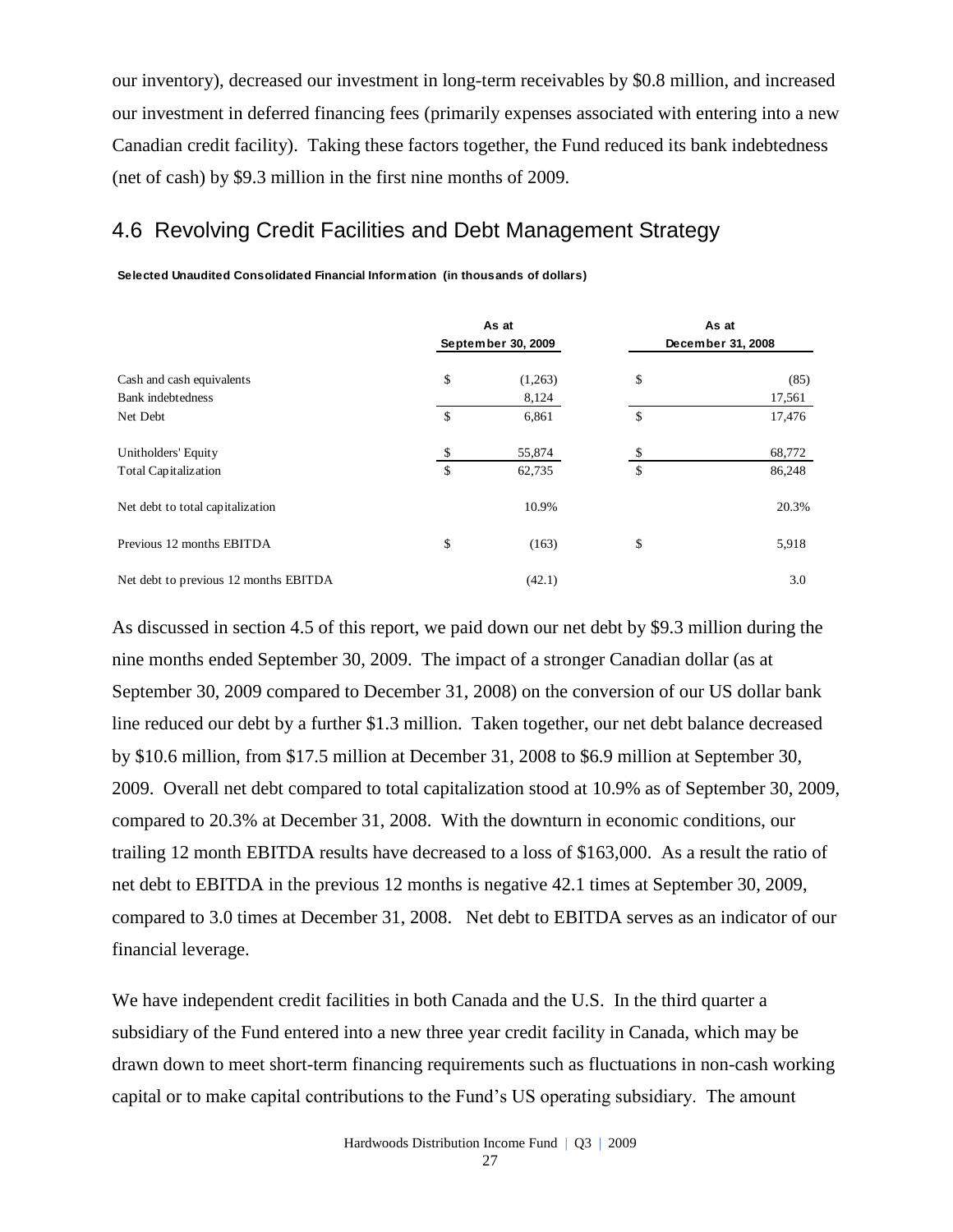made available under our Canadian and US revolving credit facilities is, from time-to-time, limited to the extent of the value of certain accounts receivable and inventories held by subsidiaries of the Fund. Credit facilities also require ongoing compliance with certain credit ratios. A summary of our credit facilities at September 30, 2009 is provided below.

|                                                                                                   | <b>Canadian Credit</b> | <b>US Credit</b>                                                     |
|---------------------------------------------------------------------------------------------------|------------------------|----------------------------------------------------------------------|
|                                                                                                   | <b>Facility</b>        | <b>Facility</b>                                                      |
| Maximum borrowings under credit facility                                                          | \$15 million           | \$26.8 million (US\$ 25 million)                                     |
| Credit facility expiry date                                                                       | August 7, 2012         | September 30, 2011                                                   |
| A vailable to borrow                                                                              | \$11.4 million         | $$12.9$ million (US\$12.1 million)                                   |
| Credit facility borrowings                                                                        | \$1.3 million          | 6.6 million (US6.2 million)<br>S.                                    |
| Unused credit facility available                                                                  | \$10.1 million         | \$ 6.3 million (US\$5.9 million)                                     |
| Financial covenants:<br>a. (EBITDA - Cash Taxes - Capital Expenditures) / Interest <sup>(1)</sup> |                        |                                                                      |
| Covenant minimum                                                                                  | 1.1                    |                                                                      |
| Covenant actual                                                                                   | 37.3                   |                                                                      |
| b. Minimum Trailing EBITDA covenant <sup>(2)</sup>                                                |                        | Covenant does not apply when<br>the unused credit facility available |
|                                                                                                   |                        | exceeds US\$4.0 million, which it                                    |
|                                                                                                   |                        | did as at September 30, 2009                                         |

**Selected Unaudited Consolidated Financial Information (in thousands of dollars)**

**<sup>1</sup>** Calculated on a trailing twelve month basis in accordance with the terms of the Canadian credit facility.

**<sup>2</sup>** Calculated in accordance with the terms of the US credit facility.

We have forecast our financial results and cash flows for the next 12 months (the "Forecast Period"). The forecasts are based on our best estimates of operating conditions in the context of the current economic climate, today's capital market conditions and the depressed state of the housing and renovation markets in both Canada and the United States. In the second quarter of 2009, the Fund's U.S. subsidiary and its lender amended their credit agreement with changes to be effective to the June 30, 2009 reporting period. The amendment removed the U.S. subsidiary's previous fixed charge coverage ratio financial covenant, and replaced it with a minimum trailing EBITDA covenant. Under the amendment, the minimum trailing EBITDA covenant is only applicable in the event the U.S. subsidiary's unused credit availability falls below US\$4.0 million. At September 30, 2009, the U.S. subsidiary's unused credit availability was in excess of US\$4.0 million, and accordingly the U.S. subsidiary was not subject to any financial covenant and was compliant with its credit facility. If the U.S. subsidiary had been subject to its financial covenant at September 30, 2009, it would have been in compliance with its minimum trailing EBITDA covenant. However, due to the difficulty in predicting the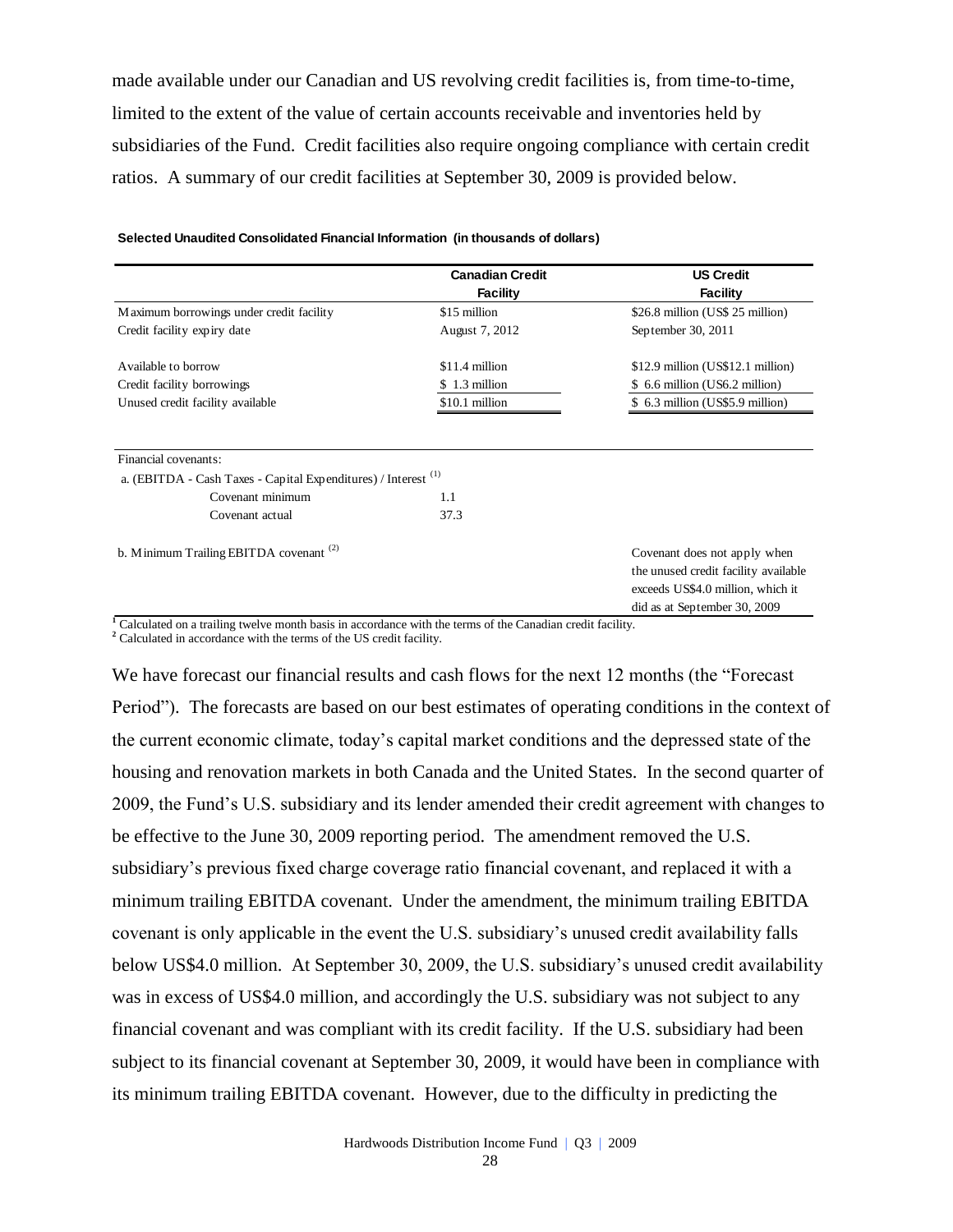continued severity and duration of the current economic and financial crisis, we are uncertain whether our U.S. subsidiary will remain in compliance with its financial covenant during the Forecast Period. Further weakening of the housing and renovation market or a significant increase in customer or credit losses could cause the U.S. subsidiary to violate its financial covenant. This could cause the Fund's U.S. subsidiary bank indebtedness to become immediately due and payable, and the Fund and its U.S. subsidiary may not be able to access funds under its revolving credit facility. In the event of such as circumstance, we could draw upon our Canadian credit facility, or if that does not suffice, we would need to raise additional capital in the form of equity or debt to supplement or replace its existing credit facilities in order to have sufficient liquidity to meet its obligations in the Forecast Period.

The accompanying Interim Financial Statements have been prepared assuming the Fund will continue as a going concern which contemplates the realization of assets and the satisfaction of liabilities in the normal course of business. The consolidated financial statements do not include any adjustments relating to the recoverability and classification of recorded asset amounts should we be unable to continue as a going concern. The principal terms of the credit facilities of Hardwoods LP and Hardwoods US LP are available at [www.sedar.com.](http://www.sedar.com/)

The terms of the agreements with our lenders provide that distributions cannot be made to our unitholders in the event that our subsidiaries are not compliant with their financial covenants. As shown in the preceding table, our operating subsidiaries were compliant with all required credit ratios as at September 30, 2009, and accordingly there were no restrictions on distributions arising from non-compliance with financial covenants.

Our debt management strategy is to roll and renew, as opposed to repay and retire, our revolving credit facilities in Canada and the US when they expire in August 2012 and September 2011, respectively. We do not intend to restrict future distributions in order to fully extinguish our bank debt obligations upon their maturity. The amount of bank debt that will actually be drawn upon our available revolving credit facilities will depend upon the seasonal needs of the business and cash generating capacity of the Fund. When making distribution decisions, we will consider the amount of financial leverage, and therefore bank debt, we believe is appropriate for the Fund given existing and expected market conditions and available business opportunities. During the present economic downturn, our focus is on cash conservation and maximizing liquidity until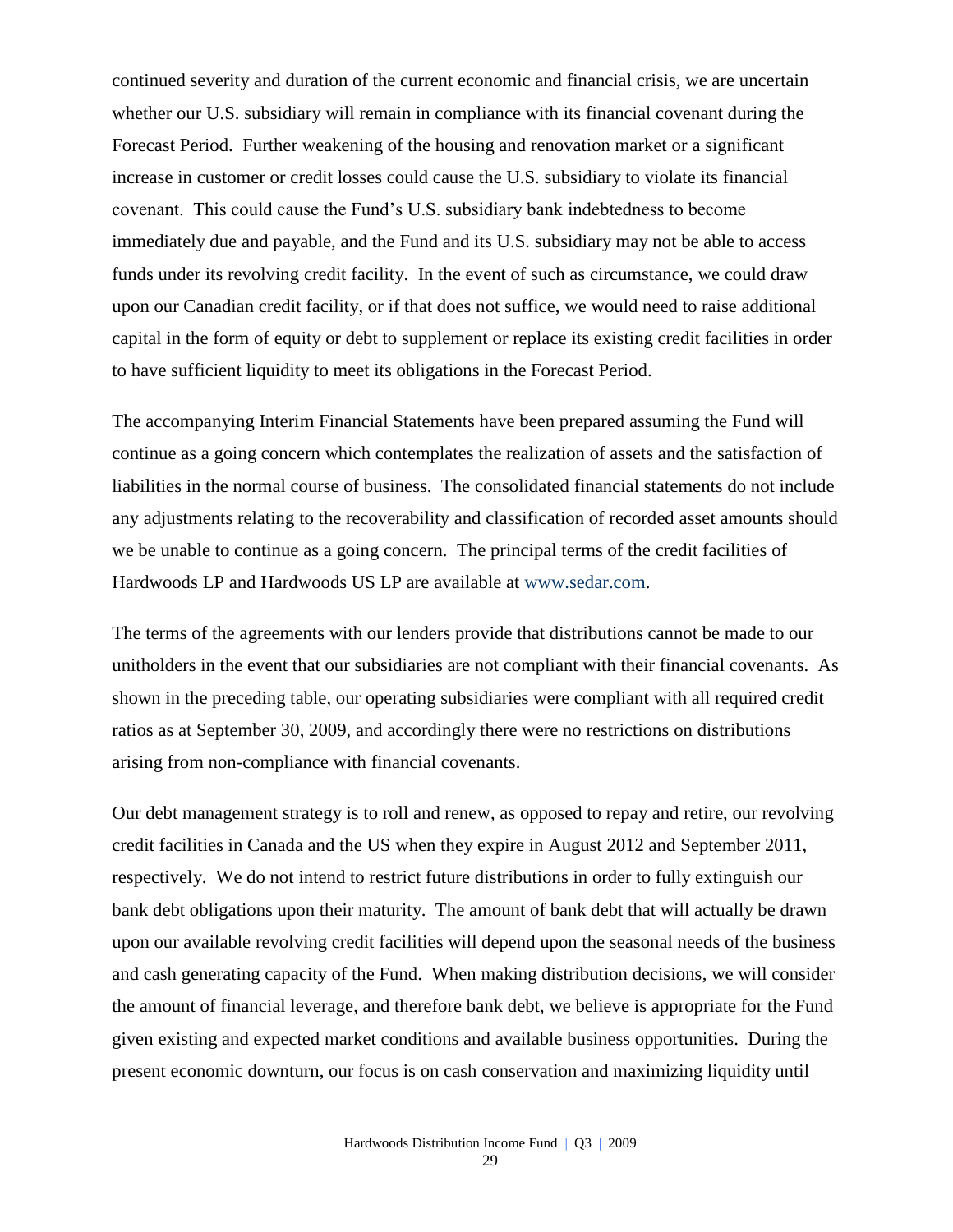such time as market conditions and the Fund's financial performance and cash generating performance have improved. We do not target a specific financial leverage amount.

### 4.7 Contractual Obligations

The table below sets forth our contractual obligations as at September 30, 2009. These obligations relate to operating leases on various premises and automobiles, and become due in the fiscal years indicated:

**2014 &** 

**(in thousands of Canadian dollars)**

|                | Total                                                        | 2009 | 2010 | 2011 | 2012 |  | 2014 &<br>2013 thereafter |
|----------------|--------------------------------------------------------------|------|------|------|------|--|---------------------------|
| $\mathbb{S}^-$ | 15,069 \$ 1,687 \$ 5,196 \$ 3,057 \$ 2,140 \$ 1,458 \$ 1,531 |      |      |      |      |  |                           |

### 4.8 Off-Balance Sheet Arrangements

The Fund has no off-balance sheet arrangements.

### **5.0 Financial Instruments**

Up to June 30, 2008, we used currency contracts to assist in forward planning for the business as it related to managing our exposure to fluctuations in exchange rates between the Canadian dollar and the United States dollar. In particular, monthly foreign currency contracts were purchased to cover the estimated amount of US dollar denominated Distributable Cash that must be converted to Canadian dollars to pay distributions to Class A Unitholders.

Effective July 2008, we reduced monthly distributions with the expectation that little or no cash flows would be converted from our US subsidiaries to pay distributions until such time as sales demand and associated business results for our US subsidiaries improved. Accordingly, in the third quarter of 2008 we ceased purchasing additional foreign exchange contracts until such time as the amount and timing of resumption of distributions from our US subsidiaries are known. In the third quarter of 2008 we determined that our remaining currency contracts were no longer needed to hedge US dollar cash flow, and realized cash proceeds of \$0.2 million from the sale of these contracts.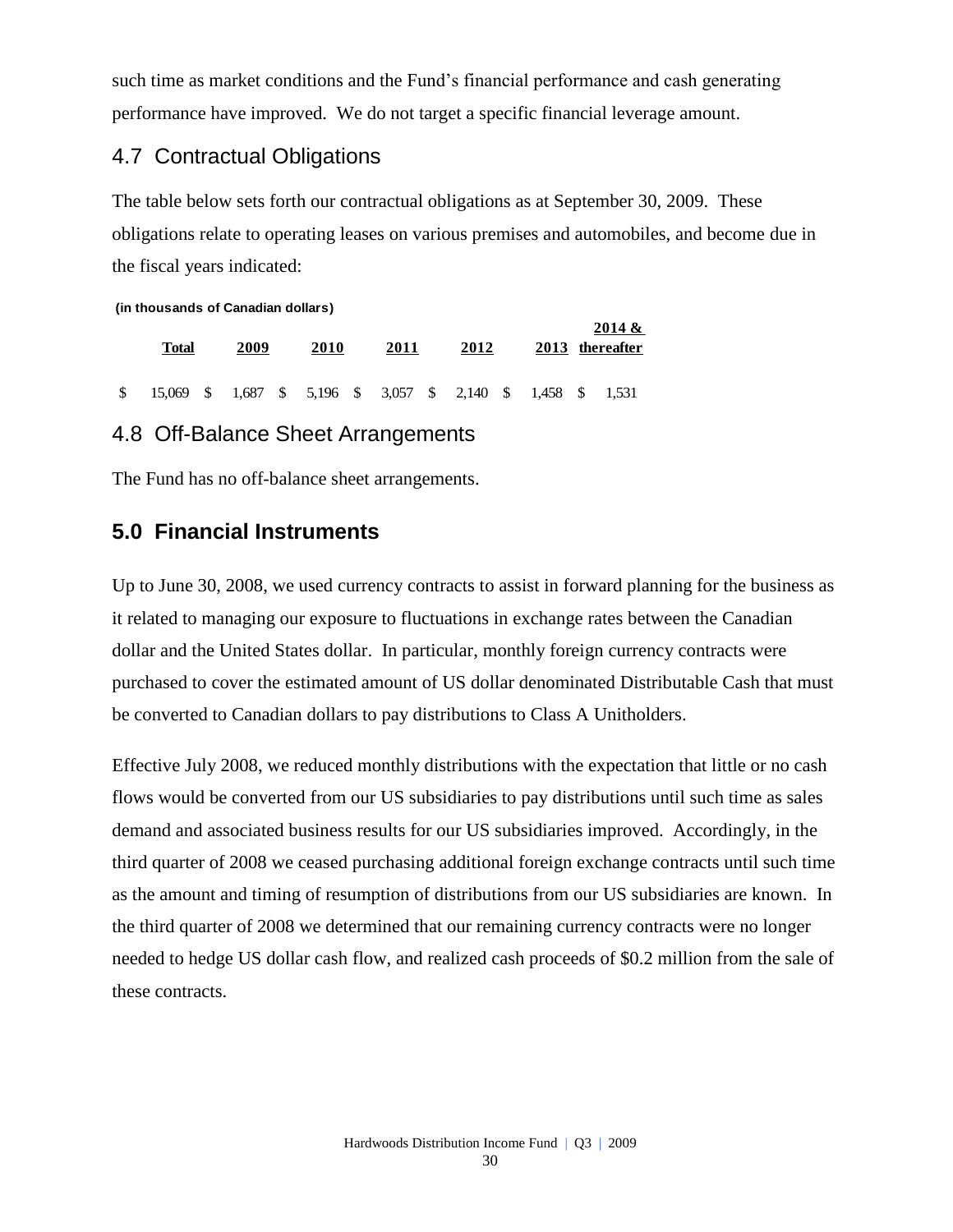## **6.0 Related-Party Transactions**

Related parties refers to affiliates of the previous owners of the Business who have retained a 20% interest in Hardwoods through ownership of Class B Hardwoods LP units and Class B Hardwoods USLP units, respectively. For the three months ended September 30, 2009, sales of \$0.1 million were made to related parties, and the subsidiaries of the Fund purchased \$15,000 from related parties. For the nine months ended September 30, 2009, sales of \$0.4 million were made to related parties, and the subsidiaries of the Fund purchased \$0.1 million from related parties.

### **7.0 Critical Accounting Estimates and Adoption of Changes in Accounting Policies**

### 7.1 Critical Accounting Estimates

The preparation of financial statements in accordance with Canadian generally accepted accounting principles requires that we make estimates and assumptions that can have a material impact on our results of operations as reported on a periodic basis. We base our estimates and assumptions on past experience and other factors that are deemed reasonable under the circumstances. Actual results could differ from these estimates. The critical estimates used in preparing our financial statements are:

*Accounts Receivable Provision*: Due to the nature of our business and the credit terms we provide to our customers, we anticipate that a certain portion of required customer payments will not be made, and we maintain an allowance for these doubtful accounts. The allowance is based on our estimate of the potential of recovering our accounts receivable, and incorporates current and expected collection trends.

*Valuation of Inventories:* We anticipate that the net realizable value of our inventory could be affected by market shifts or damage to our products. Our inventory is valued at the lower of cost and net realizable value.

*Future Income Taxes:* We are required to make estimates and assumptions regarding future business results as well as the amount and timing of certain future discretionary tax deductions available to the Fund. These estimates and assumptions can have a material impact upon the amount of future income tax assets and liabilities that we recognize.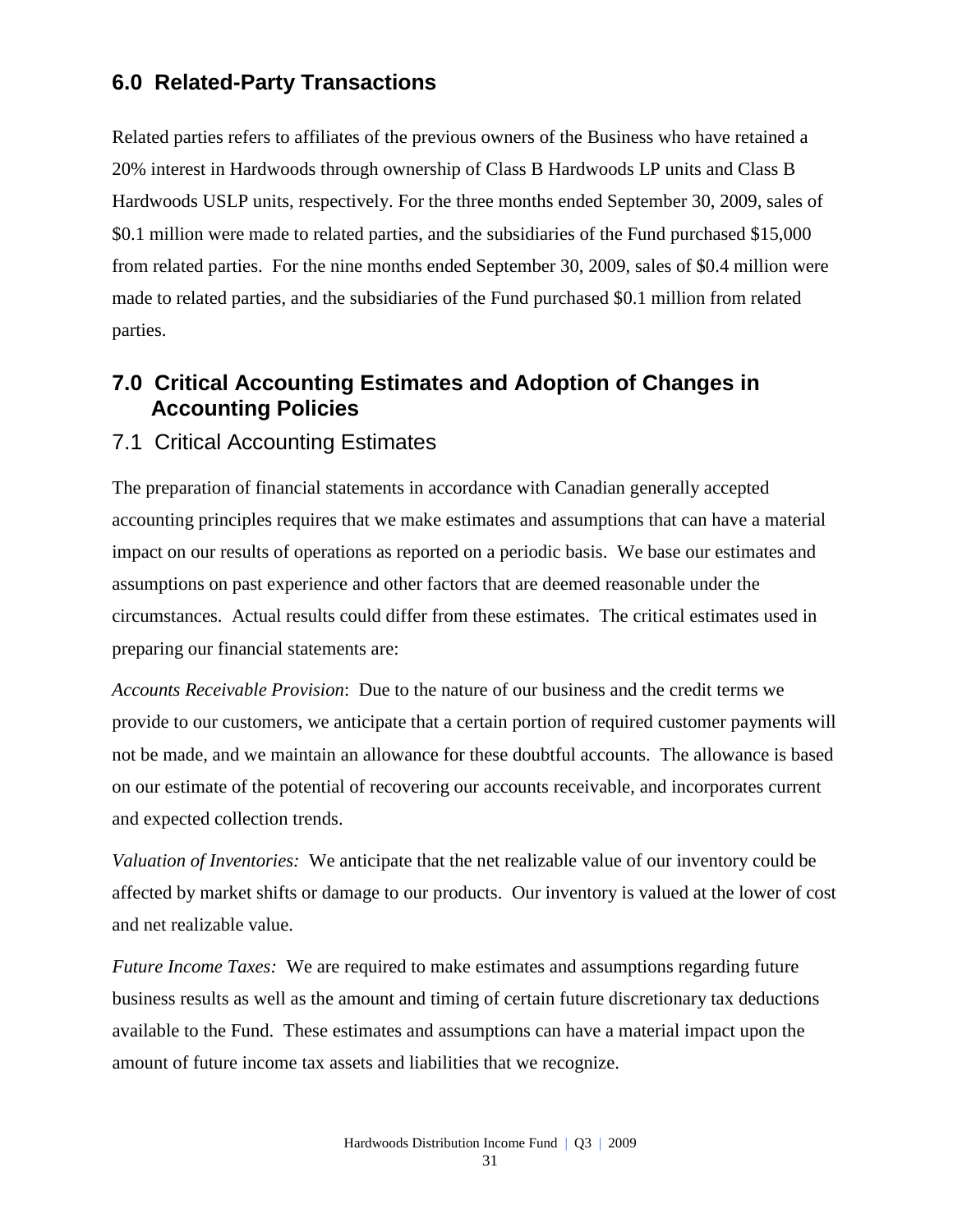## 7.2 Adoption of Changes in Accounting Policies

On January 1, 2011, International Financial Reporting Standards ("IFRS") will replace current Canadian standards and interpretations as Canadian generally accepted accounting principles (Canadian GAAP) for public companies. Changing from current Canadian GAAP to IFRS will be a significant undertaking that may materially affect the Fund's reported financial position and results of operations. It may also affect certain business functions. We have adopted an IFRS changeover plan. It is expected that our changeover plan will be modified and updated as we proceed through the changeover process. Key elements of our current changeover plan include:

| Year | <b>Key Activities</b>                                                                                                                                                                                                                                                                                                                                                                                                                                                                                                                                                                                                                                                                                                                                                                                                                                             |
|------|-------------------------------------------------------------------------------------------------------------------------------------------------------------------------------------------------------------------------------------------------------------------------------------------------------------------------------------------------------------------------------------------------------------------------------------------------------------------------------------------------------------------------------------------------------------------------------------------------------------------------------------------------------------------------------------------------------------------------------------------------------------------------------------------------------------------------------------------------------------------|
| 2008 | Completed IFRS education and training with our accounting staff. Identify an<br>IFRS project manager. Determined the intended use of outside consultants, if<br>any. Analyzed differences between our current accounting policies and IFRS.                                                                                                                                                                                                                                                                                                                                                                                                                                                                                                                                                                                                                       |
| 2009 | Make preliminary selections of IFRS accounting policies. Identify one-time<br>elective exemptions available on initial IFRS adoption. Identify the information<br>required to deliver the preliminary selections of IFRS accounting policies.<br>Identify system changes (accounting, policies, procedures, information<br>technology) required to get that information. Develop a master conversion plan<br>for changes identified. Adopt formal project plan. Automate and test data<br>collection. Identify and address the impact of changes IFRS makes to our<br>business drivers, including debt covenants, incentive plans, and management<br>reporting, budgeting, and other items. Link IFRS to CEO/CFO certification<br>processes and update certification documentation. Estimate anticipated impacts<br>of IFRS adoption on our financial statements. |
| 2010 | Commence IFRS accounting to provide comparative figures for 2011 IFRS<br>startup date. Prepare IFRS communication plan for stakeholders.                                                                                                                                                                                                                                                                                                                                                                                                                                                                                                                                                                                                                                                                                                                          |
| 2011 | Commence IFRS reporting.                                                                                                                                                                                                                                                                                                                                                                                                                                                                                                                                                                                                                                                                                                                                                                                                                                          |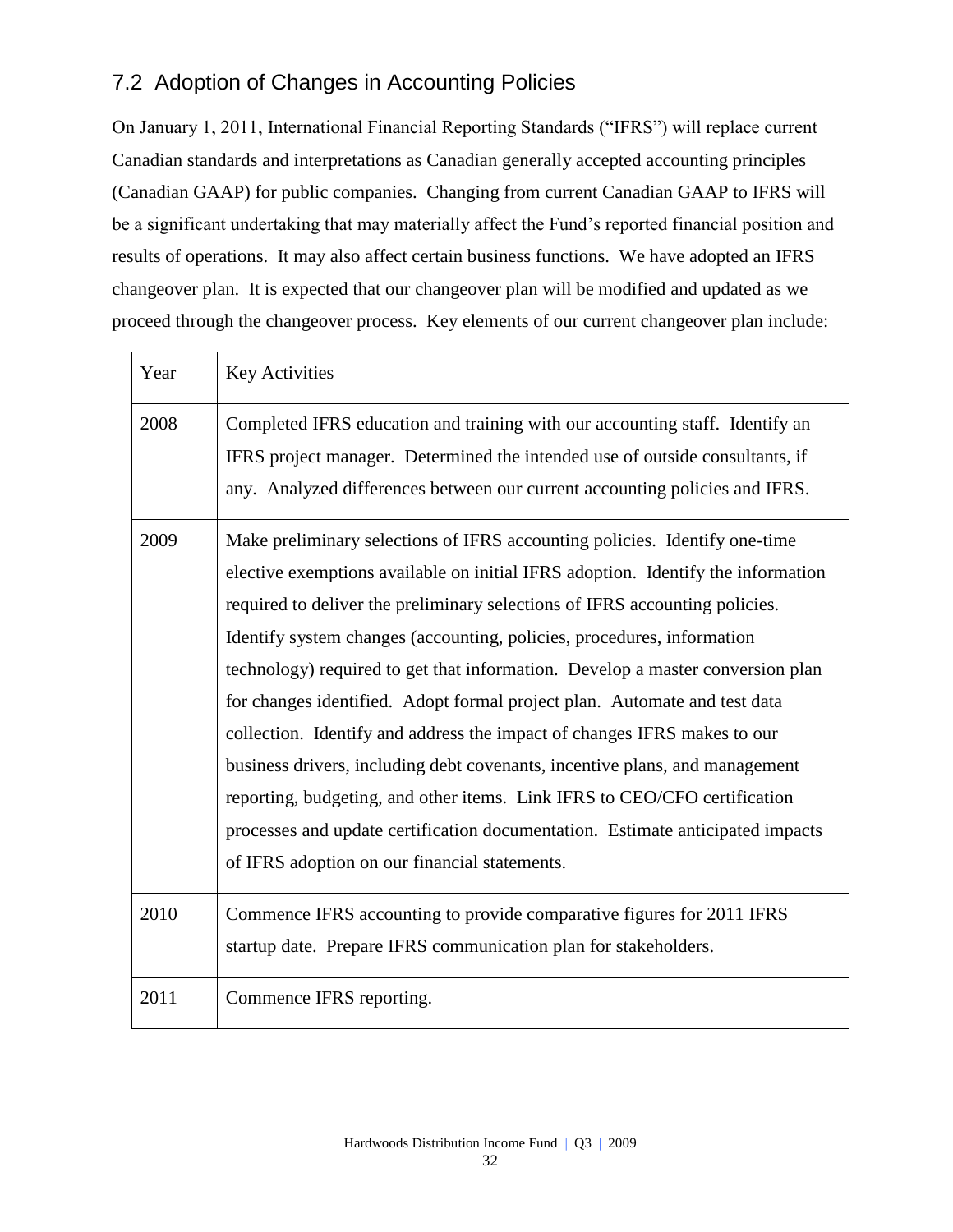Effective January 1, 2009, we adopted new CICA Handbook Section 3064, Goodwill and Intangible Assets. This section replaces CICA Handbook Section 3062, Goodwill and Intangible Assets, and establishes revised standards for the recognition, measurement, presentation and disclosure of goodwill and intangible assets. As we did not have any goodwill or intangible assets at December 31, 2008, the adoption of this new standard did not impact the amounts presented in the financial statements.

### **8.0 Risks and Uncertainties**

We are exposed to a number of risks and uncertainties in the normal course of business that could have a negative effect on our financial condition or results of operations. We identified significant risks that we were aware of in our Annual Information Form dated March 23, 2009, which is available to readers at [www.sedar.com](http://www.sedar.com/). In addition, we believe the current economic environment has elevated our business risk, particularly in the following areas:

- 1. Financing risk related to our ability to debt-finance our operations has increased in the current tight credit environment. While we obtained an amendment to our US banking agreement in the second quarter to gain additional financial covenant flexibility, it is uncertain if our US results will prove strong enough to remain in compliance with our bank agreement in the next 12 months;
- 2. The risk of bad debts has increased as our customers face reduced demand and pressure on credit availability in their own businesses;
- 3. The possibility that key suppliers could fail has increased, which could potentially disrupt our supply chain; and,
- 4. Demand for our products could weaken still further, given that US housing starts fell to historic lows in early 2009, and the impact on our sales often lags changes in the residential construction cycle by nine-to-twelve months. The lag exists because kitchen cabinets and furniture, which are a key end-use for hardwood products, are purchased late in the building process.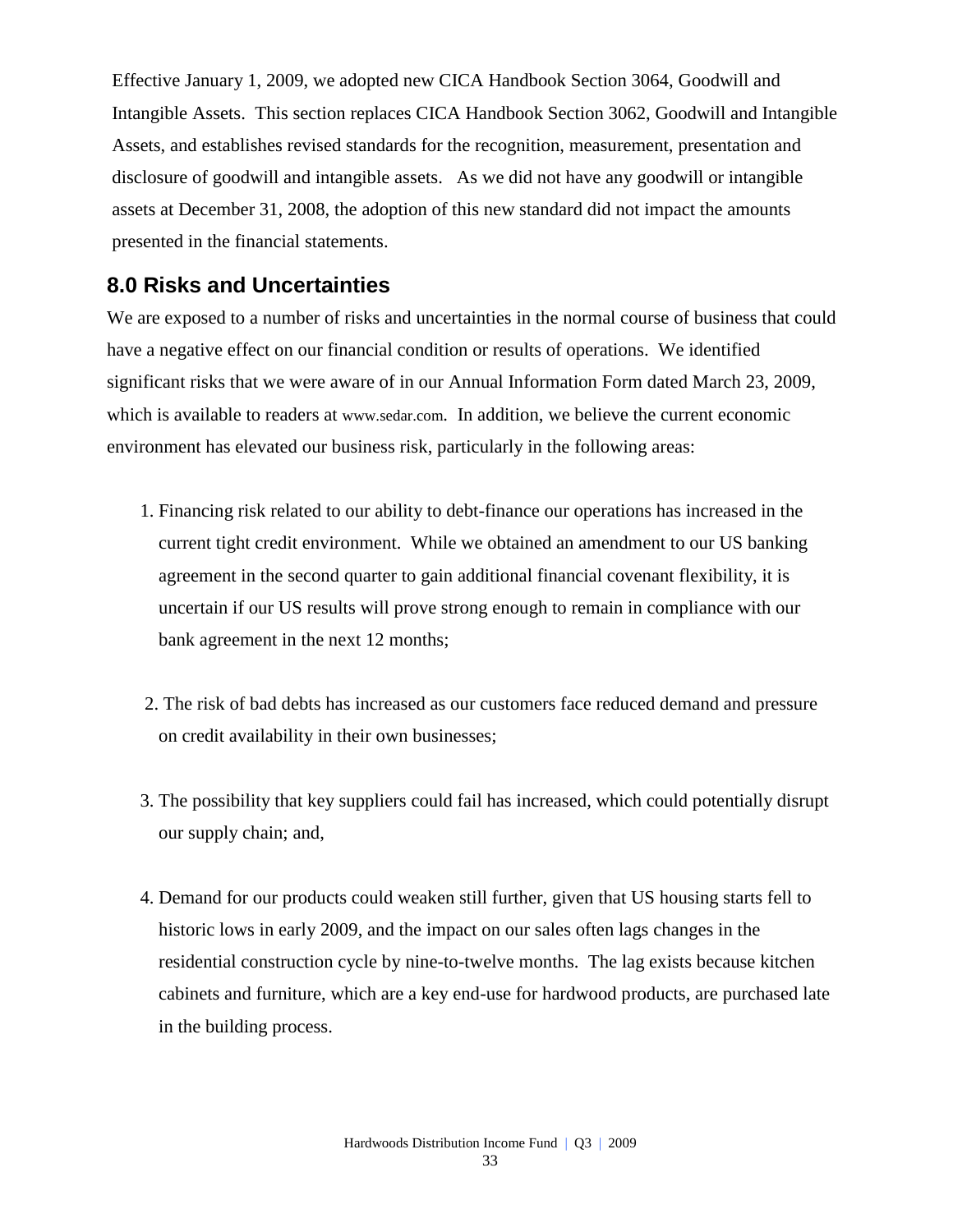### **9.0 Internal Control over Financial Reporting**

During the three months ended September 30, 2009, no changes were made in our internal control over financial reporting that have materially affected, or are reasonably likely to materially affect, our internal control over financial reporting

| (in thousands of dollars)                                                    |          | Q3<br>2009          |               | Q <sub>2</sub><br>2009     | Q1<br>2009   |                     | Q4<br>2008                   |               | Q3<br>2008     |               | Q <sub>2</sub><br>2008 |    | Q1<br>2008          |    | Q4<br>2007     |
|------------------------------------------------------------------------------|----------|---------------------|---------------|----------------------------|--------------|---------------------|------------------------------|---------------|----------------|---------------|------------------------|----|---------------------|----|----------------|
| Total sales                                                                  | \$       | 46,435              | <sup>\$</sup> | 49,489                     | \$<br>53,422 | <sup>\$</sup>       | 56,650 \$                    |               | 62,115         | <sup>\$</sup> | 66,488                 | -S | 71,048              | -S | 68,767         |
| Net earnings                                                                 | \$       | $(11,072)$ \$       |               | $(491)$ \$                 | 1,867        | \$                  | $(12,941)$ \$                |               | 885            | \$            | $(33,716)$ \$          |    | 9,529               | -S | 2,115          |
| Basic and fully diluted earnings<br>(loss) per Class A Unit<br><b>EBITDA</b> | \$<br>\$ | $(0.768)$ \$<br>543 | <sup>\$</sup> | $(0.034)$ \$<br>$(192)$ \$ | 0.130<br>916 | \$<br><sup>\$</sup> | $(0.898)$ \$<br>$(1,430)$ \$ |               | 0.061<br>1,344 | \$<br>-S      | $(2.340)$ \$<br>3,091  | -S | 0.661<br>$2,913$ \$ | S  | 0.147<br>3,112 |
| Distributable Cash                                                           | \$       | 230                 | <sup>\$</sup> | $(569)$ \$                 | 705          | \$                  | $(1,730)$ \$                 |               | 1,000          | - \$          | 2,427                  | -S | 3,271               | -S | 3,205          |
| Total distributions to Class A<br>and Class B Units                          | \$       | - \$                |               | $- S$                      | $-$ \$       |                     | $\sim$                       | <sup>\$</sup> | 1,081          | \$            | $3,242$ \$             |    | $3,242$ \$          |    | 3,243          |
| Payout ratio                                                                 |          | 0.0%                |               | 0.0%                       | 0.0%         |                     | 0.0%                         |               | 108.2%         |               | 133.6%                 |    | 99.1%               |    | 101.2%         |

## **10.0 Quarterly Financial Information**

The table above provides selected quarterly financial information for our eight most recently completed fiscal quarters. This information is unaudited, but reflects all adjustments of a normal, recurring nature which are, in our opinion, necessary to present a fair statement of the results of operations for the periods presented. Quarter-to-quarter comparisons of our financial results are not necessarily meaningful and should not be relied upon as an indication of future performance. Historically, the first and fourth quarters have been seasonally slower periods for our business. In addition, net earnings reported in each quarter may be impacted by changes to the foreign exchange rate of the Canadian and US dollar, write-downs in the carrying value of goodwill and other intangible assets (which occurred in the three months ended June 30, 2008, and in the three months ended December 31, 2008), and gains or losses on foreign currency contracts which are described under Financial Instruments in section 5.0 of this report.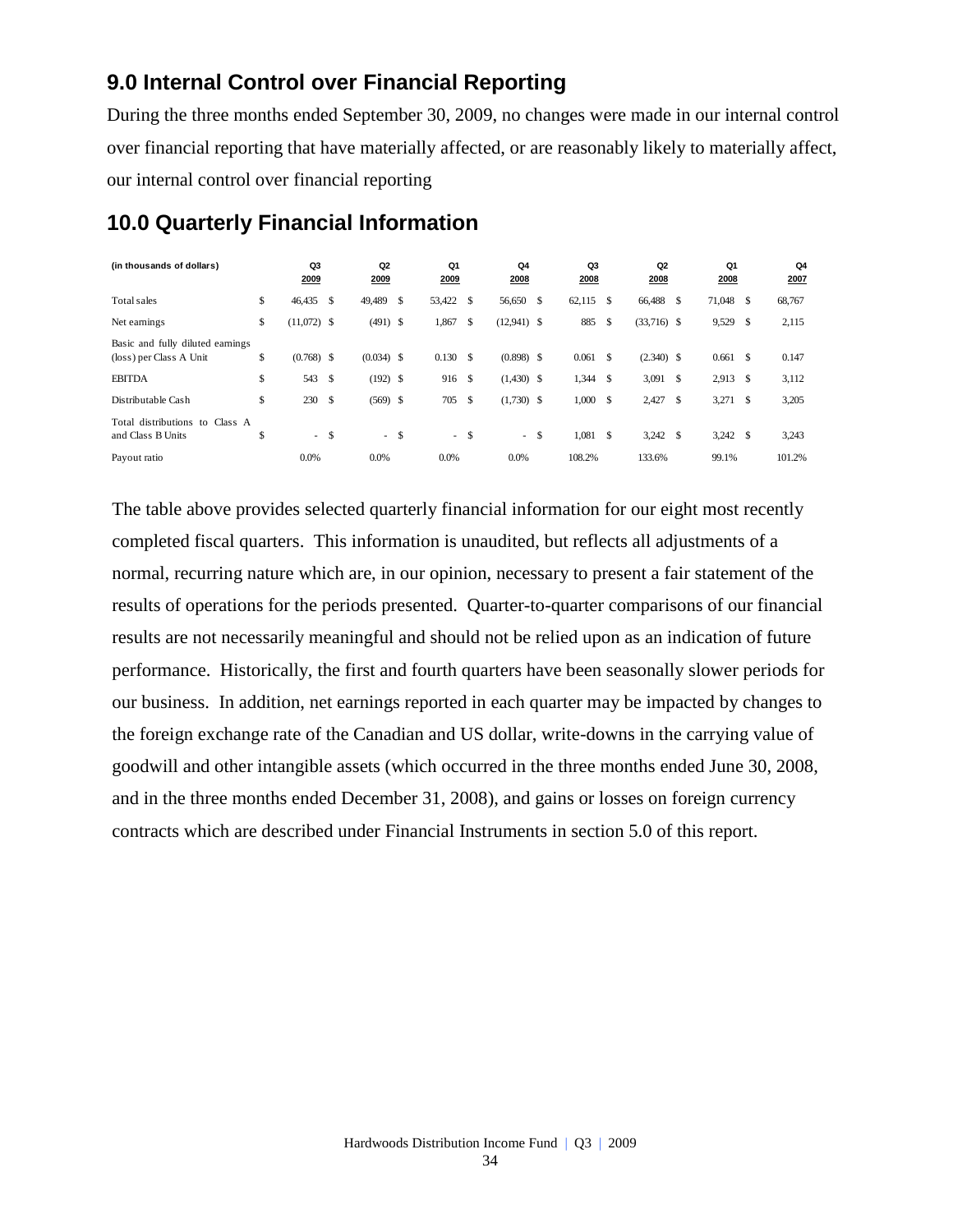Consolidated Balance Sheets

(Expressed in thousands of Canadian dollars)

|                                                                                                                              |                           | September 30,<br>2009                       |                | December 31,<br>2008                        |
|------------------------------------------------------------------------------------------------------------------------------|---------------------------|---------------------------------------------|----------------|---------------------------------------------|
|                                                                                                                              |                           | (unaudited)                                 |                |                                             |
| Assets                                                                                                                       |                           |                                             |                |                                             |
| Current assets:<br>Cash and cash equivalents<br>Accounts receivable (note 6)<br>Income tax recoverable<br>Inventory (note 5) | \$                        | 1,263<br>31,123<br>347<br>23,478            | \$             | 85<br>32,218<br>2,316<br>30,868             |
| Prepaid expenses                                                                                                             |                           | 1,053<br>57,264                             |                | 1,039<br>66,526                             |
| Long-term receivables (note 6)                                                                                               |                           | 2,241                                       |                | 3,639                                       |
| Property, plant and equipment                                                                                                |                           | 1,488                                       |                | 2,168                                       |
| Deferred financing costs                                                                                                     |                           | 415                                         |                | 235                                         |
| Future income taxes                                                                                                          |                           | 17,936                                      |                | 30,782                                      |
|                                                                                                                              | \$                        | 79,344                                      | \$             | 103,350                                     |
| Accounts payable and accrued liabilities<br>Deferred gain on sale-leaseback of land and building                             |                           | 5,368<br>13,492<br>443                      |                | 3,365<br>20,926<br>572                      |
| Non-controlling interests (note 8)                                                                                           |                           | 9,535                                       |                | 13,080                                      |
| Unitholders' equity:<br>Fund units<br>Deficit<br>Accumulated other comprehensive loss                                        |                           | 133,454<br>(59, 654)<br>(17, 926)<br>55,874 |                | 133,454<br>(49, 958)<br>(14, 724)<br>68,772 |
| Continuance of operations (note 1)<br>Contingencies (note 15)                                                                |                           |                                             |                |                                             |
|                                                                                                                              | \$                        | 79,344                                      | \$             | 103,350                                     |
| See accompanying notes to consolidated financial statements.                                                                 |                           |                                             |                |                                             |
| Approved on behalf of the Trustees:                                                                                          |                           |                                             |                |                                             |
| (Signed) GRAHAM M. WILSON<br><b>Trustee</b>                                                                                  | (Signed) TERRY M. HOLLAND |                                             | <b>Trustee</b> |                                             |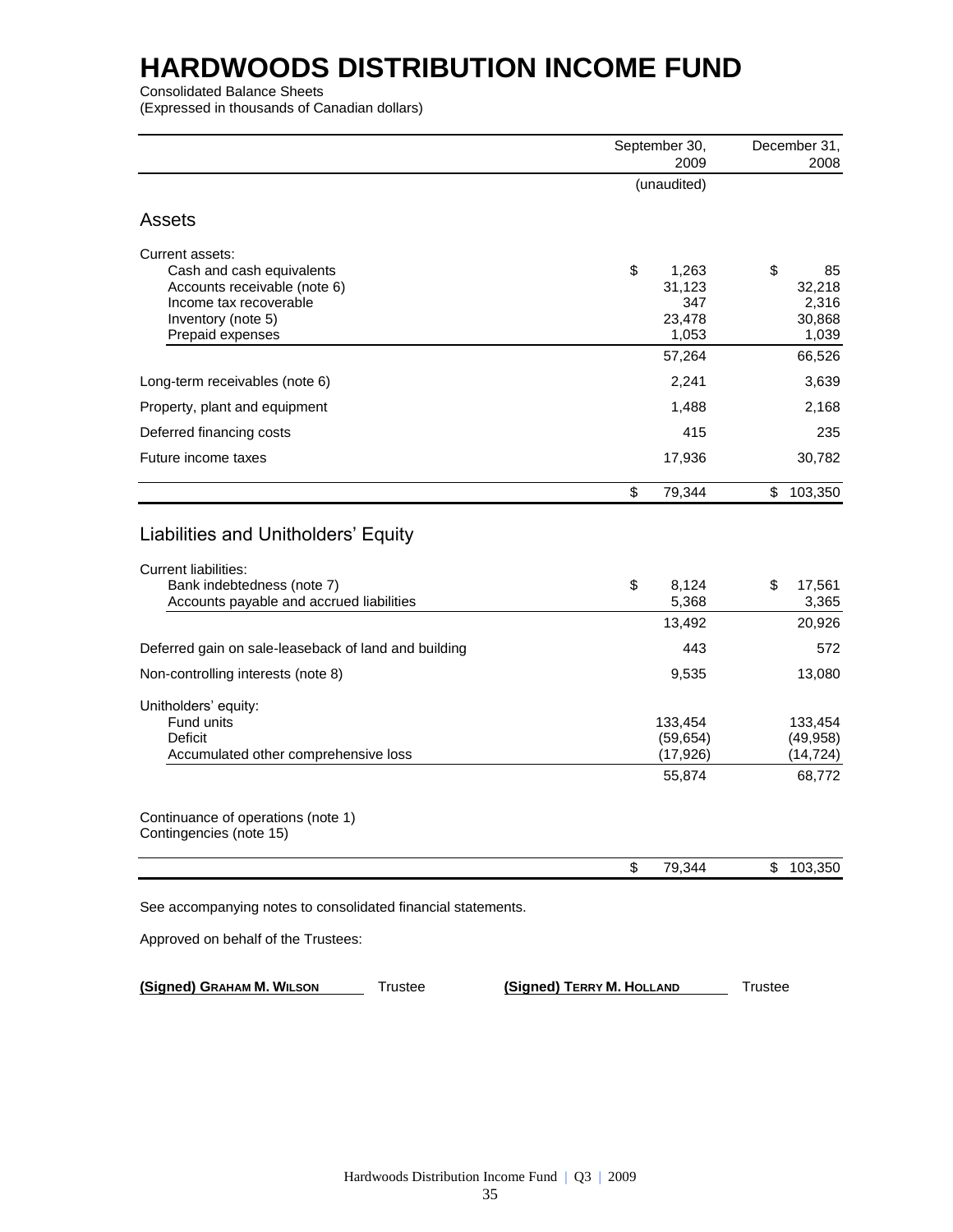Consolidated Statement of Earnings (Loss) and Deficit (Unaudited) (Expressed in thousands of Canadian dollars)

|                                                                                           |    | Three months<br>ended<br>September 30,<br>2009 | Three months<br>ended<br>September 30,<br>2008 | Nine months<br>ended<br>September 30,<br>2009 | Nine months<br>ended<br>September 30,<br>2008 |
|-------------------------------------------------------------------------------------------|----|------------------------------------------------|------------------------------------------------|-----------------------------------------------|-----------------------------------------------|
| Sales<br>Cost of sales                                                                    | \$ | 46,435<br>37,848                               | \$<br>62,115<br>51,102                         | \$<br>149,346<br>122,500                      | \$<br>199,651<br>163,040                      |
| Gross profit                                                                              |    | 8,587                                          | 11,013                                         | 26,846                                        | 36,611                                        |
| Expenses:<br>Selling and administrative<br>Amortization:                                  |    | 8,044                                          | 9,967                                          | 25,579                                        | 30,510                                        |
| Plant and equipment<br>Deferred financing costs                                           |    | 189<br>37                                      | 229<br>8                                       | 620<br>117                                    | 703<br>14                                     |
| Other intangible assets<br>Deferred gain gain on sale -<br>leaseback of land and building |    | (20)                                           | 80<br>(19)                                     | (65)                                          | 484<br>(56)                                   |
| Interest<br>Unrealized foreign currency losses<br>Intangibles impairment                  |    | 165<br>1,049                                   | 237<br>224                                     | 434<br>1,382                                  | 935<br>584<br>5,468                           |
| Goodwill impairment                                                                       |    | 9,464                                          | 10,726                                         | 28,067                                        | 64,606<br>103,248                             |
| Earnings (loss) before non-controlling interests<br>and income taxes                      |    | (877)                                          | 287                                            | (1,221)                                       | (66, 637)                                     |
| Non-controlling interests (note 8)                                                        |    | (391)                                          | (560)                                          | (1,757)                                       | (15, 150)                                     |
| Earnings (loss) before income taxes                                                       |    | (486)                                          | 847                                            | 536                                           | (51, 487)                                     |
| Income tax expense (recovery) (note 13):<br>Current<br>Future                             |    | 86<br>10,500                                   | 114<br>(152)                                   | 193<br>10,039                                 | (638)<br>(27, 547)                            |
|                                                                                           |    | 10,586                                         | (38)                                           | 10,232                                        | (28, 185)                                     |
| Net earnings (loss) for the period                                                        |    | (11, 072)                                      | 885                                            | (9,696)                                       | (23, 302)                                     |
| Deficit, beginning of period                                                              |    | (48, 582)                                      | (36, 821)                                      | (49, 958)                                     | (6, 150)                                      |
| Distributions declared to Unitholders                                                     |    |                                                | (1,081)                                        |                                               | (7, 565)                                      |
| Deficit, end of period                                                                    | \$ | (59, 654)                                      | \$<br>(37, 017)                                | \$<br>(59, 654)                               | \$<br>(37, 017)                               |
| Basic and diluted earnings (loss) per Unit                                                | \$ | (0.77)                                         | \$<br>0.06                                     | \$<br>(0.67)                                  | \$<br>(1.62)                                  |
| Weighted average number of Units<br>outstanding                                           |    | 14,410,000                                     | 14,410,000                                     | 14,410,000                                    | 14,410,000                                    |

See accompanying notes to consolidated financial statements.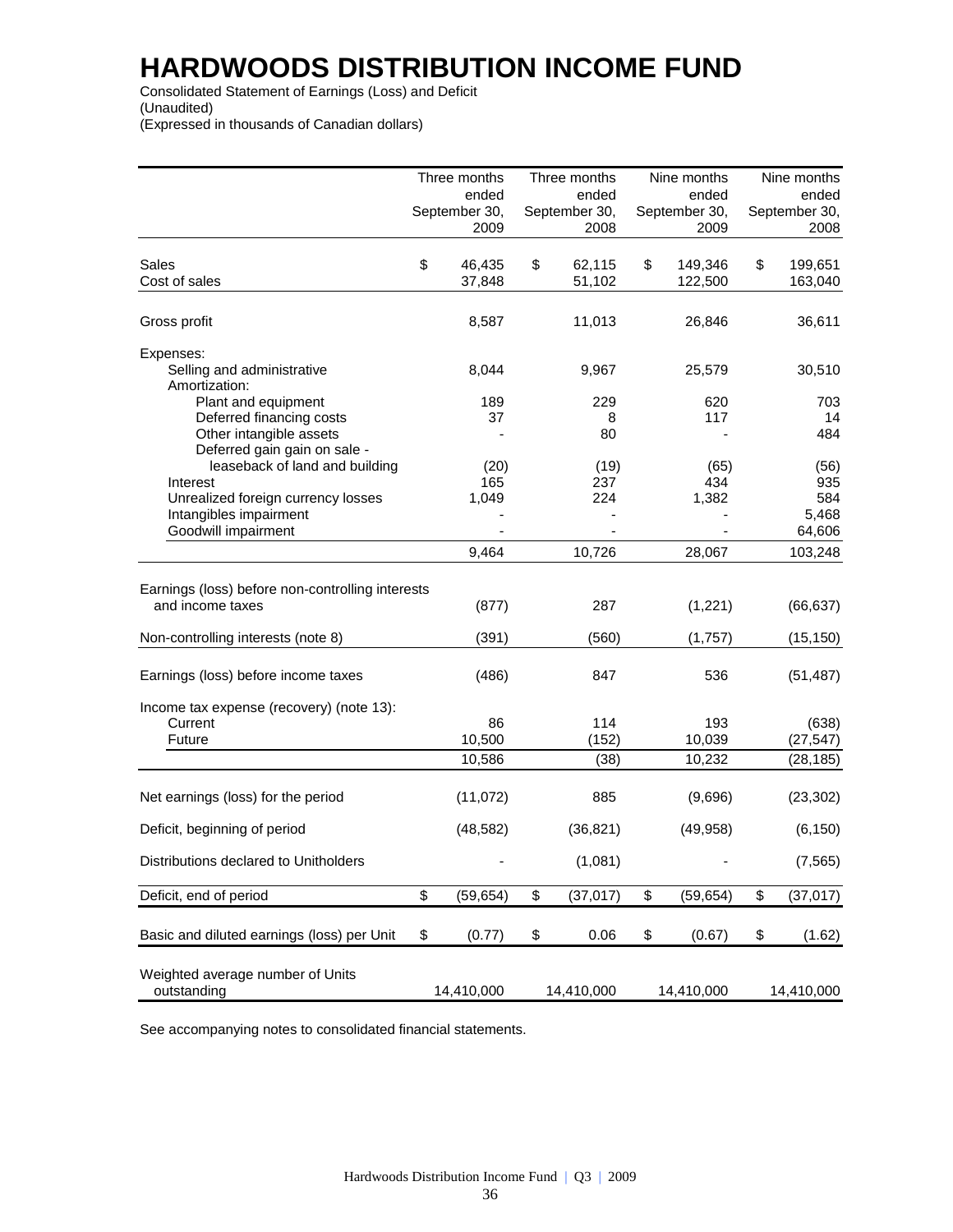Consolidated Statement of Comprehensive Income (Loss) (Unaudited)

(Expressed in thousands of Canadian dollars)

|                                                                                                                      | Three months<br>ended<br>September 30,<br>2009 | Three months<br>ended<br>September 30,<br>2008 | Nine months<br>ended<br>September 30,<br>2009 | Nine months<br>ended<br>September 30,<br>2008 |
|----------------------------------------------------------------------------------------------------------------------|------------------------------------------------|------------------------------------------------|-----------------------------------------------|-----------------------------------------------|
| Net earnings (loss) for the period                                                                                   | \$<br>(11,072)                                 | \$<br>885                                      | \$<br>(9,696)                                 | \$<br>(23, 302)                               |
| Other comprehensive income (loss):<br>Unrealized gain (loss) on translation of<br>self-sustaining foreign operations | (1, 977)                                       | 1,335                                          | (3,202)                                       | 2,993                                         |
| Other comprehensive income (loss)                                                                                    | (1, 977)                                       | 1,335                                          | (3,202)                                       | 2,993                                         |
| Comprehensive income (loss)                                                                                          | \$<br>(13,049)                                 | \$<br>2.220                                    | \$<br>(12,898)                                | \$<br>(20, 309)                               |

Consolidated Statement of Accumulated Other Comprehensive Loss (Unaudited) (Expressed in thousands of Canadian dollars)

|                                                                                                   | Three months<br>ended<br>September 30,<br>2009 | Three months<br>ended<br>September 30,<br>2008 | Nine months<br>ended<br>September 30,<br>2009 | Nine months<br>ended<br>September 30,<br>2008 |
|---------------------------------------------------------------------------------------------------|------------------------------------------------|------------------------------------------------|-----------------------------------------------|-----------------------------------------------|
| Accumulated other comprehensive loss,<br>beginning of period<br>Other comprehensive income (loss) | \$<br>(15, 949)<br>(1, 977)                    | \$<br>(19,907)<br>1,335                        | \$<br>(14, 724)<br>(3,202)                    | \$<br>(21, 565)<br>2,993                      |
| Accumulated other comprehensive loss,<br>end of period                                            | \$<br>(17, 926)                                | \$<br>(18, 572)                                | \$<br>(17,926)                                | \$<br>(18, 572)                               |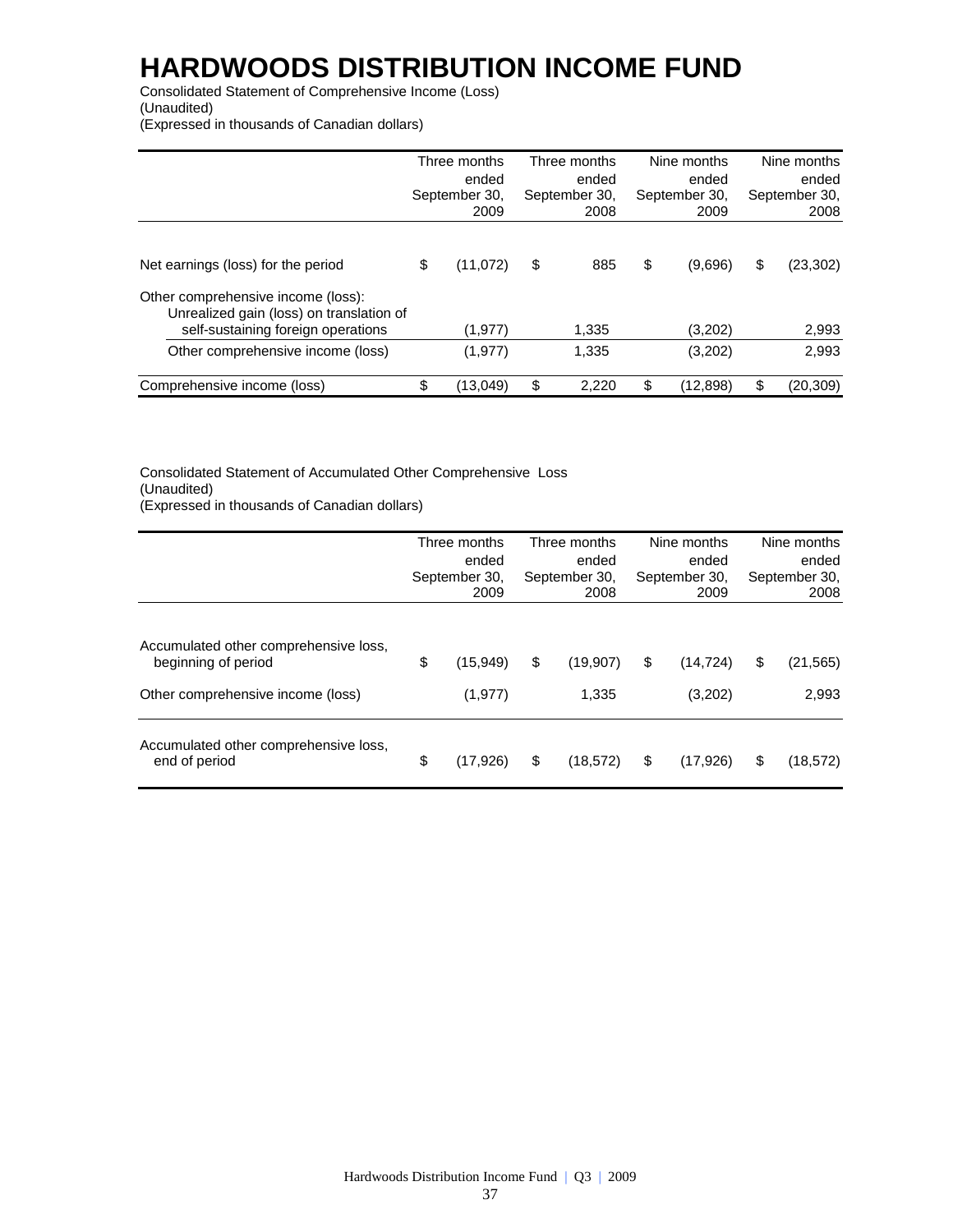Consolidated Statements of Cash Flows (Unaudited) (Expressed in thousands of Canadian dollars)

|                                                                                              | Three months                   | Three months                   | Nine months                    | Nine months                    |
|----------------------------------------------------------------------------------------------|--------------------------------|--------------------------------|--------------------------------|--------------------------------|
|                                                                                              | ended<br>September 30,<br>2009 | ended<br>September 30,<br>2008 | ended<br>September 30,<br>2009 | ended<br>September 30,<br>2008 |
|                                                                                              |                                |                                |                                |                                |
| Cash flows provided by (used in) operating activities:<br>Net earnings (loss) for the period | (11,072)<br>\$                 | \$<br>885                      | \$<br>(9,696)                  | \$<br>(23, 302)                |
| Items not involving cash:<br>Amortization                                                    | 206                            | 298                            | 672                            | 1,145                          |
| Imputed interest income in<br>employee loans                                                 | (11)                           | (17)                           | (148)                          | (48)                           |
| Gain on sale of property, plant<br>and equipment                                             | (6)                            | 1                              | (31)                           | 1                              |
| Unrealized foreign exchange<br>losses                                                        | 1,049                          | 522                            | 1,382                          | 1,831                          |
| Non-controlling interests                                                                    | (391)                          | (560)                          | (1,757)                        | (15, 150)                      |
| Future income taxes                                                                          | 10,500                         | (81)                           | 10,039                         | (27, 507)                      |
| Intangibles impairment                                                                       |                                |                                |                                | 5,468                          |
| Goodwill impairment                                                                          |                                |                                |                                | 64,606                         |
|                                                                                              | 275                            | 1,048                          | 461                            | 7,044                          |
| Change in non-cash operating<br>working capital (note 9)                                     | 1,680                          | 2,893                          | 8,406                          | 7,157                          |
| Net cash provided by operating activities                                                    | 1,955                          | 3,941                          | 8,867                          | 14,201                         |
| Cash flows provided by (used in) investing<br>activities:                                    |                                |                                |                                |                                |
| Additions to property, plant and<br>equipment                                                | (45)                           | (48)                           | (95)                           | (346)                          |
| Proceeds on disposal of property,                                                            |                                |                                | 42                             |                                |
| plant and equipment<br>Decrease in long-term receivables, net                                | 13<br>179                      | 302                            | 802                            | 186                            |
|                                                                                              |                                |                                |                                |                                |
| Net cash provided by (used in)<br>investing activities                                       | 147                            | 254                            | 749                            | (160)                          |
| Cash flows provided by (used in) financing<br>activities:                                    |                                |                                |                                |                                |
| Decrease in bank indebtedness<br>Increase in deferred bank fees                              | (790)<br>(239)                 | (2, 287)<br>(204)              | (8, 118)<br>(320)              | (4,709)<br>(204)               |
| Distributions paid to Unitholders                                                            |                                | (1,801)                        |                                | (8, 286)                       |
| Net cash used in financing activities                                                        | (1,029)                        | (4, 292)                       | (8, 438)                       | (13, 199)                      |
| Increase (decrease) in cash                                                                  | 1,073                          | (97)                           | 1,178                          | 842                            |
| Cash, beginning of period                                                                    | 190                            | 1,234                          | 85                             | 295                            |
| Cash, end of period                                                                          | \$<br>1,263                    | \$<br>1,137                    | \$<br>1,263                    | \$<br>1,137                    |
| Supplementary information (cash amounts):<br>Interest paid                                   | \$<br>165                      | \$<br>237                      | \$<br>434                      | \$<br>935                      |
| Income taxes paid<br>Income taxes received<br>Transfer of accounts receivable to long-       | 90                             | 19                             | 193<br>1,975                   | 771                            |
| term customer notes receivable, net of<br>write offs, being a non-cash transaction           |                                |                                | 958                            | 2,364                          |

See accompanying notes to consolidated financial statements.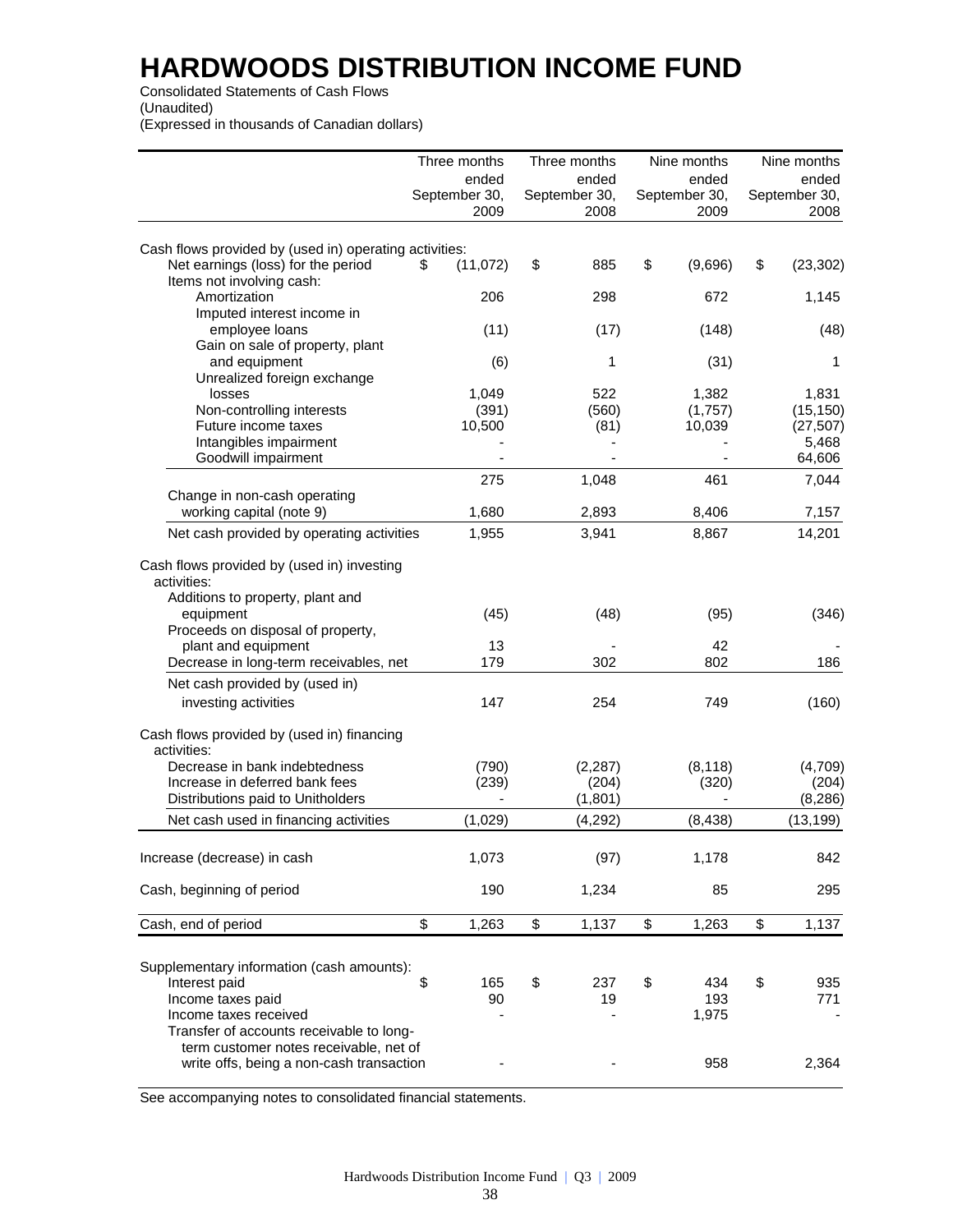Notes to Consolidated Financial Statements (Unaudited) (Tabular amounts expressed in thousands of Canadian dollars)

For the periods ended September 30, 2009 and 2008

#### **1. Nature and continuance of operations:**

Hardwoods Distribution Income Fund (the "Fund") is an unincorporated, open ended, limited purpose trust established under the laws of the Province of British Columbia on January 30, 2004 by a Declaration of Trust. The Fund commenced operations on March 23, 2004 when it completed an initial public offering of Units and acquired an 80% interest in a hardwood lumber and sheet goods distribution business in North America (the "Business") from affiliates of Sauder Industries Limited ("SIL"). The Fund holds, indirectly, 80% of the outstanding limited partnership units of Hardwoods Specialty Products LP ("Hardwoods LP") and Hardwoods Specialty Products US LP ("Hardwoods USLP"), limited partnerships established under the laws of the Province of Manitoba and the state of Delaware, respectively.

In accordance with the Canadian Institute of Chartered Accountants ("CICA") Handbook Section 1400, *General Standards of Financial Statement Presentation*, the Fund is required to assess and disclose its ability to continue as a going concern. The Fund has forecast its financial results and cash flows for the next 12 months (the "Forecast Period"). The forecasts are based on management's best estimates of operating conditions in the context of the current economic climate, today's capital market conditions and the depressed state of the housing and renovation markets in both Canada and the United States.

In the second quarter of 2009, the Fund's U.S. subsidiary and its lender amended their credit agreement with changes to be effective to the June 30, 2009 reporting period. The amendment removed the U.S. subsidiary's previous fixed charge coverage ratio financial covenant, and replaced it with a minimum trailing EBITDA covenant. Under the amendment, the minimum trailing EBITDA covenant is only applicable in the event the U.S. subsidiary's unused credit availability falls below US\$4.0 million. At September 30, 2009, the U.S. subsidiary's unused credit availability was in excess of US\$4.0 million, and accordingly the U.S. subsidiary was not subject to any financial covenant and was compliant with its credit facility. If the U.S. subsidiary had been subject to its financial covenant at September 30, 2009, it would have met its minimum trailing EBITDA covenant. Due to the difficulty in predicting the continued severity and duration of the current economic and financial crisis, management is uncertain whether its U.S. subsidiary will remain in compliance with its financial covenant during the Forecast Period. Further weakening of the housing and renovation market, or incurring significant customer or credit losses, could cause the U.S. subsidiary to violate its financial covenant. This could cause the Fund's U.S. subsidiary bank indebtedness to become immediately due and payable, and the Fund and its U.S. subsidiary may not be able to access funds under its revolving credit facility. In the event of such a circumstance, the Fund could draw on its Canadian credit facility, or if that does not suffice, it would need to raise additional capital in the form of equity or debt to supplement or replace its existing credit facilities in order to have sufficient liquidity to meet its obligations in the Forecast Period.

The accompanying consolidated financial statements have been prepared assuming the Fund will continue as a going concern which contemplates the realization of assets and the satisfaction of liabilities in the normal course of business. The consolidated financial statements do not include any adjustments relating to the recoverability and classification of recorded asset amounts should the Fund be unable to continue as a going concern.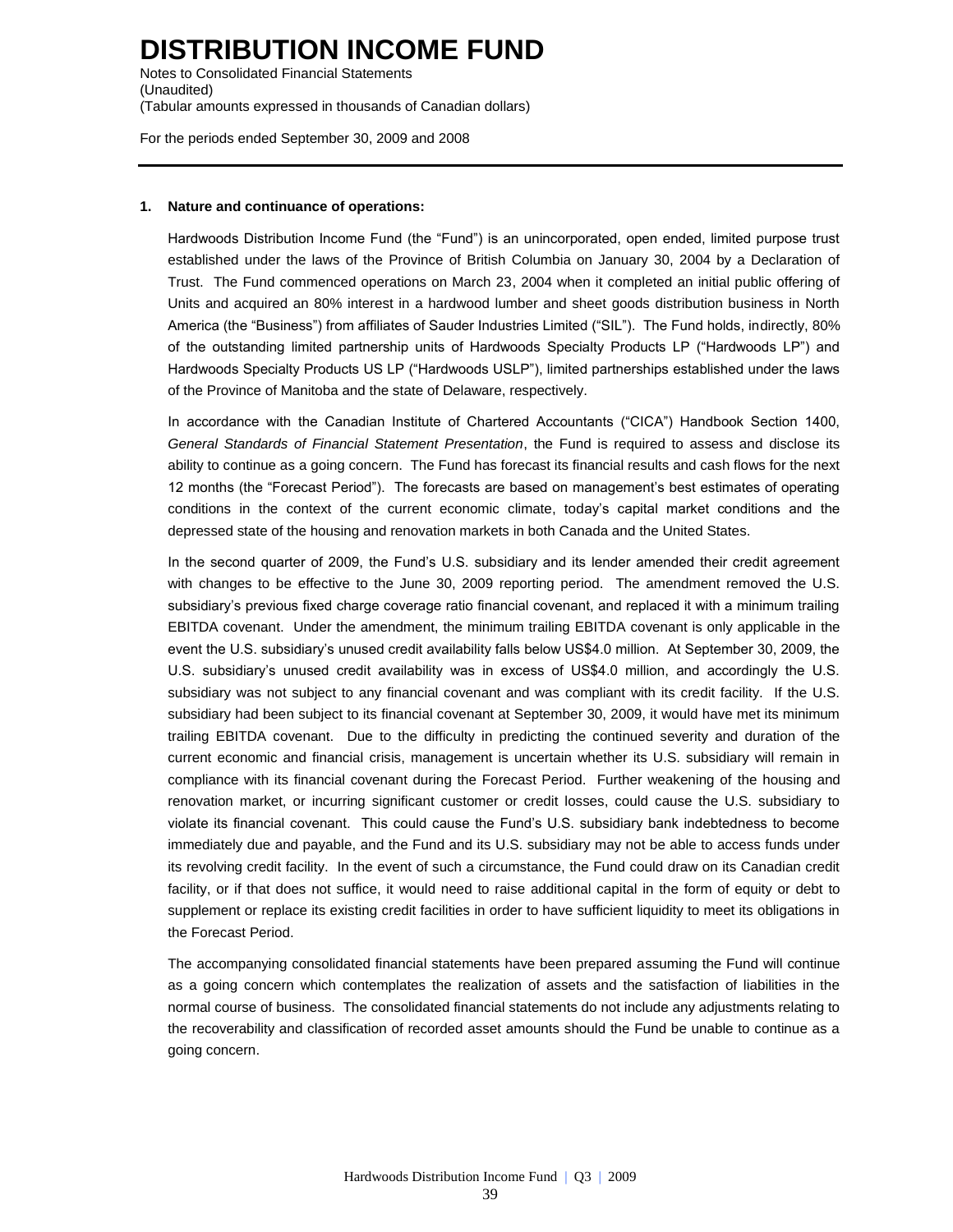Notes to Consolidated Financial Statements (Unaudited) (Tabular amounts expressed in thousands of Canadian dollars)

For the periods ended September 30, 2009 and 2008

#### **2. Basis of presentation:**

The Fund prepares its consolidated interim financial statements in accordance with Canadian generally accepted accounting principles on a basis consistent with those used and described in the annual consolidated financial statements for the year ended December 31, 2008. The disclosures contained in these consolidated interim financial statements do not include all the requirements of Canadian generally accepted accounting principles for annual financial statements, and accordingly, these consolidated interim financial statements should be read in conjunction with the annual consolidated financial statements for the period ended December 31, 2008. Certain comparative figures have been restated to conform to the current period's financial statement presentation.

#### **3. Adoption of changes in accounting standards:**

Effective January 1, 2009, the Fund adopted new CICA Handbook Section 3064, *Goodwill and Intangible Assets*. This section replaces CICA Handbook Section 3062, *Goodwill and Intangible Assets*, and establishes revised standards for the recognition, measurement, presentation and disclosure of goodwill and intangible assets. As the Fund did not have any goodwill or intangible assets at December 31, 2008, the adoption of this new standard did not impact the amounts presented in the financial statements.

#### **4. Capital Disclosures:**

The Fund's policy is to maintain a strong capital base so as to maintain investor, creditor and market confidence and to sustain future development of the business. The Fund considers its capital to be bank indebtedness (net of cash) plus Unitholders' equity. The Fund's capitalization is as follows:

|                                                       | September 30,<br>2009  | December 31,<br>2008 |
|-------------------------------------------------------|------------------------|----------------------|
| Cash and cash equivalents<br><b>Bank indebtedness</b> | \$<br>(1,263)<br>8,124 | \$<br>(85)<br>17,561 |
| Net debt                                              | 6,861                  | 17,476               |
| Unitholders' equity                                   | 55,874                 | 68,772               |
| Total capitalization                                  | \$<br>62,735           | 86,248               |

The Fund monitors on a monthly basis the ratio of net debt to earnings before interest, income taxes, depreciation and amortization ("EBITDA"). Net debt to EBITDA serves as an indicator of the Fund's financial leverage. The U.S. credit facility is subject to a minimum trailing EBITDA covenant that is only applicable in the event the U.S. subsidiary's unused credit availability falls below US \$4.0 million. The Canadian credit facility is subject to a Fixed Charge Coverage Ratio ("FCCR") calculated as (EBITDA – capital expenditures – cash taxes)/(interest expense) which cannot be less than 1.1 for Hardwoods LP.

The terms of the agreements with the Fund's lenders provide that distributions cannot be made to its unitholders in the event that its subsidiaries did not meet the foregoing earnings and cash flow tests as well as certain additional credit ratios. The Fund's operating subsidiaries were compliant with all required credit ratios under the US and Canadian credit facilities as at September 30, 2009, and accordingly there were no restrictions on distributions arising from compliance with financial covenants.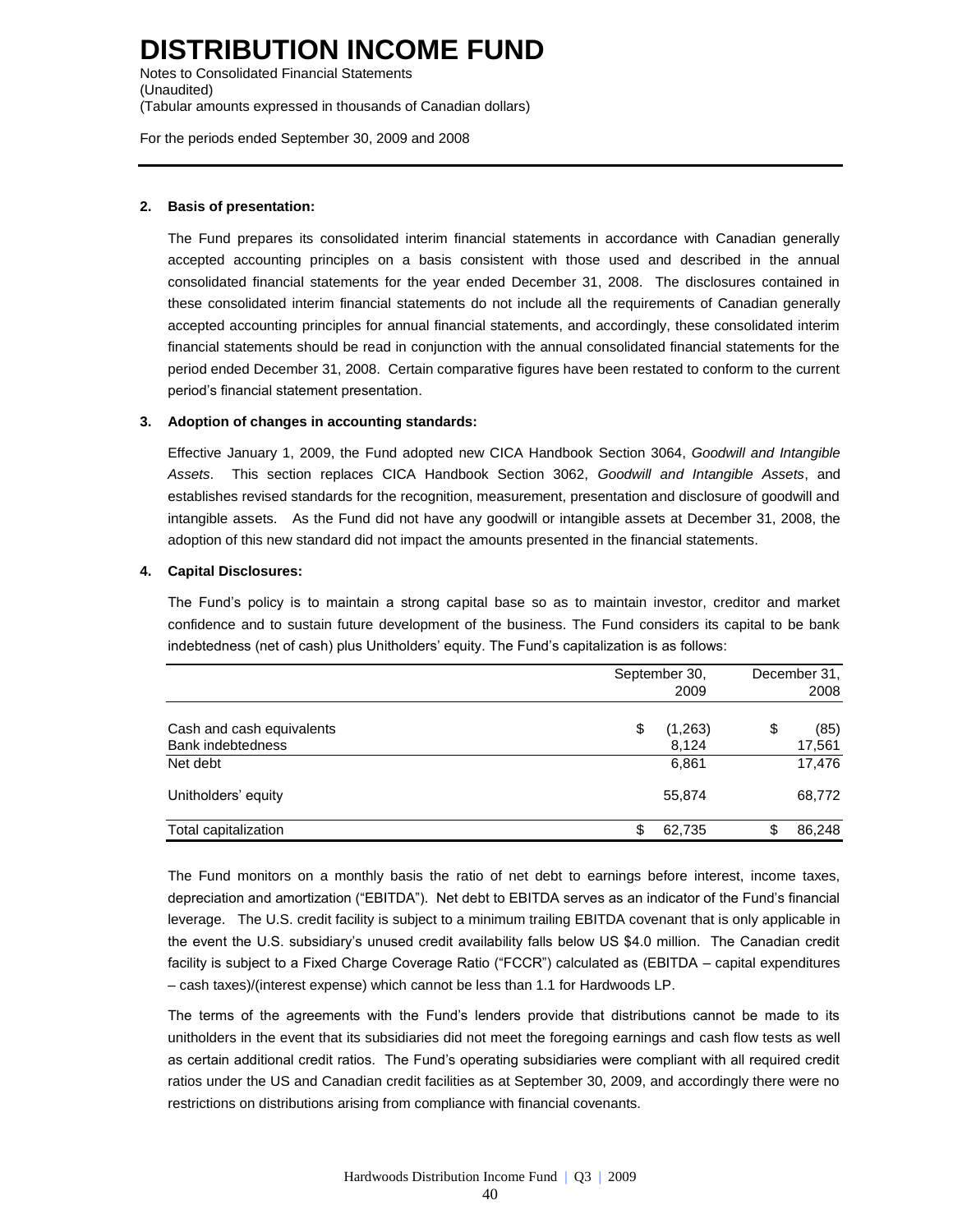Notes to Consolidated Financial Statements (Unaudited) (Tabular amounts expressed in thousands of Canadian dollars)

For the periods ended September 30, 2009 and 2008

#### **4. Capital Disclosures (continued):**

Distributions are one of the ways the Fund manages its capital. Distributions of the Fund's available cash are made to the maximum extent possible, subject to reasonable reserves established by the Trustees of the Fund. Distributions are made by the Fund having given consideration to a variety of factors including the outlook for the business, financial leverage, and the ratio of distributions to available cash of the Fund.

There were no changes in the Fund's approach to capital management during the period ended September 30, 2009. On November 3, 2008 the Trustees of the Fund suspended further monthly distributions until such time as market conditions and the Fund's generation of cash has improved.

#### **5. Inventory:**

|                                                        | September 30,<br>2009                   | December 31,<br>2008                     |
|--------------------------------------------------------|-----------------------------------------|------------------------------------------|
| Lumber<br>Sheet goods<br>Specialty<br>Goods in-transit | \$<br>8,308<br>11,653<br>2,132<br>1,385 | 12,077<br>\$<br>14,990<br>2,356<br>1,445 |
|                                                        | 23,478<br>S                             | 30,868                                   |

During the three months ended September 30, 2009 inventory write-downs totaling \$0.4 million (nine months ended September 30, 2009 - \$1.2 million) were recorded to reduce certain inventory items to their net realizable value.

Cost of sales for the three months ended September 30, 2009 were \$37.8 million (nine months ended September 30, 2009 - \$122.5 million), which included \$36.6 million (nine months ended September 30, 2009 - \$118.8 million) of costs associated with inventory. The other \$1.2 million (nine months ended September 30, 2009 - \$3.7 million) related principally to freight and other related selling expenses.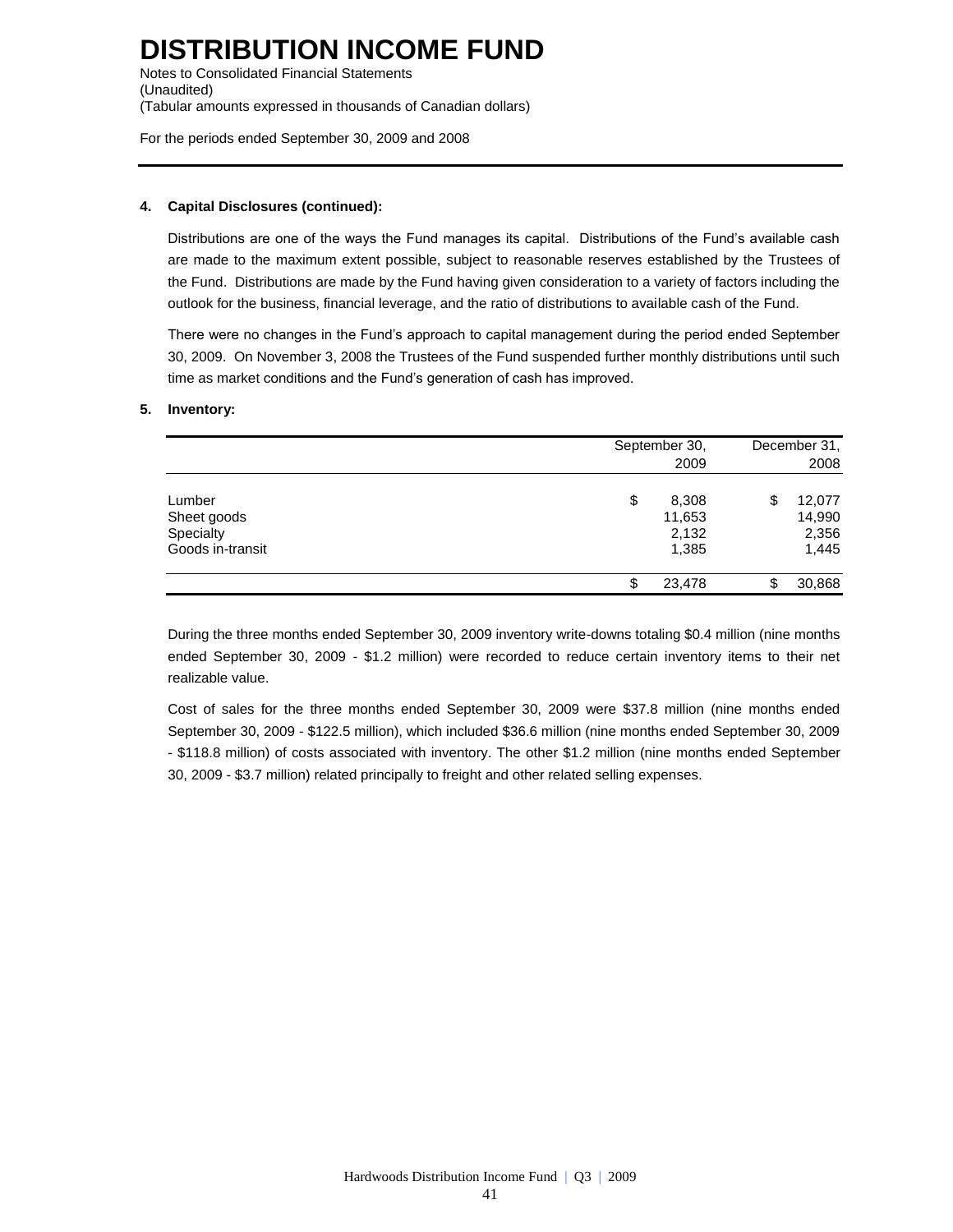Notes to Consolidated Financial Statements (Unaudited) (Tabular amounts expressed in thousands of Canadian dollars)

For the periods ended September 30, 2009 and 2008

#### **6. Receivables:**

The following is a breakdown of the Fund's current and long-term receivables and represents the Fund's exposure to credit risk related to its financial assets:

|                                           |    | September 30, | December 31, |
|-------------------------------------------|----|---------------|--------------|
| Accounts receivable                       |    | 2009          | 2008         |
| Trade accounts receivable - Canada        | \$ | 11.456        | 8.404        |
| Trade accounts receivable - United States |    | 20,312        | 23,423       |
| Sundry receivable                         |    | 158           | 495          |
| Current portion of long-term receivables  |    | 3,198         | 2,243        |
|                                           |    | 35.124        | 34,565       |
| Less: allowance for doubtful accounts     |    | 4.001         | 2,347        |
|                                           | S  | 31,123        | 32.218       |

|                                                        | September 30, | December 31. |       |  |
|--------------------------------------------------------|---------------|--------------|-------|--|
| Long-term receivables                                  | 2009          |              | 2008  |  |
| Employee housing loans                                 | \$<br>1,117   | S            | 1,507 |  |
| Customer notes                                         | 3,787         |              | 3,772 |  |
| Security deposits                                      | 535           |              | 603   |  |
|                                                        | 5,439         |              | 5,882 |  |
| Less: current portion, included in accounts receivable | 3,198         |              | 2,243 |  |
|                                                        | \$<br>2.241   | ጦ            | 3,639 |  |

#### The aging of trade receivables was:

|                                                                 | September 30,<br>2009   | December 31,<br>2008    |  |  |
|-----------------------------------------------------------------|-------------------------|-------------------------|--|--|
| Current                                                         | \$<br>18,151            | 17,037<br>\$            |  |  |
| Past due 31-60 days<br>Past due 61-90 days<br>Past due 90+ days | 5,144<br>2,192<br>6,201 | 6,696<br>3,706<br>4,388 |  |  |
|                                                                 | \$<br>31,688            | 31,827<br>\$            |  |  |

The Fund determines its allowance for doubtful accounts based on its best estimate of the net recoverable amount by customer account. Accounts that are considered uncollectable are written off. The total allowance at September 30, 2009 was \$4.0 million (December 31, 2008 - \$2.3 million). The amount of the allowance is considered sufficient based on the past experience of the business, the security the Fund has in place for past due accounts and management's regular review and assessment of customer accounts and credit risk.

Bad debt expense for the three months ended September 30, 2009 was \$1.0 million which equates to 2.2% of sales (three month period ended September 30, 2008 – \$0.9 million, being 1.4% of sales). Historically bad debt as a percentage of sales has averaged approximately 0.7%.

Hardwoods Distribution Income Fund | Q3 | 2009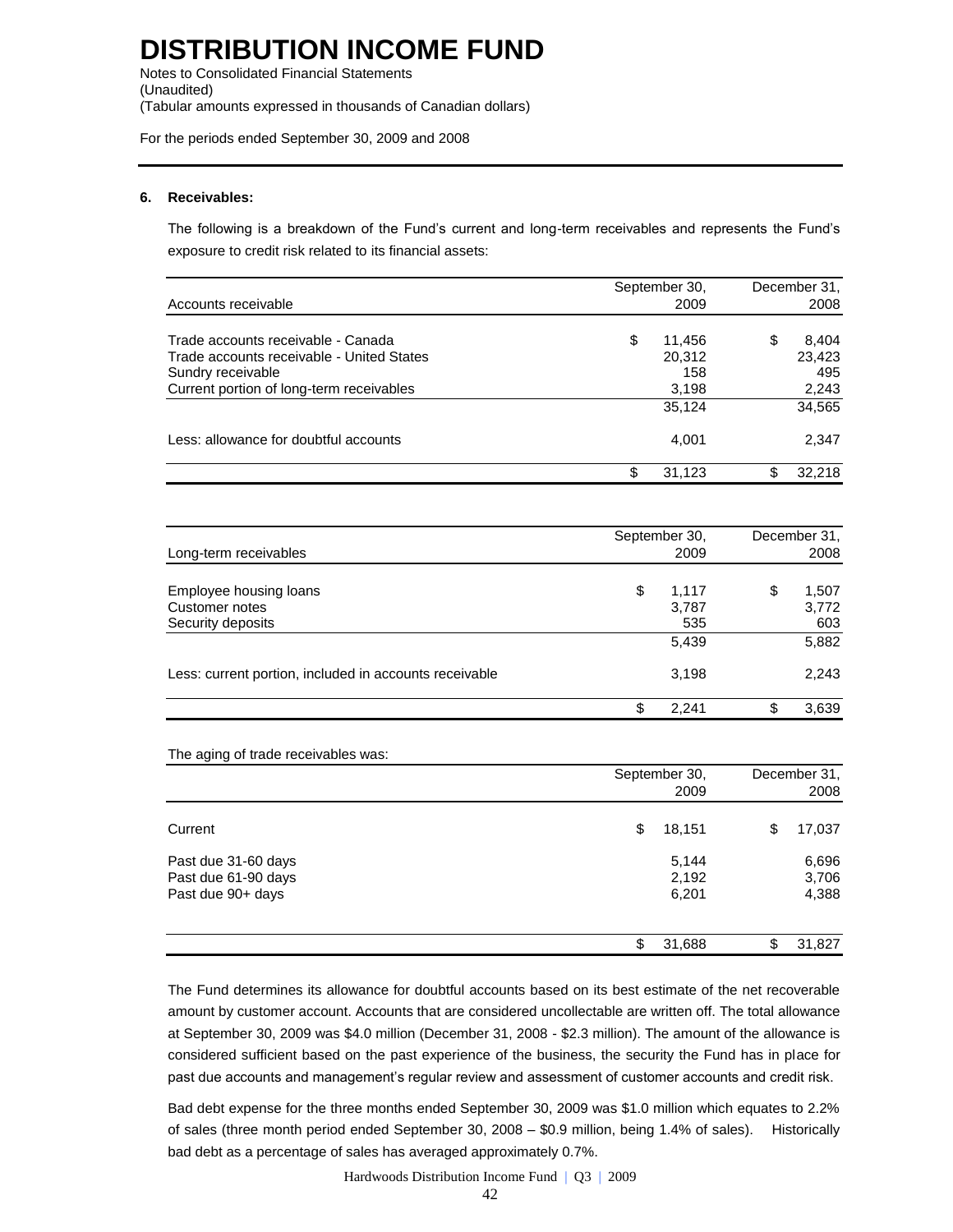Notes to Consolidated Financial Statements (Unaudited) (Tabular amounts expressed in thousands of Canadian dollars)

For the periods ended September 30, 2009 and 2008

#### **7. Bank indebtedness:**

|                                                                                                                                                                                     |   | September 30,<br>2009 | December 31,<br>2008 |                        |
|-------------------------------------------------------------------------------------------------------------------------------------------------------------------------------------|---|-----------------------|----------------------|------------------------|
| Checks issued in excess of funds on deposit<br>Credit facility, Hardwoods LP<br>Credit facility, Hardwoods USLP (September 30, 2009 - US\$6,187;<br>December 31, 2008 - US\$13,308) | S | 239<br>1.261<br>6.624 | \$                   | 1,087<br>265<br>16.209 |
|                                                                                                                                                                                     |   | 8.124                 |                      | 17.561                 |

In the US, a subsidiary of the Fund has a revolving credit facility of up to \$26.8 million (US\$25.0 million) and the credit facility matures September 30, 2011.

During the quarter ended September 30, 2009 Hardwoods LP negotiated a new three year credit facility that provides financing of up to \$15.0 million. The new credit facility can be drawn down to meet short-term financing requirements, or to make capital contributions to the Fund's U.S. operating subsidiary. The new Canadian facility matures on August 7, 2012.

These credit facilities can be drawn down to meet short-term financing requirements, including fluctuations in non-cash working capital. The amount made available under these credit facilities is limited to the extent of the value of certain accounts receivable and inventories held by subsidiaries of the Fund in Canada and the US respectively. At September 30, 2009 the Canadian and US credit facilities have \$10.1 million and \$6.3 million (US\$5.9 million), respectively, of additional borrowing capacity, subject to the subsidiaries being able to continue to meet their respective financial covenants as described in note 4.

#### **8. Non-controlling interests:**

| Balance, January 1, 2009                                                                                                   | S | 13,080  |
|----------------------------------------------------------------------------------------------------------------------------|---|---------|
| Interest in earnings:<br>Interest in earnings before taxes<br>Adjustment to non-controlling interest from subordination of |   | (244)   |
| Class B Unit Holders                                                                                                       |   | (1,513) |
|                                                                                                                            |   | 11.323  |
| Foreign currency translation adjustment of non-controlling<br>interest in Hardwoods USLP                                   |   | (1,788) |
| Balance, end of period                                                                                                     |   | 9.535   |

The previous owners of the Business (note 1) have retained a 20% interest in Hardwoods LP and Hardwoods USLP through ownership of Class B Hardwoods LP units ("Class B LP Units") and Class B Hardwoods USLP units ("Class B USLP Units"), respectively. The Fund owns an indirect 80% interest in Hardwoods LP and Hardwoods USLP through ownership of all Class A Hardwoods LP units ("Class A LP Units") and Class A Hardwoods USLP units ("Class A USLP Units"), respectively.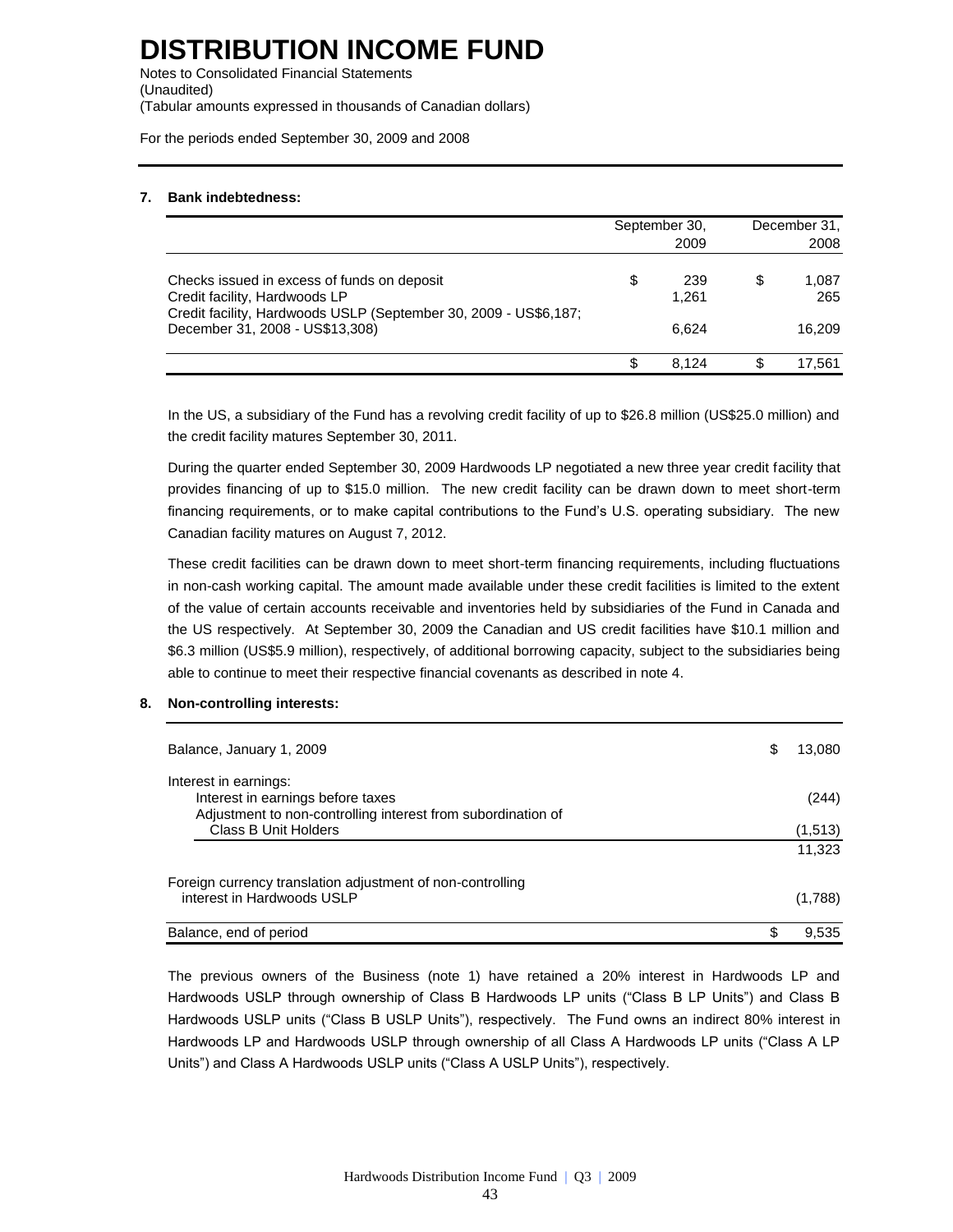Notes to Consolidated Financial Statements (Unaudited) (Tabular amounts expressed in thousands of Canadian dollars)

For the periods ended September 30, 2009 and 2008

#### **8. Non-controlling interests (continued):**

The Class A LP Units and Class B LP Units and the Class A USLP Units and Class B USLP Units, respectively, have economic and voting rights that are equivalent in all material respects except distributions on the Class B LP Units and Class B USLP Units are subject to the subordination arrangements described below until the date (the "Subordination End Date") on which:

- the consolidated Adjusted EBITDA, as defined in the Subordination Agreement dated March 23, 2004, of the Fund for the 12 month period ending on the last day of the month immediately preceding such date is at least \$21,300,000; and
- cash distributions of at least \$29,540,000 (\$2.05 per Unit) have been paid on the Units and a combined amount of cash advances or distributions of at least \$7,385,000 has been paid on the Class B LP Units and Class B USLP Units, being \$2.05 per combined Class B LP and Class B USLP Units (as adjusted for issuances, redemptions and repurchases of Units, LP Units and USLP Units subsequently and by converting the cash distributions or advances by Hardwoods USLP on the USLP Units at the rate of exchange used by the Fund to convert funds received by it in US dollars into Canadian dollars) for the 24 month period ending on the last day of the month immediately preceding such date.

The Subordinated End Date had not occurred at September 30, 2009.

Prior to the Subordination End Date, advances and distributions on the LP Units and the USLP Units will be made in the following order of priority:

- At the end of each month, cash advances or distributions will be made to the holders of Class A LP Units and Class A USLP Units in a combined amount that is sufficient to provide available cash to the Fund to enable the Fund to make cash distributions upon the Units for such month at least equal to \$0.08542 per Unit or, if there is insufficient available cash to make distributions or advances in such amount, such lesser amount as is available as determined by the board of directors of the general partners;
- At the end of each fiscal quarter of Hardwoods LP and Hardwoods USLP, including the fiscal quarter ending on the fiscal year end, available cash of Hardwoods LP and Hardwoods USLP will be advanced or distributed in the following order of priority:
	- o First, in payment of the monthly cash advance or distribution to the holders of Class A LP Units and Class A USLP Units as described above, for the month then ended;
	- o Second, to the holders of Class A LP Units and Class A USLP Units, to the extent that the combined monthly cash advances or distributions in respect of the 12 month period then ended (and not, for greater certainty, in any previous 12 month period) on Class A LP Units and Class A USLP Units were not made or were made in amounts less than a combined amount at least equal to \$1.025 per Unit, the amount of any such deficiency. As of September 30, 2009, the amount of such deficiency was \$14.4 million;
	- o Third, to the holders of Class B LP Units and Class B USLP Units in a combined amount for one Class B LP Unit and one Class B USLP Unit equal, on a pro-rated basis, to the combined amount advanced or distributed on one Class A LP Unit and one Class A USLP Unit during such fiscal quarter or, if there is insufficient available cash to make advances or distributions in such amount, such lesser amount as is available;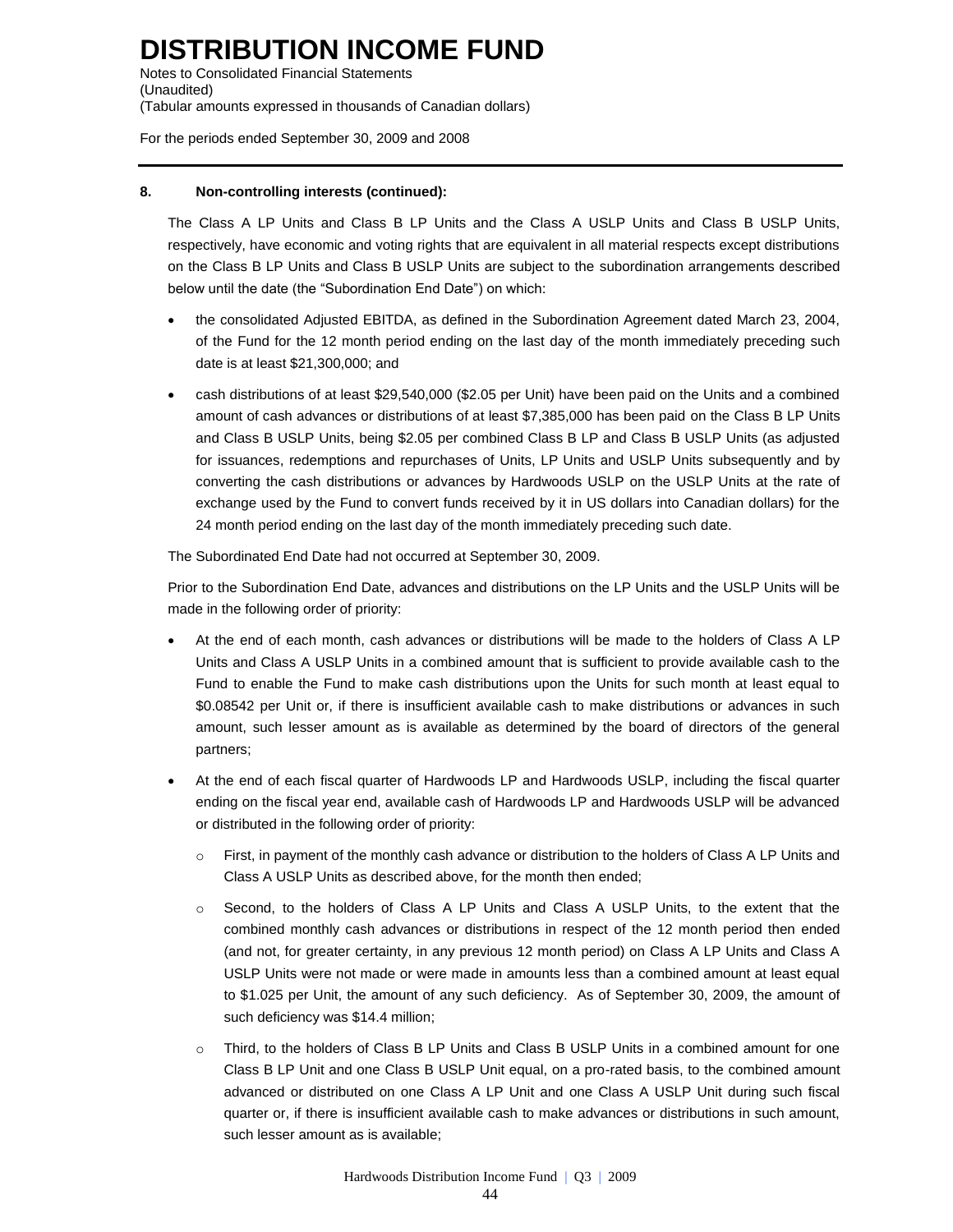Notes to Consolidated Financial Statements (Unaudited) (Tabular amounts expressed in thousands of Canadian dollars)

For the periods ended September 30, 2009 and 2008

#### **8. Non-controlling interests (continued):**

- o Fourth, to the holders of Class B LP Units and Class B USLP Units, to the extent only that combined advances or distributions in respect of any fiscal quarter(s) during the 12 month period then ended (and not, for greater certainty, in any previous 12 month period) on one Class B LP Unit and one Class B USLP Unit were not made, or were made in amounts less, on a pro-rated basis, that the combined amount advanced or distributed on one Class A LP Unit and one Class A USLP Unit during such 12 month period, the amount of such deficiency. As of September 30, 2009, the amount of such deficiency was \$90,063.
- o Fifth, to the extent of any excess, to the holders of the Class A LP Units and Class B LP Units and Class A USLP Units and Class B USLP Units, respectively, so that the combined advances or distributions on one Class A LP Unit and one Class A USLP Unit are the same as the combined advances or distribution on one Class B LP Unit and one Class B USLP Unit in respect of the 12 month period then ended (and not, for greater certainty, any previous 12 month period).

After the Subordination End Date, the holders of the Class B LP Units and Class B USLP Units will generally be entitled to effectively exchange all or a portion of their Class B LP Units and Class B USLP Units together for up to 3,602,500 Units of the Fund, representing 20% of the issued and outstanding Units of the Fund on a fully diluted basis. In the event the Fund enters into an agreement in respect of an acquisition or a takeover bid of the Fund, the holders of the Class B LP Units and Class B USLP Units will be entitled to exchange such units for Units of the Fund.

The cumulative deficiency prior to September 30, 2009, which is no longer recoverable by the Class B LP Unitholders and the Class B USLP Unitholders, has been recorded as an adjustment to the non-controlling interest's share of earnings in the amount of \$0.2 million for the three-month period ended September 30, 2009 (\$1.5 million for the nine-month period ended September 30, 2009).

|                                                                                                                                      | Three months<br>ended<br>September 30,<br>2009 |                                    | Three months<br>ended<br>September 30,<br>2008 |                                   | Nine months<br>ended<br>September 30,<br>2009 |                                             | Nine months<br>ended<br>September 30,<br>2008 |                                          |
|--------------------------------------------------------------------------------------------------------------------------------------|------------------------------------------------|------------------------------------|------------------------------------------------|-----------------------------------|-----------------------------------------------|---------------------------------------------|-----------------------------------------------|------------------------------------------|
| Accounts receivable<br>Income taxes recoverable/payable<br>Inventory<br>Prepaid expenses<br>Accounts payable and accrued liabilities | \$                                             | (21)<br>(13)<br>71<br>139<br>1,504 | \$                                             | 2,527<br>(3)<br>188<br>190<br>(9) | \$                                            | (1,931)<br>1,902<br>5,221<br>(100)<br>3,314 | \$                                            | (50)<br>(861)<br>8,826<br>(137)<br>(621) |
|                                                                                                                                      | \$                                             | 1,680                              | S                                              | 2,893                             | ß.                                            | 8.406                                       |                                               | 7.157                                    |

#### **9. Changes in non-cash operating working capital and additional cash flow disclosures:**

CICA 1540, *Cash Flow Statements*, require entities to disclose total cash distributions on financial instruments classified as equity in accordance with a contractual agreement and the extent to which total cash distributions are non-discretionary. The Fund has no contractual requirement to pay cash distributions to Unitholders of the Fund. During the three month period ended September 30, 2009 no discretionary cash distributions were paid to Unitholders (2008 - \$1.8 million). During the nine month period ended September 30, 2009 no discretionary cash distributions were paid to Unitholders (2008 - \$8.3 million).

Hardwoods Distribution Income Fund | Q3 | 2009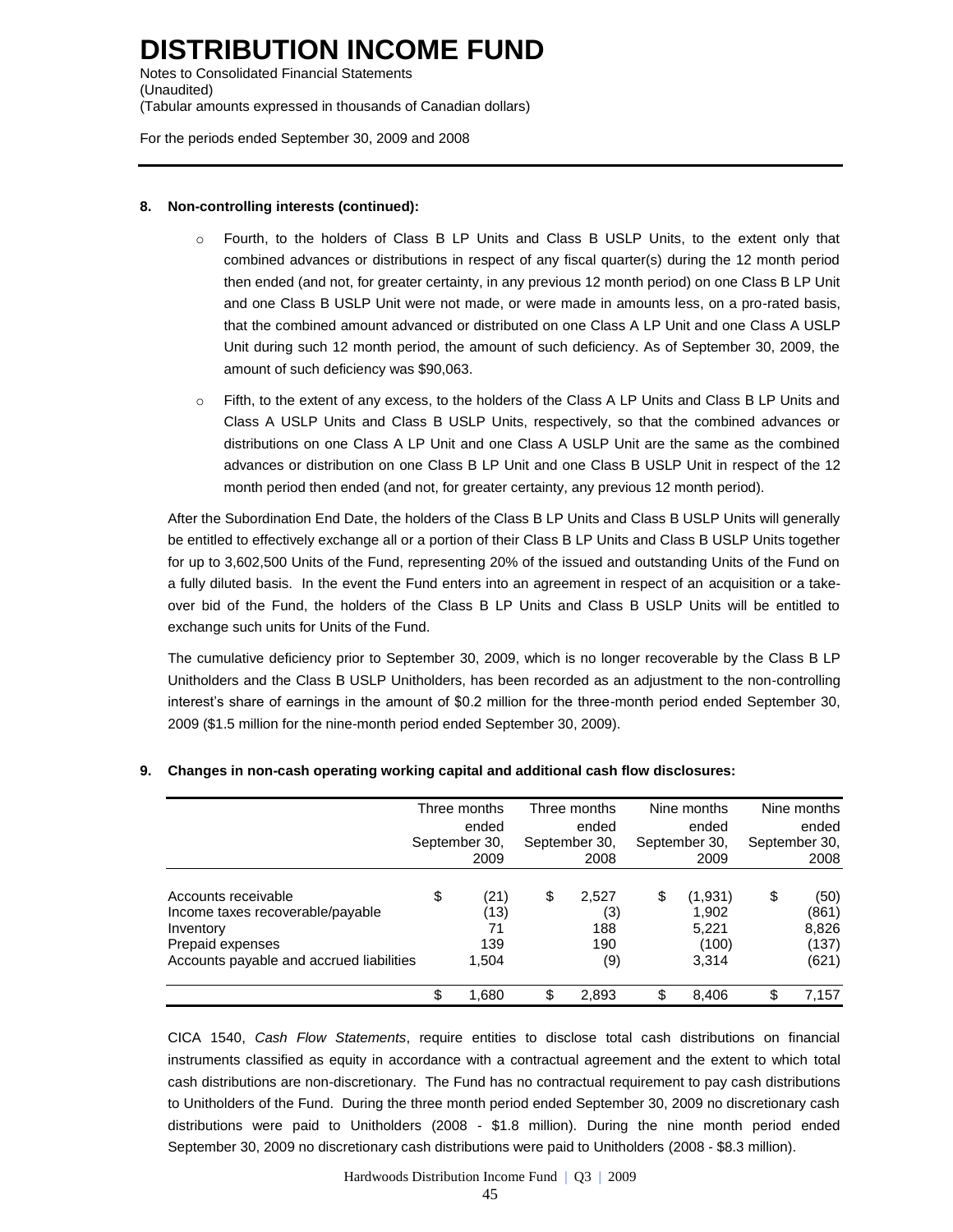Notes to Consolidated Financial Statements (Unaudited) (Tabular amounts expressed in thousands of Canadian dollars)

For the periods ended September 30, 2009 and 2008

#### **10. Segment disclosure:**

Information about geographic areas is as follows:

|                                                                    | Three months<br>ended<br>September 30,<br>2009 |                  | Three months<br>ended<br>September 30,<br>2008 |                  | Nine months<br>ended<br>September 30,<br>2009 |                  | Nine months<br>ended<br>September 30,<br>2008 |                      |
|--------------------------------------------------------------------|------------------------------------------------|------------------|------------------------------------------------|------------------|-----------------------------------------------|------------------|-----------------------------------------------|----------------------|
| Revenue from external customers:<br>Canada<br><b>United States</b> | \$                                             | 18,596<br>27,839 | \$                                             | 22,055<br>40,060 | \$                                            | 57,839<br>91,507 | \$                                            | 70,158<br>129,493    |
|                                                                    | \$                                             | 46,435           | \$                                             | 62,115           | \$                                            | 149,346          | \$                                            | 199,651              |
|                                                                    |                                                |                  |                                                |                  | September 30,<br>2009                         |                  |                                               | December 31,<br>2008 |
| Property, plant and equipment:<br>Canada<br><b>United States</b>   |                                                |                  |                                                |                  | \$                                            | 533<br>955       | \$                                            | 752<br>1,416         |
|                                                                    |                                                |                  |                                                |                  | \$                                            | 1,488            | \$                                            | 2,168                |

#### **11. Pensions:**

Hardwoods USLP maintains a defined contribution 401 (k) retirement savings plan (the "USLP Plan"). The assets of the USLP Plan are held and related investment transactions are executed by the Plan's Trustee, ING National Trust, and, accordingly, are not reflected in these consolidated financial statements. During the three months ended September 30, 2009, Hardwoods USLP contributed and expensed \$56,545 (US\$51,498) (three months ended September 30, 2008 - \$78,777 (US\$77,436)) in relation to the USLP Plan. During the nine months ended September 30, 2009, Hardwoods USLP contributed and expensed \$185,224 (US\$158,338 (nine months ended September 30, 2008 - \$294,933 (US\$292,766)) in relation to the USLP Plan.

Hardwoods LP does not maintain a pension plan. Hardwoods LP does, however, administer a group registered retirement savings plan ("LP Plan") that has a matching component whereby Hardwoods LP makes contributions to the LP Plan which match contributions made by employees up to a certain level. The assets of the LP Plan are held and related investment transactions are executed by LP Plan's Trustee, Sun Life Financial Trust Inc., and, accordingly, are not reflected in these consolidated financial statements. During the three months ended September 30, 2009, Hardwoods LP contributed and expensed \$49,744 (three months ended September 30, 2008 - \$56,667) in relation to the LP Plan. During the nine months ended September 30, 2009, Hardwoods LP contributed and expensed \$149,906 (nine months ended September 30, 2008 - \$233,636) in relation to the LP Plan.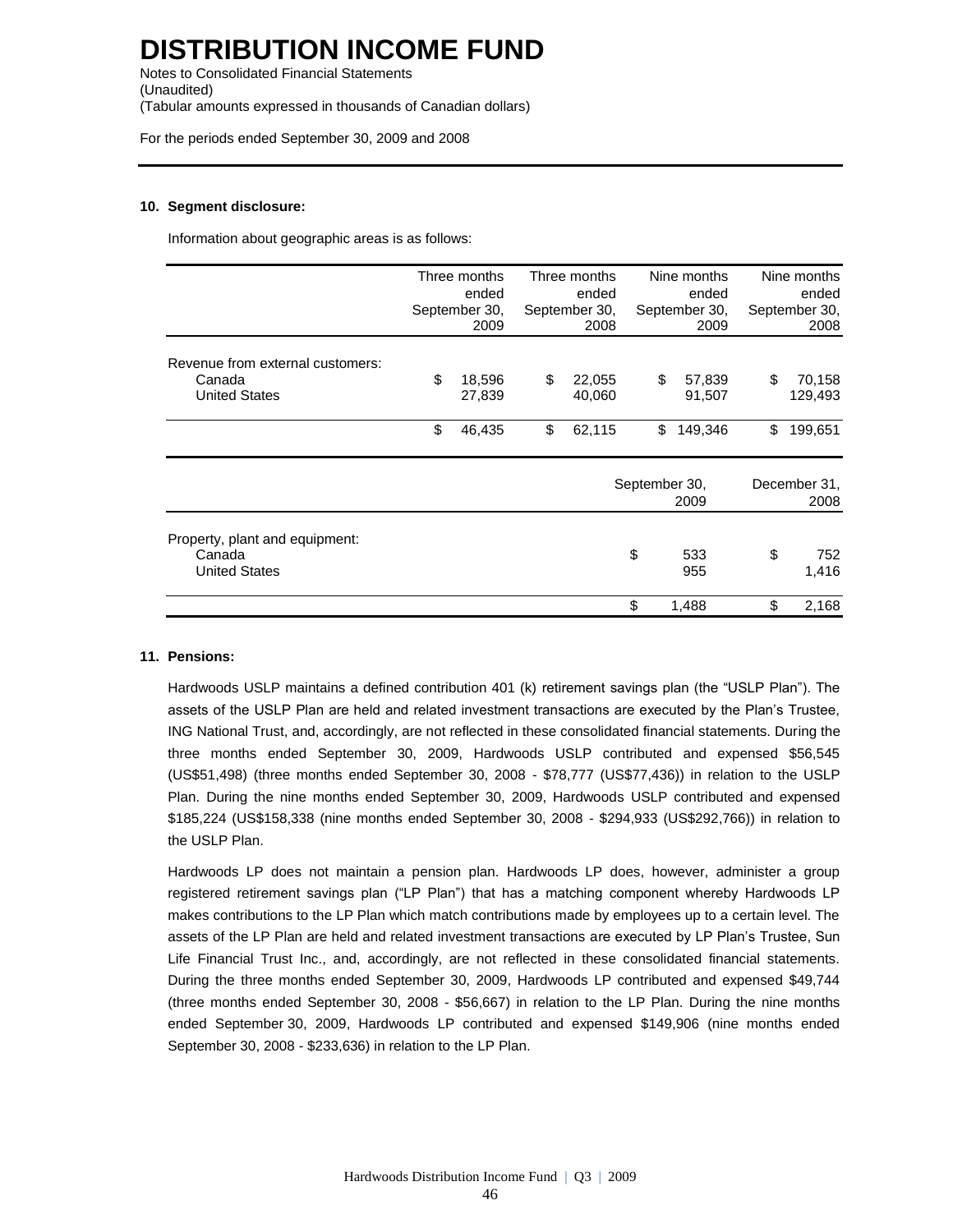Notes to Consolidated Financial Statements (Unaudited) (Tabular amounts expressed in thousands of Canadian dollars)

For the periods ended September 30, 2009 and 2008

#### **12. Related party transactions:**

For the three months ended September 30, 2009, sales of \$86,226 (three months ended September 30, 2008 - \$84,435) were made to affiliates of SIL, and the Fund made purchases of \$14,684 (three months ended September 30, 2008 - \$10,275) from affiliates of SIL. For the nine months ended September 30, 2009, sales of \$354,734 (nine months ended September 30, 2008 - \$319,658) were made to affiliates of SIL, and the Fund made purchases of \$46,844 (nine months ended September 30, 2008 - \$51,052) from affiliates of SIL. All these sales and purchases took place at prevailing market prices.

#### **13. Income taxes:**

During the quarter ended September 30, 2009, the Fund recorded a provision against its net future income tax asset of \$11.2 million as a result of the continued downturn in financial results in the Fund's US operating subsidiary.

Effective March 31, 2008 the Fund completed an internal reorganization that involved the refinancing of inter-corporate debt in the form of notes issued and held by subsidiaries of the Fund. The reorganization did not have any effect upon the management or business activities of the Fund's operating subsidiaries. As a result of the internal re-organization, income tax losses which are available to reduce US taxable income of approximately US\$10.3 million arose. Based on statutory income tax rates in effect for the Fund's US subsidiary, this amounts to an estimated \$3.6 million tax benefit available to subsidiaries of the Fund. This \$3.6 million benefit was recorded at March 31, 2008 and is comprised of an estimated \$0.8 million current income tax recovery and \$2.8 million future income tax recovery.

During the quarter ended March 31, 2008, tax pools consisting principally of Canadian tax losses carried forward, of approximately \$16.0 million were recorded by a subsidiary of the Fund as a result of the Fund's re-organization plan. The tax losses carried forward will result in a reduction of tax otherwise payable under the Canadian federal government's tax on publicly traded income trusts. Based on tax rates expected to apply at the date such tax pools will be utilized, an additional \$4.2 million of future income tax benefit was recorded by the Fund at March 31, 2008.

During the quarter ended June 30, 2008, the Fund recorded a future tax asset of approximately \$20.1 million as a result of the write-down of the goodwill and intangible assets. Goodwill and intangible assets remain deductible for Canadian and U.S. tax purposes.

#### **14. Seasonality:**

The Fund is subject to seasonal influences. Historically the first and fourth quarters are seasonally slower periods for construction activity and therefore demand for hardwood products.

#### **15. Contingencies:**

The Fund and its subsidiaries are subject to legal proceedings that arise in the ordinary course of its business. Management is of the opinion, based upon information presently available, that it is unlikely that any liability, to the extent not provided for through insurance or otherwise, would be material in relation to the Fund's consolidated financial statements.